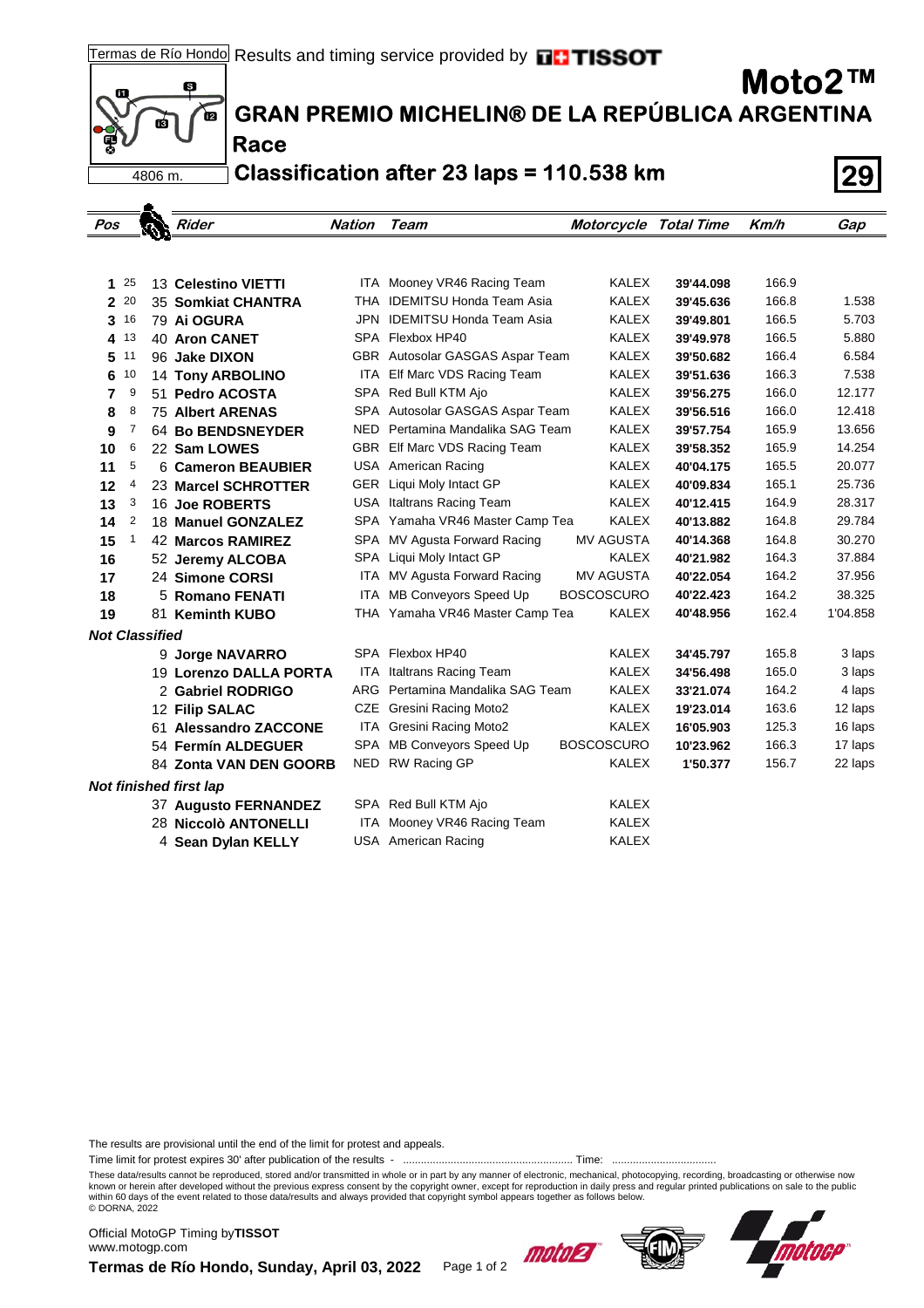

| Race condition: Drv | Pole Position:            |      | <b>Fermín ALDEGUER</b>  | 1'43.306 | 167.4 Km/h |
|---------------------|---------------------------|------|-------------------------|----------|------------|
| Air: 24°            | Fastest Lap (New record): | Lap3 | <b>Celestino VIETTI</b> | 1'42.829 | 168.2 Km/h |
| Humidity: 54%       | <b>Best Race Lap:</b>     | 2015 | <b>Jonas FOLGER</b>     | 1'43.001 | 167.9 Km/h |
| Ground: 42°         | All Time Lap Record:      | 2022 | <b>Fermín ALDEGUER</b>  | 1'42.547 | 168.7 Km/h |

| 13:05'00 |                                   | <b>SIGHTING LAP START</b> |
|----------|-----------------------------------|---------------------------|
| 13:18'21 |                                   | WARM UP LAP START         |
| 13:21'00 |                                   | <b>RACE START</b>         |
| 13:21'14 | Augusto FERNANDEZ                 | crashed out - Rider OK    |
| 13:22'58 | Sean Dylan KELLY                  | crashed out - Rider OK    |
| 13:22'58 | Niccolò ANTONELLI                 | crashed out - Rider OK    |
| 13:23'29 | Zonta VAN DEN<br><b>GOORBERGH</b> | crashed out - Rider OK    |
| 13:23'39 |                                   | No jump starts            |
| 13:26'30 | Alessandro ZACCONE                | entered pits              |
| 13:29'24 | Alessandro ZACCONE                | re-joined race            |
| 13:33'15 | Fermín ALDEGUER                   | crashed out - Rider OK    |
| 13:37'04 | Alessandro ZACCONE                | entered pits and retired  |
| 13:37'44 | <b>Lorenzo DALLA PORTA</b>        | track limits warning      |
| 13:40'58 | <b>Filip SALAC</b>                | crashed out - Rider OK    |
| 13:55'52 | Gabriel RODRIGO                   | crashed out - Rider OK    |
| 13:56'30 | Jorge NAVARRO                     | crashed out - Rider OK    |
| 13:57'07 | Lorenzo DALLA PORTA               | crashed out - Rider OK    |

The results are provisional until the end of the limit for protest and appeals.

Time limit for protest expires 30' after publication of the results - ......................................................... Time: ...................................

These data/results cannot be reproduced, stored and/or transmitted in whole or in part by any manner of electronic, mechanical, photocopying, recording, broadcasting or otherwise now<br>known or herein after developed without within 60 days of the event related to those data/results and always provided that copyright symbol appears together as follows below. © DORNA, 2022

Termas de Río Hondo, Sunday, April 03, 2022 Page 2 of 2 Official MotoGP Timing by **TISSOT**www.motogp.com



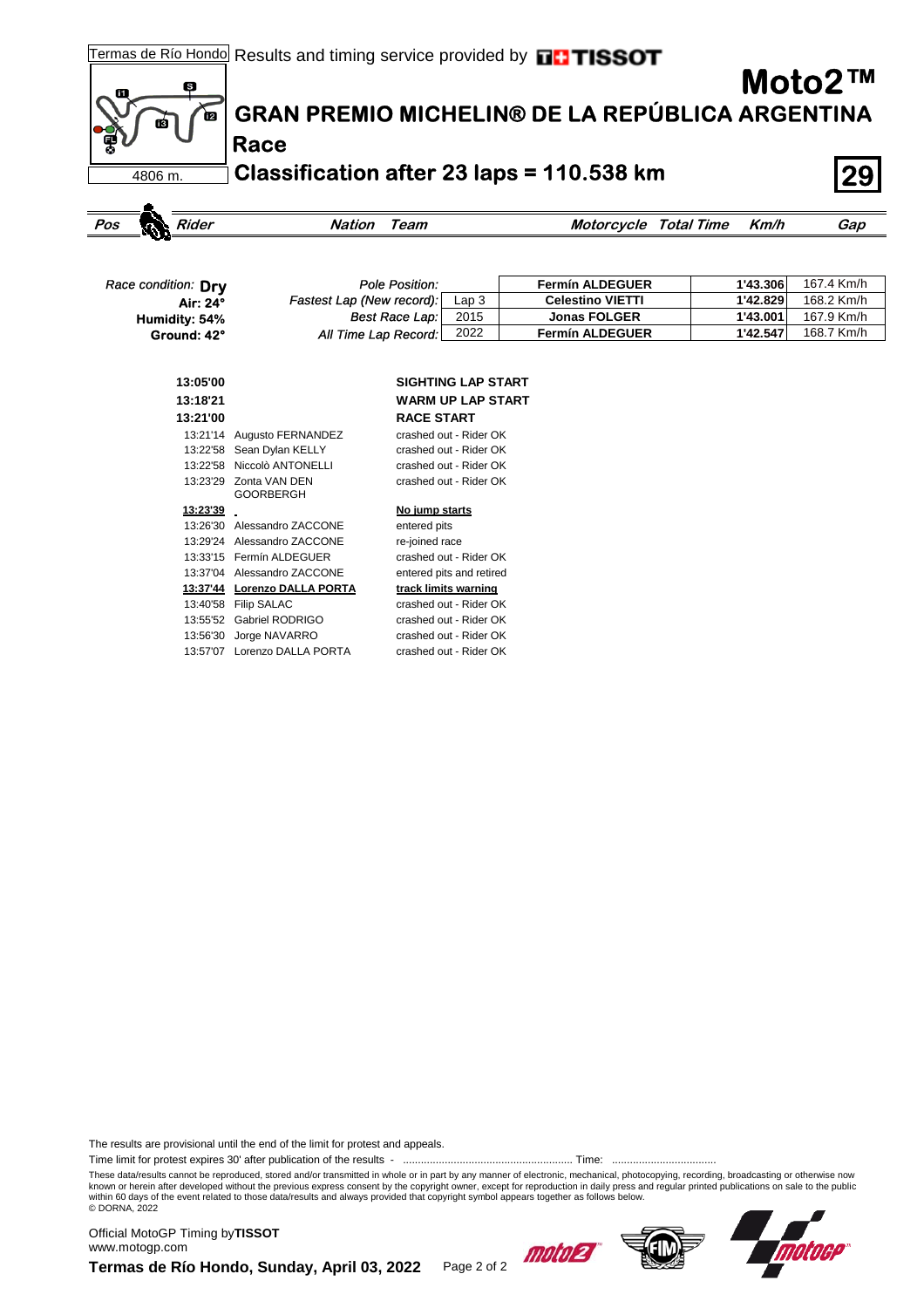#### 6 **GRAN PREMIO MICHELIN® DE LA REPÚBLICA ARGENTINA** 一

#### 4806 m.**World Championship Classification 30**

| <b>Rider</b>               |            |                 |    | <b>Points Leader Previous</b> |                |                |                          |  |  |  |  |  |  | QAT INA ARG AME POR SPA FRA ITA CAT GER NED FIN GBR AUT RSM ARA JPN THA AUS MAL VAL |  |  |  |
|----------------------------|------------|-----------------|----|-------------------------------|----------------|----------------|--------------------------|--|--|--|--|--|--|-------------------------------------------------------------------------------------|--|--|--|
| 1 VIETTI Celestino         | <b>ITA</b> | 70              |    |                               | 25             | 20             | 25                       |  |  |  |  |  |  |                                                                                     |  |  |  |
| 2 CANET Aron               | <b>SPA</b> | 49              | 21 | 21                            | 20             | 16             | 13                       |  |  |  |  |  |  |                                                                                     |  |  |  |
| 3 CHANTRA Somkiat          | <b>THA</b> | 45              | 25 | $\overline{\mathbf{4}}$       | $\sim$         | 25             | 20                       |  |  |  |  |  |  |                                                                                     |  |  |  |
| 4 OGURA Ai                 | <b>JPN</b> | 36              | 34 | 9                             | 10             | 10             | 16                       |  |  |  |  |  |  |                                                                                     |  |  |  |
| 5 LOWES Sam                | <b>GBR</b> | 35              | 35 | -1                            | 16             | 13             | 6                        |  |  |  |  |  |  |                                                                                     |  |  |  |
| <b>6 ARBOLINO Tony</b>     | ITA        | 29              | 41 | 6                             | 11             | 8              | 10                       |  |  |  |  |  |  |                                                                                     |  |  |  |
| 7 FERNANDEZ Augusto        | <b>SPA</b> | 24              | 46 | 5                             | 13             | 11             | $\overline{\phantom{a}}$ |  |  |  |  |  |  |                                                                                     |  |  |  |
| 8 ACOSTA Pedro             | <b>SPA</b> | 20              | 50 | $\overline{4}$                | 4              | 7              | 9                        |  |  |  |  |  |  |                                                                                     |  |  |  |
| 9 ARENAS Albert            | <b>SPA</b> | 17              | 53 | 3                             | 3              | 6              | 8                        |  |  |  |  |  |  |                                                                                     |  |  |  |
| 10 DIXON Jake              | <b>GBR</b> | 16              | 54 |                               | 5              | $\blacksquare$ | 11                       |  |  |  |  |  |  |                                                                                     |  |  |  |
| 11 ROBERTS Joe             | <b>USA</b> | 16              | 54 | $\mathbf 0$                   | 8              | 5              | 3                        |  |  |  |  |  |  |                                                                                     |  |  |  |
| 12 BEAUBIER Cameron        | <b>USA</b> | 16              | 54 | $\mathbf 0$                   | $\overline{7}$ | 4              | 5                        |  |  |  |  |  |  |                                                                                     |  |  |  |
| 13 NAVARRO Jorge           | <b>SPA</b> | 12              | 58 | $\overline{4}$                | 9              | 3              | $\overline{\phantom{a}}$ |  |  |  |  |  |  |                                                                                     |  |  |  |
| <b>14 SCHROTTER Marcel</b> | <b>GER</b> | 10 <sub>1</sub> | 60 | $\overline{2}$                | 6              | $\mathbf 0$    | 4                        |  |  |  |  |  |  |                                                                                     |  |  |  |
| 15 ALDEGUER Fermín         | <b>SPA</b> | 9               | 61 | $\overline{1}$                | $\mathbf 0$    | 9              | $\overline{\phantom{a}}$ |  |  |  |  |  |  |                                                                                     |  |  |  |
| 16 BENDSNEYDER Bo          | <b>NED</b> | 8               | 62 | $\overline{1}$                | 0              |                | 7                        |  |  |  |  |  |  |                                                                                     |  |  |  |
| 17 ALCOBA Jeremy           | <b>SPA</b> | 4               | 66 | $\overline{4}$                | $\overline{2}$ | $\overline{2}$ | $\mathbf 0$              |  |  |  |  |  |  |                                                                                     |  |  |  |
| 18 GONZALEZ Manuel         | <b>SPA</b> | $\mathbf{2}$    | 68 | $\overline{2}$                | 0              | $\mathbf 0$    | 2                        |  |  |  |  |  |  |                                                                                     |  |  |  |
| 19 RAMIREZ Marcos          | <b>SPA</b> | $\mathbf{1}$    | 69 | 1                             | 0              | $\mathbf 0$    | 1                        |  |  |  |  |  |  |                                                                                     |  |  |  |
| 20 FENATI Romano           | <b>ITA</b> | $\mathbf 1$     | 69 | $\mathbf 0$                   | $\mathbf{1}$   | $\mathbf 0$    | $\mathbf 0$              |  |  |  |  |  |  |                                                                                     |  |  |  |
| 21 CORSI Simone            | <b>ITA</b> | 0               | 70 |                               | 0              |                | $\mathbf 0$              |  |  |  |  |  |  |                                                                                     |  |  |  |
| 22 KUBO Keminth            | <b>THA</b> | 0               | 70 | 0                             | 0              | ۰              | $\mathbf 0$              |  |  |  |  |  |  |                                                                                     |  |  |  |

These data/results cannot be reproduced, stored and/or transmitted in whole or in part by any manner of electronic, mechanical, photocopying, recording, broadcasting or otherwise now known or herein after developed without copyright owner, except for reproduction in daily press and regular printed publications on sale to the public within 60 days of the event related to those data/results and always provided that copyright symbol appears tog

Official MotoGP Timing by **TISSOT**www.motogp.com

60

ПŚ







*moloj* 2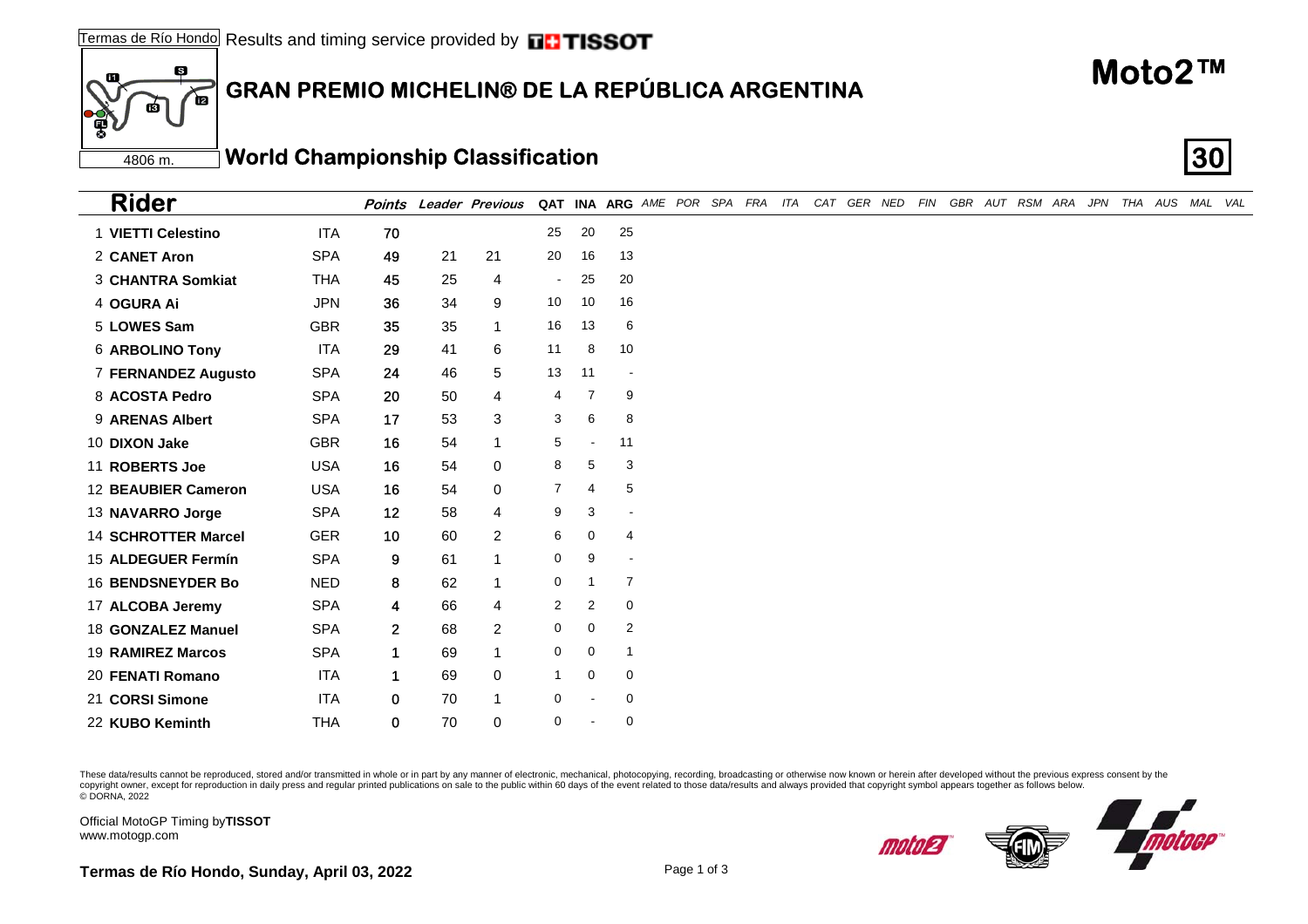25 70 0 **SALAC Filip** CZE 0 -0 -

23 70 0 **DALLA PORTA Lorenzo**

24 70 0 **RODRIGO Gabriel**ARG

26 70 0 **ZACCONE Alessandro**

27 70 0 **VAN DEN GOORBERGH Zo**

#### 6 **GRAN PREMIO MICHELIN® DE LA REPÚBLICA ARGENTINA** 価

**o** ITA 0 70 0 - 0 -

**o** ITA 0 70 0 0 0 -

**o** NED 0 70 0 0 0 0

G 0 70 0 0 0 -

Official MotoGP Timing by **TISSOT**www.motogp.com

4806 m.

面

60

ш,

**Rider**

**Termas de Río Hondo, Sunday, April 03, 2022** Page 2 of 3

| 28 ANTONELLI Niccolò            | 0                                                         | 70 | 0      | 0                                                       | $\Omega$ |                          |  |  |  |  |  |  |                                                                 |  |                                                                                                                                                                                                                                                                                                                                                                                                                                                                  |                                                                                                        |
|---------------------------------|-----------------------------------------------------------|----|--------|---------------------------------------------------------|----------|--------------------------|--|--|--|--|--|--|-----------------------------------------------------------------|--|------------------------------------------------------------------------------------------------------------------------------------------------------------------------------------------------------------------------------------------------------------------------------------------------------------------------------------------------------------------------------------------------------------------------------------------------------------------|--------------------------------------------------------------------------------------------------------|
| 29 KELLY Sean Dylan             | 0                                                         | 70 | 0      | 0                                                       |          |                          |  |  |  |  |  |  |                                                                 |  |                                                                                                                                                                                                                                                                                                                                                                                                                                                                  |                                                                                                        |
| <b>Constructor</b>              |                                                           |    |        | <b>QAT</b>                                              |          |                          |  |  |  |  |  |  |                                                                 |  |                                                                                                                                                                                                                                                                                                                                                                                                                                                                  |                                                                                                        |
| <b>KALEX</b>                    | 75                                                        |    |        | 25                                                      | 25       | 25                       |  |  |  |  |  |  |                                                                 |  |                                                                                                                                                                                                                                                                                                                                                                                                                                                                  |                                                                                                        |
| 2 BOSCOSCURO                    | 10                                                        | 65 | 65     |                                                         | 9        | $\overline{\phantom{a}}$ |  |  |  |  |  |  |                                                                 |  |                                                                                                                                                                                                                                                                                                                                                                                                                                                                  |                                                                                                        |
| 3 MV AGUSTA                     | 1                                                         | 74 | 9      |                                                         |          |                          |  |  |  |  |  |  |                                                                 |  |                                                                                                                                                                                                                                                                                                                                                                                                                                                                  |                                                                                                        |
| Team                            |                                                           |    |        |                                                         |          |                          |  |  |  |  |  |  |                                                                 |  |                                                                                                                                                                                                                                                                                                                                                                                                                                                                  |                                                                                                        |
| <b>IDEMITSU HONDA TEAM ASIA</b> | 81                                                        |    |        | 10                                                      | 35       | 36                       |  |  |  |  |  |  |                                                                 |  |                                                                                                                                                                                                                                                                                                                                                                                                                                                                  |                                                                                                        |
| 2 MOONEY VR46 RACING TEAM       | 70                                                        | 11 | 11     | 25                                                      | 20       | 25                       |  |  |  |  |  |  |                                                                 |  |                                                                                                                                                                                                                                                                                                                                                                                                                                                                  |                                                                                                        |
| 3 ELF MARC VDS RACING TEAM      | 64                                                        | 17 | 6      | 27                                                      | 21       | 16                       |  |  |  |  |  |  |                                                                 |  |                                                                                                                                                                                                                                                                                                                                                                                                                                                                  |                                                                                                        |
| 4 FLEXBOX HP40                  | 61                                                        | 20 | 3      | 29                                                      | 19       | 13                       |  |  |  |  |  |  |                                                                 |  |                                                                                                                                                                                                                                                                                                                                                                                                                                                                  |                                                                                                        |
| 5 RED BULL KTM AJO              | 44                                                        | 37 | 17     | 17                                                      | 18       | 9                        |  |  |  |  |  |  |                                                                 |  |                                                                                                                                                                                                                                                                                                                                                                                                                                                                  |                                                                                                        |
|                                 | 33                                                        | 48 | 11     | 8                                                       | 6        | 19                       |  |  |  |  |  |  |                                                                 |  |                                                                                                                                                                                                                                                                                                                                                                                                                                                                  |                                                                                                        |
| <b>7 ITALTRANS RACING TEAM</b>  | 16                                                        | 65 | 17     | 8                                                       | 5        | 3                        |  |  |  |  |  |  |                                                                 |  |                                                                                                                                                                                                                                                                                                                                                                                                                                                                  |                                                                                                        |
|                                 |                                                           |    |        |                                                         |          |                          |  |  |  |  |  |  |                                                                 |  |                                                                                                                                                                                                                                                                                                                                                                                                                                                                  |                                                                                                        |
|                                 |                                                           |    |        |                                                         |          |                          |  |  |  |  |  |  |                                                                 |  |                                                                                                                                                                                                                                                                                                                                                                                                                                                                  |                                                                                                        |
|                                 | <b>ITA</b><br><b>USA</b><br>6 AUTOSOLAR GASGAS ASPAR TEAM |    | Points | <b>Leader Previous</b><br><b>Points</b> Leader Previous |          |                          |  |  |  |  |  |  | QAT INA ARG AME POR SPA FRA ITA CAT GER NED FIN GBR AUT RSM ARA |  | These data/results cannot be reproduced, stored and/or transmitted in whole or in part by any manner of electronic, mechanical, photocopying, recording, broadcasting or otherwise now known or herein after developed without<br>copyright owner, except for reproduction in daily press and regular printed publications on sale to the public within 60 days of the event related to those data/results and always provided that copyright symbol appears tog | INA ARG AME POR SPA FRA ITA CAT GER NED FIN GBR AUT RSM ARA JPN THA AUS MAL VAL<br>JPN THA AUS MAL VAL |





Points Leader Previous QAT INA ARG AME POR SPA FRA ITA CAT GER NED FIN GBR AUT RSM ARA JPN THA AUS MAL VAL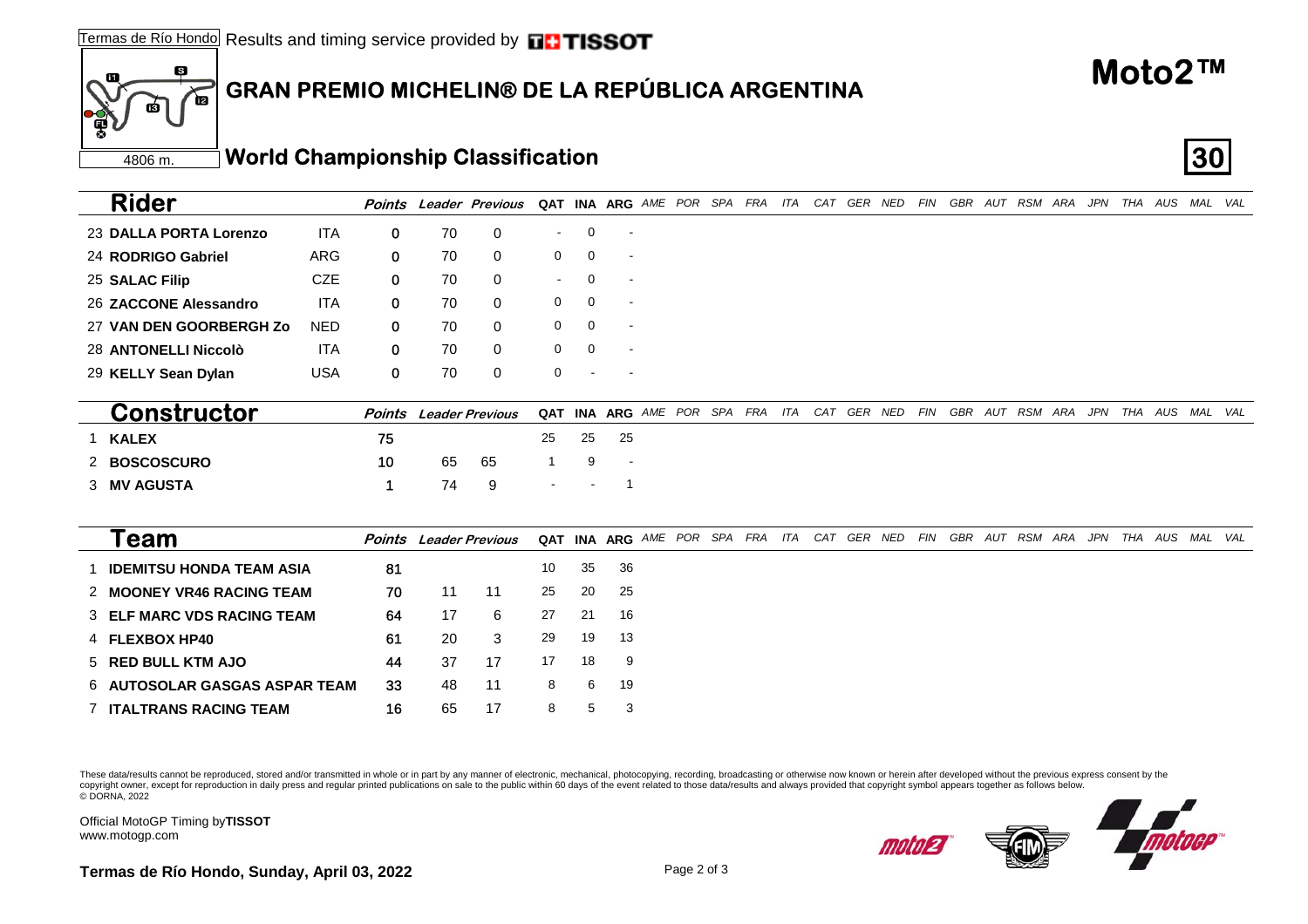**G** 16 65 0 7 4 5

**P** 14 67 2 8 2 4

**P** 10 71 4 1 9 -

**M 8** 73 2 1 7

**M 2** 79 6 - - 2

**G** 1 80 1 - - 1

#### 6 **GRAN PREMIO MICHELIN® DE LA REPÚBLICA ARGENTINA** 一

These data/results cannot be reproduced, stored and/or transmitted in whole or in part by any manner of electronic, mechanical, photocopying, recording, broadcasting or otherwise now known or herein after developed without copyright owner, except for reproduction in daily press and regular printed publications on sale to the public within 60 days of the event related to those data/results and always provided that copyright symbol appears tog © DORNA, 2022

Official MotoGP Timing by **TISSOT**www.motogp.com

4806 m.

ГŔ

63

**Team**

8 **AMERICAN RACING**

9 **LIQUI MOLY INTACT GP**

10 **MB CONVEYORS SPEED UP**

11 **PERTAMINA MANDALIKA SAG TEAM**

12 **YAMAHA VR46 MASTER CAMP TEAM**

13 **MV AGUSTA FORWARD RACING**

**Termas de Río Hondo, Sunday, April 03, 2022** Page 3 of 3

Points Leader Previous QAT INA ARG AME POR SPA FRA ITA CAT GER NED FIN GBR AUT RSM ARA JPN THA AUS MAL VAL



|  | Moto2™ |  |
|--|--------|--|
|--|--------|--|

motor2

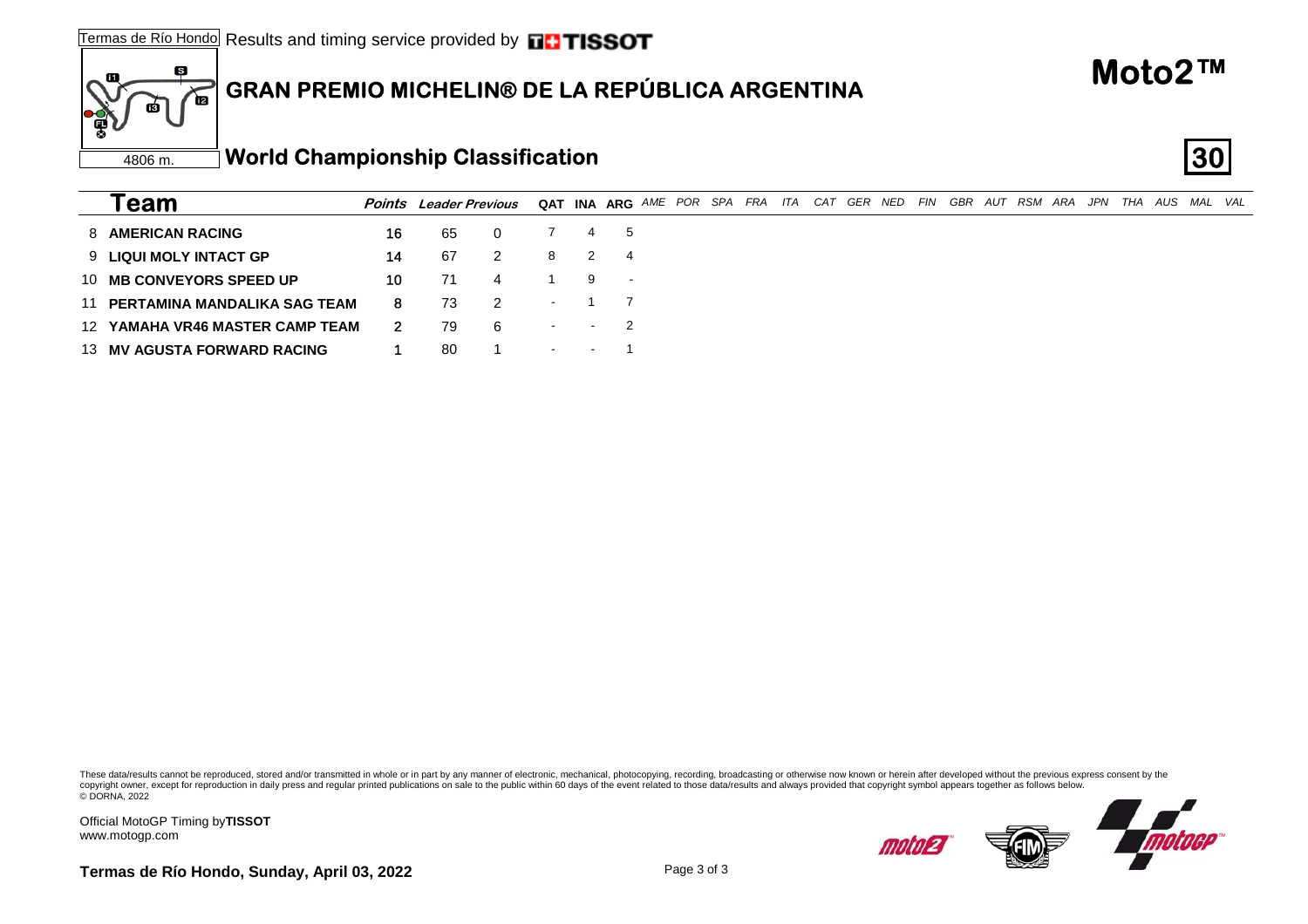

 **9 13** 35 40 79 14 96 64 51 75 6 22 9 23 19 42 16 18 2 24 52 12 5 81  **10 13** 35 40 79 14 96 64 51 75 6 22 9 23 19 42 16 18 2 24 52 12 5 81  **11** 35 **13** 40 79 14 96 64 51 75 6 22 9 23 19 42 16 18 2 24 52 12 5 81 *L*  **12 13** 35 79 40 14 96 64 51 75 6 22 9 23 19 16 42 18 2 24 52 5 81 *a*  **13 13** 35 79 40 14 96 64 51 75 6 9 22 23 19 16 42 18 2 24 52 5 81 *p*  **14 13** 35 40 79 14 96 64 51 75 6 9 22 23 19 16 18 42 2 24 52 5 81  **15 13** 35 40 79 14 96 64 51 75 9 6 22 23 19 16 18 42 2 24 52 5 81  **16 13** 35 40 79 14 96 64 51 75 9 6 22 23 19 16 18 42 2 24 52 5 81  **17 13** 35 79 40 14 96 64 51 75 9 22 6 23 19 16 18 42 24 2 52 5 81  **18 13** 35 79 40 14 96 51 64 75 9 22 6 23 19 16 18 42 2 24 52 5 81  **19 13** 35 79 40 14 96 51 75 64 9 22 6 23 19 16 18 42 2 52 24 5 81  **20 13** 35 79 40 14 96 51 75 64 9 22 6 23 19 16 18 42 52 24 5 81 **21** (13) 35 79 40 96 14 51 75 64 22 6 23 16 18 42 52 24 5 81  **22 13** 35 79 40 96 14 51 75 64 22 6 23 16 18 42 52 24 5 81  **23 13** 35 79 40 96 14 51 75 64 22 6 23 16 18 42 52 24 5 81 *s*

Winner | Lapped rider

These data/results cannot be reproduced, stored and/or transmitted in whole or in part by any manner of electronic, mechanical, photocopying, recording, broadcasting or otherwise now<br>known or herein after developed without within 60 days of the event related to those data/results and always provided that copyright symbol appears together as follows below. © DORNA, 2022

Official MotoGP Timing by **TISSOT**www.motogp.com



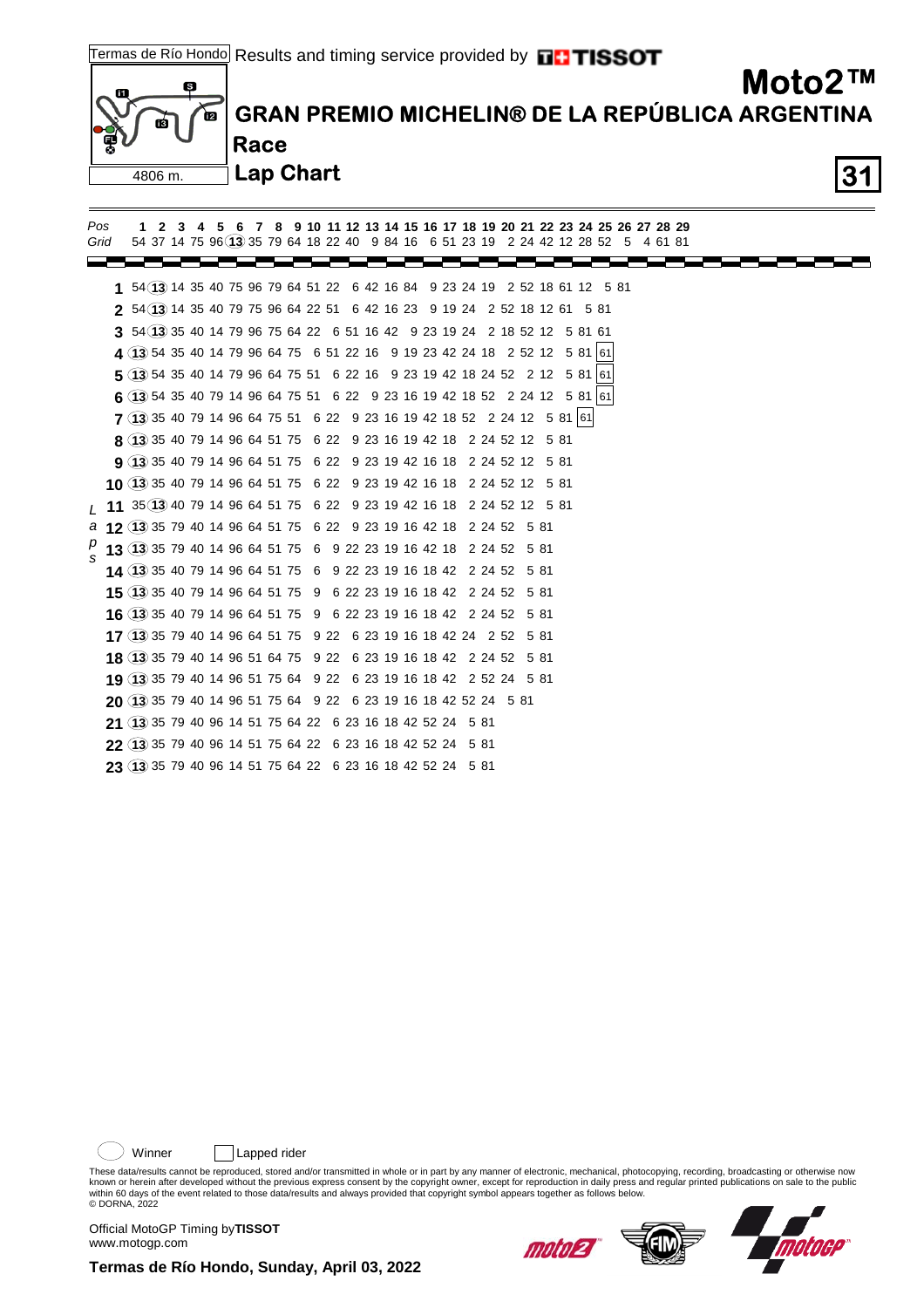

**Race**

**GRAN PREMIO MICHELIN® DE LA REPÚBLICA ARGENTINA**

### **Fastest Lap of Each Rider 32**

|    | Rider                    | Nation | Team                             | Motorcycle        | Time           | Lap Total             | Gap         |
|----|--------------------------|--------|----------------------------------|-------------------|----------------|-----------------------|-------------|
|    |                          |        |                                  |                   |                |                       |             |
| 1  | 13 Celestino VIETTI      |        | ITA Mooney VR46 Racing Team      | KALEX             | 1'42.829       | 3 2 3                 |             |
| 2  | 40 Aron CANET            |        | SPA Flexbox HP40                 | <b>KALEX</b>      | 1'43.117       | 2 2 3                 | 0.288 0.288 |
| 3  | 54 Fermín ALDEGUER       |        | SPA MB Conveyors Speed Up        | <b>BOSCOSCURO</b> | 1'43.216       | $\overline{2}$<br>- 6 | 0.387 0.099 |
| 4  | 35 Somkiat CHANTRA       |        | THA IDEMITSU Honda Team Asia     | <b>KALEX</b>      | 1'43.226       | 4 2 3                 | 0.397 0.010 |
| 5  | 79 Ai OGURA              |        | JPN IDEMITSU Honda Team Asia     | <b>KALEX</b>      | 1'43.312       | 5 23                  | 0.483 0.086 |
| 6  | 96 Jake DIXON            |        | GBR Autosolar GASGAS Aspar Team  | <b>KALEX</b>      | 1'43.407 17 23 |                       | 0.578 0.095 |
| 7  | <b>14 Tony ARBOLINO</b>  |        | ITA Elf Marc VDS Racing Team     | <b>KALEX</b>      | 1'43.455       | 12 23                 | 0.626 0.048 |
| 8  | 9 Jorge NAVARRO          |        | SPA Flexbox HP40                 | <b>KALEX</b>      | 1'43.558 15 20 |                       | 0.729 0.103 |
| 9  | <b>75 Albert ARENAS</b>  |        | SPA Autosolar GASGAS Aspar Team  | <b>KALEX</b>      | 1'43.656 22 23 |                       | 0.827 0.098 |
| 10 | 51 Pedro ACOSTA          |        | SPA Red Bull KTM Ajo             | <b>KALEX</b>      | 1'43.662       | 5 23                  | 0.833 0.006 |
| 11 | <b>64 Bo BENDSNEYDER</b> |        | NED Pertamina Mandalika SAG Team | <b>KALEX</b>      | 1'43.679       | 21 23                 | 0.850 0.017 |
| 12 | 22 Sam LOWES             |        | GBR Elf Marc VDS Racing Team     | <b>KALEX</b>      | 1'43.731       | 23 23                 | 0.902 0.052 |
| 13 | 6 Cameron BEAUBIER       |        | <b>USA American Racing</b>       | <b>KALEX</b>      | 1'43.861       | 13 23                 | 1.032 0.130 |
| 14 | 16 Joe ROBERTS           |        | USA Italtrans Racing Team        | <b>KALEX</b>      | 1'44.183       | 3 2 3                 | 1.354 0.322 |
| 15 | 23 Marcel SCHROTTER      |        | <b>GER</b> Liqui Moly Intact GP  | <b>KALEX</b>      | 1'44.210       | 5 23                  | 1.381 0.027 |
| 16 | <b>42 Marcos RAMIREZ</b> |        | SPA MV Agusta Forward Racing     | <b>MV AGUSTA</b>  | 1'44.214       | 2 2 3                 | 1.385 0.004 |
| 17 | 19 Lorenzo DALLA PORTA   |        | <b>ITA Italtrans Racing Team</b> | <b>KALEX</b>      | 1'44.215       | 16 20                 | 1.386 0.001 |
| 18 | 18 Manuel GONZALEZ       |        | SPA Yamaha VR46 Master Camp Team | <b>KALEX</b>      | 1'44.423       | 8<br>-23              | 1.594 0.208 |
| 19 | 5 Romano FENATI          |        | ITA MB Conveyors Speed Up        | <b>BOSCOSCURO</b> | 1'44.593       | 21 23                 | 1.764 0.170 |
| 20 | 24 Simone CORSI          |        | ITA MV Agusta Forward Racing     | <b>MV AGUSTA</b>  | 1'44.614 21 23 |                       | 1.785 0.021 |
| 21 | 52 Jeremy ALCOBA         |        | SPA Liqui Moly Intact GP         | <b>KALEX</b>      | 1'44.663       | 16 23                 | 1.834 0.049 |
| 22 | 12 Filip SALAC           |        | CZE Gresini Racing Moto2         | <b>KALEX</b>      | 1'44.689       | $3 \; 11$             | 1.860 0.026 |
| 23 | 2 Gabriel RODRIGO        |        | ARG Pertamina Mandalika SAG Team | <b>KALEX</b>      | 1'44.701       | 2 19                  | 1.872 0.012 |
| 24 | 81 Keminth KUBO          |        | THA Yamaha VR46 Master Camp Team | <b>KALEX</b>      | 1'45.367       | 3 2 3                 | 2.538 0.666 |
| 25 | 61 Alessandro ZACCONE    |        | ITA Gresini Racing Moto2         | <b>KALEX</b>      | 1'46.006       | $\overline{2}$<br>- 7 | 3.177 0.639 |
|    |                          |        |                                  |                   |                |                       |             |

These data/results cannot be reproduced, stored and/or transmitted in whole or in part by any manner of electronic, mechanical, photocopying, recording, broadcasting or otherwise now<br>known or herein after developed without © DORNA, 2022







**Moto2™**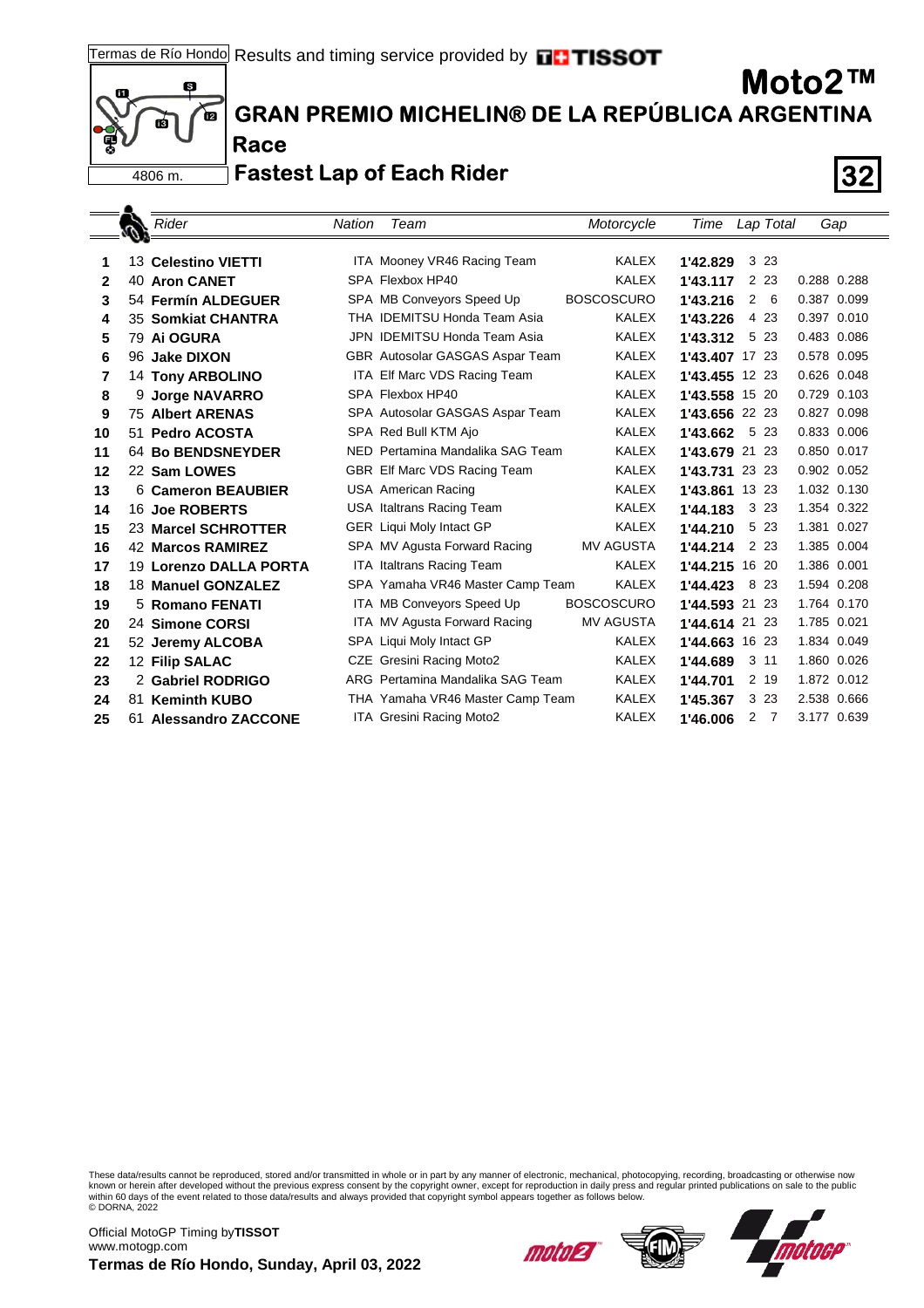

### **GRAN PREMIO MICHELIN® DE LA REPÚBLICA ARGENTINA**

After the **Race** 

**Event Best Maximum Speed 33**

|    | <b>Rider</b>             | <b>Nation Team</b> |                                         | Motorcycle Km/h   |                           |
|----|--------------------------|--------------------|-----------------------------------------|-------------------|---------------------------|
|    | 51 Pedro ACOSTA          |                    | <b>SPA</b> Red Bull KTM Ajo             | <b>KALEX</b>      | 293.6 Race                |
|    | 18 Manuel GONZALEZ       |                    | SPA Yamaha VR46 Master Camp Tea         | <b>KALEX</b>      | 292.2 Race                |
|    | 23 Marcel SCHROTTER      |                    | <b>GER</b> Liqui Moly Intact GP         | KALEX             | 292.2 Race                |
| 6  | <b>Cameron BEAUBIER</b>  |                    | <b>USA</b> American Racing              | KALEX             | 291.6 Race                |
| 9  | <b>Jorge NAVARRO</b>     |                    | <b>SPA Flexbox HP40</b>                 | <b>KALEX</b>      | 290.9 Race                |
|    | 14 Tony ARBOLINO         |                    | <b>ITA Elf Marc VDS Racing Team</b>     | <b>KALEX</b>      | 290.9 Race                |
|    | 35 Somkiat CHANTRA       |                    | <b>THA IDEMITSU Honda Team Asia</b>     | <b>KALEX</b>      | 290.9 Race                |
|    | 52 Jeremy ALCOBA         |                    | <b>SPA</b> Liqui Moly Intact GP         | <b>KALEX</b>      | 290.9 Race                |
|    | 40 Aron CANET            |                    | <b>SPA Flexbox HP40</b>                 | KALEX             | 290.2 Race                |
|    | 4 Sean Dylan KELLY       |                    | <b>USA</b> American Racing              | <b>KALEX</b>      | 290.2 Race                |
|    | 79 Ai OGURA              |                    | <b>JPN</b> IDEMITSU Honda Team Asia     | <b>KALEX</b>      | 290.2 Race                |
|    | <b>75 Albert ARENAS</b>  |                    | <b>SPA</b> Autosolar GASGAS Aspar Team  | <b>KALEX</b>      | 289.5 Race                |
|    | 13 Celestino VIETTI      |                    | <b>ITA</b> Mooney VR46 Racing Team      | KALEX             | 288.9 Race                |
|    | 5 Romano FENATI          |                    | <b>ITA</b> MB Conveyors Speed Up        | <b>BOSCOSCURO</b> | 288.9 Race                |
|    | 84 Zonta VAN DEN GOORBER |                    | <b>NED</b> RW Racing GP                 | <b>KALEX</b>      | 288.9 Warm Up             |
|    | 37 Augusto FERNANDEZ     |                    | <b>SPA</b> Red Bull KTM Ajo             | <b>KALEX</b>      | 288.9 Warm Up             |
|    | 19 Lorenzo DALLA PORTA   |                    | <b>ITA</b> Italtrans Racing Team        | KALEX             | 288.9 Race                |
|    | 2 Gabriel RODRIGO        |                    | <b>ARG</b> Pertamina Mandalika SAG Team | KALEX             | 288.9 Race                |
|    | 22 Sam LOWES             |                    | <b>GBR</b> Elf Marc VDS Racing Team     | KALEX             | 288.9 Race                |
|    | 96 Jake DIXON            |                    | <b>GBR</b> Autosolar GASGAS Aspar Team  | <b>KALEX</b>      | 288.2 Warm Up             |
| 16 | <b>Joe ROBERTS</b>       |                    | <b>USA</b> Italtrans Racing Team        | <b>KALEX</b>      | 288.2 Race                |
|    | 42 Marcos RAMIREZ        |                    | <b>SPA</b> MV Agusta Forward Racing     | <b>MV AGUSTA</b>  | 286.9 Race                |
|    | 24 Simone CORSI          |                    | ITA MV Agusta Forward Racing            | <b>MV AGUSTA</b>  | 286.2 Race                |
|    | 54 Fermín ALDEGUER       |                    | <b>SPA MB Conveyors Speed Up</b>        | <b>BOSCOSCURO</b> | 286.2 Free Practice Nr. 1 |
|    | 12 Filip SALAC           |                    | <b>CZE</b> Gresini Racing Moto2         | KALEX             | 286.2 Race                |
| 81 | <b>Keminth KUBO</b>      |                    | <b>THA</b> Yamaha VR46 Master Camp Tea  | <b>KALEX</b>      | 284.9 Race                |
|    | 28 Niccolò ANTONELLI     |                    | <b>ITA</b> Mooney VR46 Racing Team      | <b>KALEX</b>      | 284.9 Qualifying Nr. 1    |
|    | 64 Bo BENDSNEYDER        |                    | <b>NED</b> Pertamina Mandalika SAG Team | <b>KALEX</b>      | 283.6 Race                |
|    | 61 Alessandro ZACCONE    |                    | <b>ITA</b> Gresini Racing Moto2         | <b>KALEX</b>      | 283.0 Warm Up             |

These data/results cannot be reproduced, stored and/or transmitted in whole or in part by any manner of electronic, mechanical, photocopying, recording, broadcasting or otherwise now<br>known or herein after developed without © DORNA, 2022

Official MotoGP Timing by **TISSOT**www.motogp.com

motola



**Moto2™**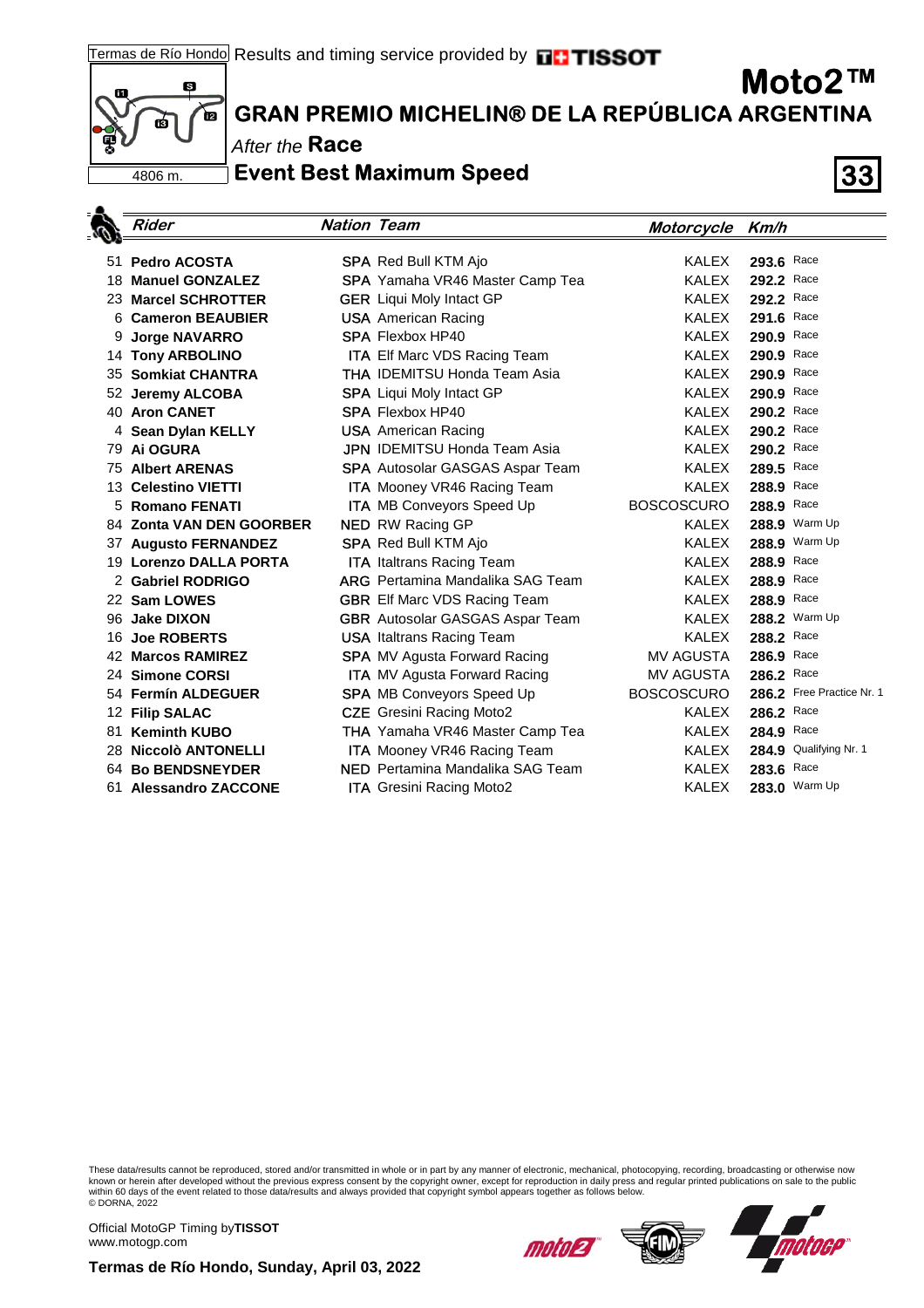

**Race**

**GRAN PREMIO MICHELIN® DE LA REPÚBLICA ARGENTINA**

### **Chronological Analysis of Performances 34**

|          |              | * Lap / Sector time cancelled                 |                  |                  | <b>T1</b> Time from finish line to 1st intermediate |                    |                |                      | <b>T3</b> Time from 2nd intermed. to 3rd intermed.<br><b>T4</b> Time from 3rd intermediate to finish line |                  |                  |                          |                |  |
|----------|--------------|-----------------------------------------------|------------------|------------------|-----------------------------------------------------|--------------------|----------------|----------------------|-----------------------------------------------------------------------------------------------------------|------------------|------------------|--------------------------|----------------|--|
|          |              | <b>P</b> Crossing the finish line in pit lane |                  |                  | <b>T2</b> Time from 1st intermed. to 2nd intermed.  |                    |                |                      |                                                                                                           |                  |                  |                          |                |  |
| Lap      | Lap Time     | <u>71</u>                                     | <u>T2</u>        | <u>ТЗ</u>        | Т4                                                  | Speed              | Lap            | Lap Time             | <u>71</u>                                                                                                 | T2               | <u>ТЗ</u>        | T4                       | <u>Speed</u>   |  |
|          | 13           | <b>Celestino VIETTI</b>                       |                  |                  | Mooney VR46 Racing                                  | <b>ITA</b>         | 19             | 1'43.309             | 28.015                                                                                                    | 25.032           | 25.812           | 24.450                   | 286.9          |  |
| 1st      |              |                                               |                  |                  |                                                     |                    | 20             | 1'43.339             | 27.985                                                                                                    | 25.016           | 25.798           | 24.540                   | 287.5          |  |
| 1        | 1'47.236     | 31.861                                        | 25.045           | 25.801           | 24.529                                              | 287.5              | 21             | 1'43.339             | 28.044                                                                                                    | 24.991           | 25.833           | 24.471                   | 287.5          |  |
| 2        | 1'43.178     | 27.935                                        | 25.056           | 25.736           | 24.451                                              | 288.2              | 22             | 1'43.622             | 28.098                                                                                                    | 25.015           | 25.945           | 24.564                   | 286.9          |  |
| 3        | 1'42.829     | 27.742                                        | 25.016           | 25.698           | 24.373                                              | 287.5              | 23             | 1'43.866             | 28.102                                                                                                    | 25.140           | 26.012           | 24.612                   | 286.2          |  |
| 4        | 1'43.467     | 27.907                                        | 25.151           | 25.843           | 24.566                                              | 284.3              |                |                      |                                                                                                           |                  |                  | <b>IDEMITSU Honda Te</b> | <b>JPN</b>     |  |
| 5        | 1'43.555     | 27.818                                        | 25.185           | 25.906           | 24.646                                              | 284.3              | 3rd            | 79                   | <b>Ai OGURA</b>                                                                                           |                  |                  |                          |                |  |
| 6        | 1'43.430     | 27.798                                        | 25.147           | 25.867           | 24.618                                              | 284.3              |                |                      |                                                                                                           |                  |                  |                          |                |  |
| 7        | 1'44.245     | 27.826                                        | 25.181           | 25.894           | 25.344                                              | 284.9              | 1              | 1'48.626             | 32.645                                                                                                    | 25.259           | 26.088           | 24.634                   | 287.5          |  |
| 8        | 1'44.010     | 28.056                                        | 25.187           | 25.974           | 24.793                                              | 283.6              | 2              | 1'43.646             | 27.996                                                                                                    | 25.151           | 26.015           | 24.484                   | 288.2          |  |
| 9        | 1'43.552     | 27.808                                        | 25.158           | 25.816           | 24.770                                              | 284.9              | 3              | 1'43.967             | 28.510                                                                                                    | 25.135           | 25.859           | 24.463                   | 284.3          |  |
| 10       | 1'43.678     | 28.014                                        | 25.077           | 25.953           | 24.634                                              | 284.9              | 4              | 1'43.450             | 27.966                                                                                                    | 25.083           | 25.874           | 24.527                   | 283.6          |  |
| 11       | 1'43.942     | 27.856                                        | 25.026           | 25.829           | 25.231                                              | 284.9              | 5 <sup>1</sup> | 1'43.312             | 27.993                                                                                                    | 25.150           | 25.754           | 24.415                   | 286.2          |  |
| 12       | 1'43.705     | 28.050                                        | 25.039           | 25.929           | 24.687                                              | 288.9              | 6              | 1'43.535             | 27.983                                                                                                    | 25.059           | 26.000           | 24.493                   | 288.2          |  |
| 13       | 1'43.479     | 27.884                                        | 25.087           | 25.911           | 24.597                                              | 285.6              | 7              | 1'43.800             | 28.010                                                                                                    | 25.293           | 25.918           | 24.579                   | 282.3          |  |
| 14       | 1'43.613     | 28.007                                        | 25.076           | 25.916           | 24.614                                              | 285.6              | 8              | 1'43.575             | 27.951                                                                                                    | 25.140           | 25.842           | 24.642                   | 284.9          |  |
| 15       | 1'43.529     | 27.916                                        | 25.100           | 25.895           | 24.618                                              | 286.2              | 9              | 1'43.569             | 28.063                                                                                                    | 25.093           | 25.879           | 24.534                   | 285.6          |  |
| 16       | 1'43.339     | 27.895                                        | 25.049           | 25.795           | 24.600                                              | 286.2              | 10             | 1'43.456             | 28.025                                                                                                    | 25.055           | 25.902           | 24.474                   | 286.9          |  |
| 17       | 1'43.369     | 27.916                                        | 24.993           | 25.915           | 24.545                                              | 286.2              | 11             | 1'43.436             | 27.982                                                                                                    | 25.070           | 25.867           | 24.517                   | 287.5          |  |
| 18       | 1'43.335     | 27.851                                        | 25.045           | 25.863           | 24.576                                              | 285.6              | 12             | 1'43.413             | 28.066                                                                                                    | 25.020           | 25.813           | 24.514                   | 289.5          |  |
| 19       | 1'43.435     | 27.846                                        | 25.147           | 25.775           | 24.667                                              | 285.6              | 13             | 1'43.611             | 28.088                                                                                                    | 25.126           | 25.880           | 24.517                   | 284.9          |  |
| 20       | 1'43.421     | 27.897                                        | 25.115           | 25.801           | 24.608                                              | 285.6              | 14             | 1'43.927             | 28.035                                                                                                    | 25.116           | 25.870           | 24.906                   | 285.6          |  |
| 21       | 1'43.122     | 27.876                                        | 24.959           | 25.736           | 24.551                                              | 286.2              | 15             | 1'43.500             | 28.038                                                                                                    | 25.029           | 25.931           | 24.502                   | 288.2          |  |
| 22       | 1'43.217     | 27.872                                        | 25.031           | 25.741           | 24.573                                              | 284.9              | 16             | 1'43.615             | 28.035<br>28.032                                                                                          | 25.062<br>25.043 | 25.923<br>25.910 | 24.595<br>24.586         | 290.2<br>288.2 |  |
| 23       | 1'43.412     | 27.943                                        | 25.032           | 25.733           | 24.704                                              | 286.2              | 17<br>18       | 1'43.571             | 28.121                                                                                                    | 25.204           | 25.952           | 24.646                   | 284.9          |  |
|          |              |                                               |                  |                  | <b>IDEMITSU Honda Te</b>                            |                    |                | 1'43.923             | 27.947                                                                                                    | 25.208           | 25.940           |                          | 284.3          |  |
| 2nd      | 35           | <b>Somkiat CHANTRA</b>                        |                  |                  |                                                     | THA                | 19<br>20       | 1'43.680             |                                                                                                           | 25.130           | 26.068           | 24.585                   | 283.6          |  |
|          |              |                                               |                  |                  |                                                     |                    | 21             | 1'44.007<br>1'43.997 | 28.124<br>28.165                                                                                          | 25.258           | 25.976           | 24.685<br>24.598         | 283.6          |  |
| 1        | 1'47.637     | 32.035                                        | 25.039           | 25.956           | 24.607                                              | 290.9              | 22             | 1'44.002             | 28.157                                                                                                    | 25.184           | 25.958           | 24.703                   | 284.3          |  |
| 2        | $1'43.518$ * | 28.029                                        | 25.032           | 25.859           | 24.598*                                             | 288.9              | 23             | 1'44.183             | 28.071                                                                                                    | 25.182           | 26.268           | 24.662                   | 284.9          |  |
| 3        | $1'43.393$ * | 28.00                                         | 25.020           | 25.818           | 24.549                                              | 284.9              |                |                      |                                                                                                           |                  |                  |                          |                |  |
| 4        | 1'43.226     | 28.018                                        | 25.030           | 25.759           | 24.419                                              | 286.2              | 4th            | 40                   | <b>Aron CANET</b>                                                                                         |                  |                  | Flexbox HP40             | <b>SPA</b>     |  |
| 5        | 1'43.365     | 27.973                                        | 25.007           | 25.893           | 24.492                                              | 286.9              |                |                      |                                                                                                           |                  |                  |                          |                |  |
| 6        | 1'43.594     | 28.015                                        | 25.042           | 25.831           | 24.706                                              | 286.9              | 1              | 1'48.257             | 32.409                                                                                                    | 25.256           | 25.976           | 24.616                   | 285.6          |  |
| 7        | 1'43.960     | 27.930                                        | 24.995           | 25.702           | 25.333                                              | 288.2              | 2              | 1'43.117             | 27.912                                                                                                    | 25.013           | 25.782           | 24.410                   | 286.2          |  |
| 8        | 1'43.913     | 28.262                                        | 25.155           | 25.882           | 24.614                                              | 284.9              | 3              | 1'43.529             | 28.123                                                                                                    | 25.158           | 25.748           | 24.500                   | 287.5          |  |
| 9        | 1'43.291     | 28.089                                        | 24.945           | 25.755           | 24.502                                              | 286.9              | 4              | 1'43.603             | 28.043                                                                                                    | 25.173           | 25.898           | 24.489                   | 285.6          |  |
| 10       | 1'43.502     | 28.073                                        | 25.065           | 25.737           | 24.627                                              | 287.5              | 5              | 1'43.469             | 28.001                                                                                                    | 25.125           | 25.796           | 24.547                   | 285.6          |  |
| 11       | 1'43.590     | 28.008                                        | 25.044           | 25.858           | 24.680                                              | 287.5              | 6              | 1'43.504             | 28.037                                                                                                    | 25.146           | 25.837           | 24.484                   | 284.9          |  |
| 12       | 1'44.001     | 28.037                                        | 25.049           | 26.013           | 24.902                                              | 284.9              | 7              | 1'43.608             | 28.013                                                                                                    | 25.107           | 25.890           | 24.598                   | 286.2          |  |
| 13       | 1'43.590     | 28.058                                        | 25.008           | 25.866           | 24.658                                              | 286.9              | 8              | 1'44.190             | 28.178                                                                                                    | 25.180           | 25.816           | 25.016                   | 286.2          |  |
| 14       | 1'43.644     | 28.168                                        | 25.125           | 25.818           | 24.533                                              | 287.5              | 9              | 1'43.550             | 28.013                                                                                                    | 25.207           | 25.849           | 24.481                   | 284.3          |  |
| 15       | 1'43.710     | 28.088                                        | 24.980           | 26.069           | 24.573                                              | 288.2              | 10             | 1'43.592             | 28.023                                                                                                    | 25.195           | 25.823           | 24.551                   | 284.9          |  |
| 16       | 1'43.364     | 28.053                                        | 24.964<br>24.886 | 25.899           | 24.448                                              | 287.5<br>288.2     | 11             | 1'43.665             | 28.093                                                                                                    | 25.195           | 25.835           | 24.542                   | 284.3          |  |
| 17<br>18 | 1'43.308     | 28.066<br>28.003                              | 25.068           | 25.864<br>25.871 | 24.492<br>24.613                                    | 286.9              | 12             | 1'43.873             | 28.213                                                                                                    | 25.254           | 25.928           | 24.478                   | 284.9          |  |
|          | 1'43.555     |                                               |                  |                  |                                                     |                    |                |                      |                                                                                                           |                  |                  |                          |                |  |
|          | Fastest Lap: | Celestino VIETTI                              |                  |                  |                                                     | Mooney VR46 Racing |                | <b>ITA</b>           | 1'42.829                                                                                                  | 27.742           | 25.016           | 25.698                   | 24.373         |  |

These data/results cannot be reproduced, stored and/or transmitted in whole or in part by any manner of electronic, mechanical, photocopying, recording, broadcasting or otherwise now known or herein after developed without the previous express consent by the copyright owner, except for reproduction in daily press and regular printed publications on sale to the public<br>within 60 days of the event related © DORNA, 2022

Official MotoGP Timing by **TISSOT**www.motogp.com

 $\mathbf{I}$ 

**Termas de Río Hondo, Sunday, April 03, 2022** Page 1 of 6





**Moto2™**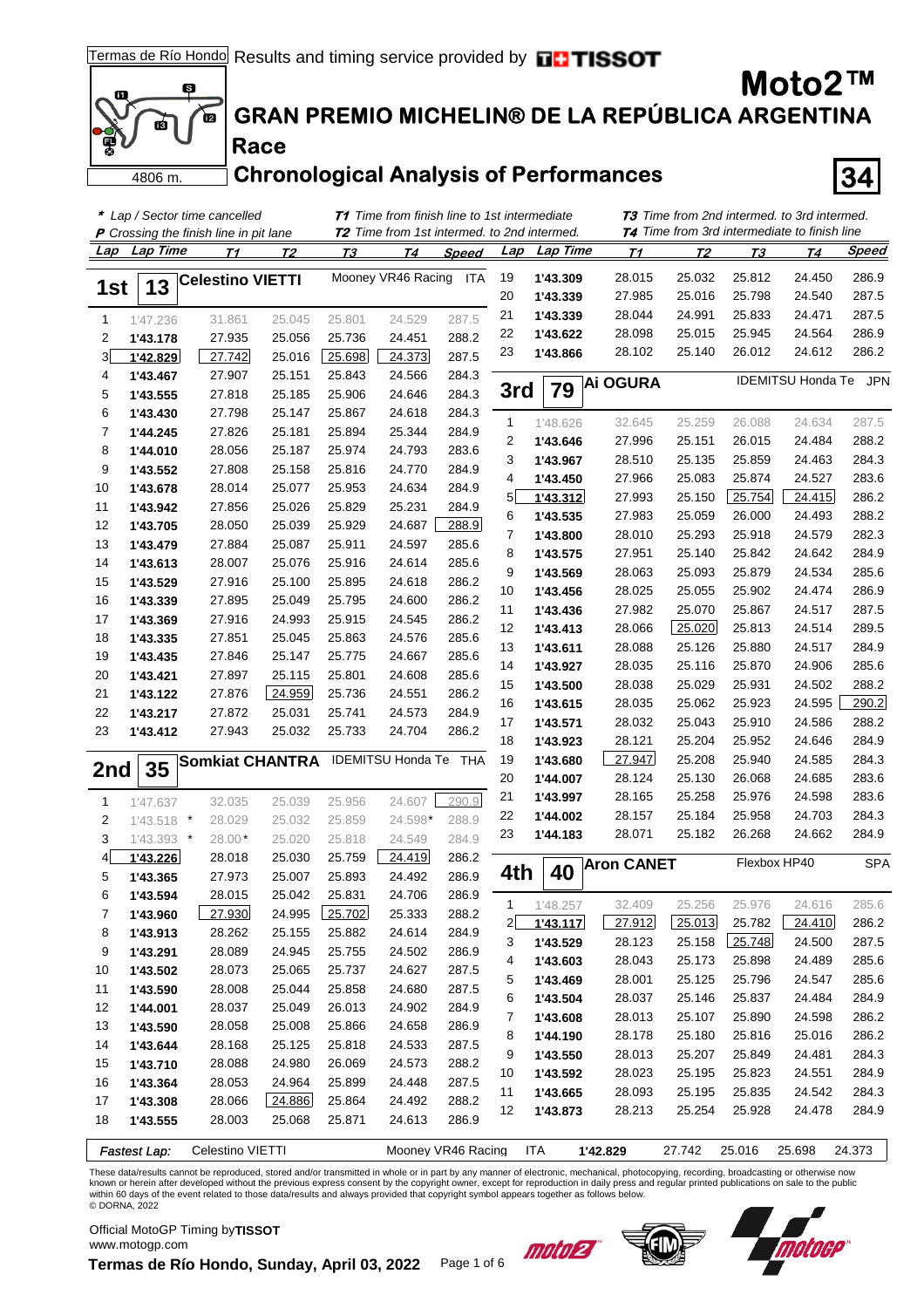| Race       |                     |                      |                  |                  |                        |                    |              |              |                      |                      |        |                        | Moto2                |
|------------|---------------------|----------------------|------------------|------------------|------------------------|--------------------|--------------|--------------|----------------------|----------------------|--------|------------------------|----------------------|
| <u>Lap</u> | Lap Time            | Т1                   | T2               | TЗ               |                        | T4 Speed           | Lap          | Lap Time     |                      | T1<br>T <sub>2</sub> |        | TЗ                     | T <sub>4</sub> Speed |
| 13         | 1'43.667            | 28.112               | 25.167           | 25.858           | 24.530                 | 286.2              | 17           | 1'43.931     | 28.026               | 25.242               | 25.964 | 24.699                 | 286.2                |
| 14         | 1'43.508            | 28.029               | 25.105           | 25.810           | 24.564                 | 290.2              | 18           | 1'43.768     | 28.023               | 25.111               | 25.969 | 24.665                 | 286.9                |
| 15         | 1'43.478            | 28.033               | 25.090           | 25.847           | 24.508                 | 285.6              | 19           | 1'43.784     | 27.951               | 25.162               | 25.991 | 24.680                 | 286.2                |
| 16         | 1'43.607            | 28.022               | 25.154           | 25.814           | 24.617                 | 286.2              | 20           | 1'44.454     | 28.044               | 25.143               | 26.304 | 24.963                 | 287.5                |
| 17         | 1'43.874            | 28.017               | 25.183           | 25.818           | 24.856                 | 285.6              | 21           | 1'44.213     | 28.468               | 25.133               | 25.989 | 24.623                 | 288.9                |
| 18         | 1'43.989            | 28.190               | 25.276           | 25.859           | 24.664                 | 286.2              | 22           | 1'43.912     | 28.199               | 25.072               | 25.976 | 24.665                 | 288.9                |
| 19         | 1'43.649            | 28.040               | 25.153           | 25.852           | 24.604                 | 287.5              | 23           | 1'44.040     | 28.062               | 25.159               | 26.094 | 24.725                 | 288.2                |
| 20         | 1'44.055            | 28.111               | 25.253           | 25.927           | 24.764                 | 283.6              |              |              |                      |                      |        |                        |                      |
| 21         | 1'43.965            | 28.113               | 25.283           | 25.951           | 24.618                 | 282.3              | 7th          | 51           | <b>Pedro ACOSTA</b>  |                      |        | Red Bull KTM Ajo       | <b>SPA</b>           |
| 22         | 1'43.987            | 28.119               | 25.205           | 25.984           | 24.679                 | 286.2              |              |              |                      |                      |        |                        |                      |
| 23         | 1'44.242            | 28.079               | 25.219           | 25.990           | 24.954                 | 284.9              | $\mathbf{1}$ | 1'49.152     | 32.929               | 25.222               | 26.373 | 24.628                 | 290.9                |
|            |                     |                      |                  |                  |                        |                    | 2            | 1'44.495     | 28.218               | 25.311               | 26.343 | 24.623                 | 290.9                |
| 5th        | 96                  | <b>Jake DIXON</b>    |                  |                  | Autosolar GASGAS A GBR |                    | 3            | $1'44.340$ * | 28.215               | 25.275               | 26.221 | 24.629*                | 293.6                |
|            |                     |                      |                  |                  |                        |                    | 4            | 1'44.163     | 28.153               | 25.165               | 26.132 | 24.713                 | 290.2                |
| 1          | 1'48.529            | 31.692               | 25.858           | 26.283           | 24.696                 | 284.3              | 5            | 1'43.662     | 28.035               | 25.002               | 26.071 | 24.554                 | 289.5                |
| 2          | 1'44.238<br>$\star$ | 28.293               | 25.186           | 26.181           | 24.578*                | 286.9              | 6            | 1'43.746     | 28.069               | 25.101               | 26.029 | 24.547                 | 288.2                |
| 3          | 1'43.865<br>$\star$ | $28.25*$             | 25.158           | 25.824           | 24.629                 | 283.0              | 7            | 1'44.097     | 28.092               | 25.206               | 26.040 | 24.759                 | 290.2                |
| 4          | 1'43.766            | 28.058               | 25.209           | 25.873           | 24.626                 | 286.9              | 8            | 1'43.946     | 28.104               | 25.230               | 26.041 | 24.571                 | 293.6                |
| 5          | 1'43.792            | 28.038               | 25.248           | 25.798           | 24.708                 | 286.2              | 9            | 1'43.947     | 28.024               | 25.174               | 26.086 | 24.663                 | 288.2                |
| 6          | 1'43.737            | 28.083               | 25.146           | 25.818           | 24.690                 | 284.9              | 10           | 1'44.259     | 28.135               | 25.235               | 26.041 | 24.848                 | 288.9                |
| 7          | 1'43.801            | 28.049               | 25.126           | 25.904           | 24.722                 | 286.9              | 11           | 1'44.202     | 28.105               | 25.312               | 26.027 | 24.758                 | 288.9                |
| 8          | 1'43.472            | 28.036               | 25.063           | 25.702           | 24.671                 | 286.2              | 12           | 1'43.769     | 28.082               | 25.083               | 25.986 | 24.618                 | 288.9                |
| 9          | 1'43.862            | 28.159               | 25.216           | 25.822           | 24.665                 | 286.2              | 13           | 1'43.855     | 28.087               | 25.097               | 26.021 | 24.650                 | 290.2                |
| 10         | 1'43.827            | 28.079               | 25.221           | 25.855           | 24.672                 | 284.9              | 14           | 1'43.729     | 28.043               | 24.979               | 26.035 | 24.672                 | 290.2                |
| 11         | 1'43.755            | 28.079               | 25.221           | 25.809           | 24.646                 | 284.3              | 15           | 1'44.038     | 28.126               | 25.137               | 26.038 | 24.737                 | 290.9                |
| 12         | 1'43.673            | 27.991               | 25.168           | 25.891           | 24.623                 | 285.6              | 16           | 1'43.683     | 28.022               | 25.039               | 25.967 | 24.655                 | 291.6                |
| 13         | 1'43.972            | 28.141               | 25.212           | 25.910           | 24.709                 | 285.6              | 17           | 1'43.862     | 28.148               | 25.139               | 26.001 | 24.574                 | 290.2                |
| 14         |                     | 28.074               | 25.146           | 25.810           | 24.641                 | 284.3              | 18           |              | 28.158               | 25.074               | 26.094 | 24.651                 | 290.2                |
|            | 1'43.671            |                      |                  |                  |                        |                    |              | 1'43.977     |                      |                      |        |                        |                      |
| 15         | 1'43.452            | 28.007               | 25.146           | 25.763           | 24.536                 | 284.3              | 19           | 1'43.885     | 27.999               | 25.219               | 25.981 | 24.686                 | 288.2                |
| 16         | 1'43.621            | 28.003               | 25.177           | 25.767           | 24.674                 | 283.0              | 20           | 1'43.971     | 28.078               | 25.272               | 25.962 | 24.659                 | 288.2                |
| 17         | 1'43.407            | 27.968               | 25.058           | 25.704           | 24.677                 | 286.2              | 21           | 1'43.885     | 28.134               | 25.183               | 25.921 | 24.647                 | 288.9                |
| 18         | 1'43.548            | 27.980               | 25.145           | 25.734           | 24.689                 | 285.6              | 22           | 1'43.686     | 28.023               | 25.078               | 25.879 | 24.706                 | 290.2                |
| 19         | 1'43.565            | 27.971               | 25.267           | 25.754           | 24.573                 | 286.2              | 23           | 1'43.926     | 28.084               | 25.097               | 25.988 | 24.757                 | 288.9                |
| 20         | 1'43.971            | 27.991               | 25.229           | 25.776           | 24.975                 | 285.6              |              |              | <b>Albert ARENAS</b> |                      |        | Autosolar GASGAS A SPA |                      |
| 21         | 1'43.841            | 28.232               | 25.246           | 25.714           | 24.649                 | 284.3              | 8th          | 75           |                      |                      |        |                        |                      |
| 22         | 1'43.736            | 28.141               | 25.149           | 25.801           | 24.645                 | 285.6              | 1            | 1'48.400     | 32.207               | 25.219               | 26.132 | 24.842                 | 286.9                |
| 23         | 1'43.581            | 27.976               | 25.107           | 25.821           | 24.677                 | 283.6              | 2            | 1'44.088 *   | 28.054               | 25.198               | 26.360 | 24.476*                | 286.2                |
|            |                     | <b>Tony ARBOLINO</b> |                  |                  | Elf Marc VDS Racing    | <b>ITA</b>         | 3            | 1'44.458 *   | 28.42*               | 25.379               | 26.043 | 24.613                 | 284.3                |
| 6th        | 14                  |                      |                  |                  |                        |                    | 4            | 1'44.176     | 28.085               | 25.443               | 26.037 | 24.611                 | 286.9                |
|            | 1'47.382            |                      |                  |                  | 24.877                 | 286.2              |              |              |                      |                      | 25.998 |                        |                      |
| 1          |                     | 31.501<br>27.962     | 25.107<br>25.103 | 25.897<br>25.818 | 24.615*                | 288.9              | 5            | 1'44.194     | 28.121               | 25.319               |        | 24.756                 | 288.2                |
| 2          | $1'43.498$ *        |                      |                  |                  | 24.714*                |                    | 6            | 1'43.916     | 28.058               | 25.216               | 26.017 | 24.625                 | 285.6                |
| 3          | $1'44.146$ *        | 28.52*               | 25.025           | 25.886           |                        | 290.9              | 7            | 1'44.080     | 28.195               | 25.216               | 26.012 | 24.657                 | 287.5                |
| 4          | 1'43.882 *          | 28.14                | 25.172           | 26.036           | 24.525                 | 289.5              | 8            | 1'44.371     | 28.176               | 25.300               | 26.067 | 24.828                 | 285.6                |
| 5          | 1'43.765            | 28.048               | 25.079           | 25.926           | 24.712                 | 288.2              | 9            | 1'44.157     | 28.149               | 25.270               | 26.101 | 24.637                 | 286.9                |
| 6          | 1'43.960            | 28.019               | 25.137           | 26.046           | 24.758                 | 285.6              | 10           | 1'44.205     | 28.076               | 25.335               | 26.061 | 24.733                 | 288.9                |
| 7          | 1'43.981            | 28.129               | 25.142           | 26.042           | 24.668                 | 288.2              | 11           | 1'44.116     | 28.103               | 25.304               | 26.027 | 24.682                 | 286.2                |
| 8          | 1'43.676            | 27.974               | 25.125           | 25.857           | 24.720                 | 289.5              | 12           | 1'43.921     | 28.186               | 25.172               | 25.965 | 24.598                 | 284.9                |
| 9          | 1'43.573            | 28.035               | 25.040           | 25.908           | 24.590                 | 288.2              | 13           | 1'43.787     | 28.047               | 25.141               | 26.027 | 24.572                 | 288.2                |
| 10         | 1'43.682            | 27.948               | 25.053           | 26.061           | 24.620                 | 286.9              | 14           | 1'43.767     | 28.144               | 25.161               | 25.952 | 24.510                 | 287.5                |
| 11         | 1'43.635            | 27.997               | 25.096           | 25.896           | 24.646                 | 288.2              | 15           | 1'44.051     | 28.071               | 25.238               | 26.080 | 24.662                 | 286.9                |
| 12         | 1'43.455            | 28.007               | 24.975           | 25.888           | 24.585                 | 288.9              | 16           | 1'43.698     | 28.064               | 25.157               | 25.949 | 24.528                 | 286.9                |
| 13         | 1'43.646            | 28.017               | 25.124           | 25.990           | 24.515                 | 288.9              | 17           | 1'43.765     | 28.029               | 25.138               | 26.007 | 24.591                 | 289.5                |
| 14         | 1'43.764            | 28.001               | 25.140           | 25.995           | 24.628                 | 287.5              | 18           | 1'44.129     | 28.148               | 25.311               | 26.037 | 24.633                 | 284.9                |
| 15         | 1'43.752            | 28.053               | 25.103           | 25.934           | 24.662                 | 288.9              | 19           | 1'44.006     | 28.202               | 25.169               | 26.008 | 24.627                 | 284.3                |
| 16         | 1'43.737            | 28.034               | 25.178           | 25.892           | 24.633                 | 286.2              | 20           | 1'43.919     | 28.069               | 25.256               | 25.989 | 24.605                 | 285.6                |
|            |                     |                      |                  |                  |                        |                    |              |              |                      |                      |        |                        |                      |
|            | <b>Fastest Lap:</b> | Celestino VIETTI     |                  |                  |                        | Mooney VR46 Racing |              | <b>ITA</b>   | 1'42.829             | 27.742               | 25.016 | 25.698                 | 24.373               |

These data/results cannot be reproduced, stored and/or transmitted in whole or in part by any manner of electronic, mechanical, photocopying, recording, broadcasting or otherwise now<br>known or herein after developed without © DORNA, 2022

Official MotoGP Timing by **TISSOT**www.motogp.com

motoet



**Termas de Río Hondo, Sunday, April 03, 2022** Page 2 of 6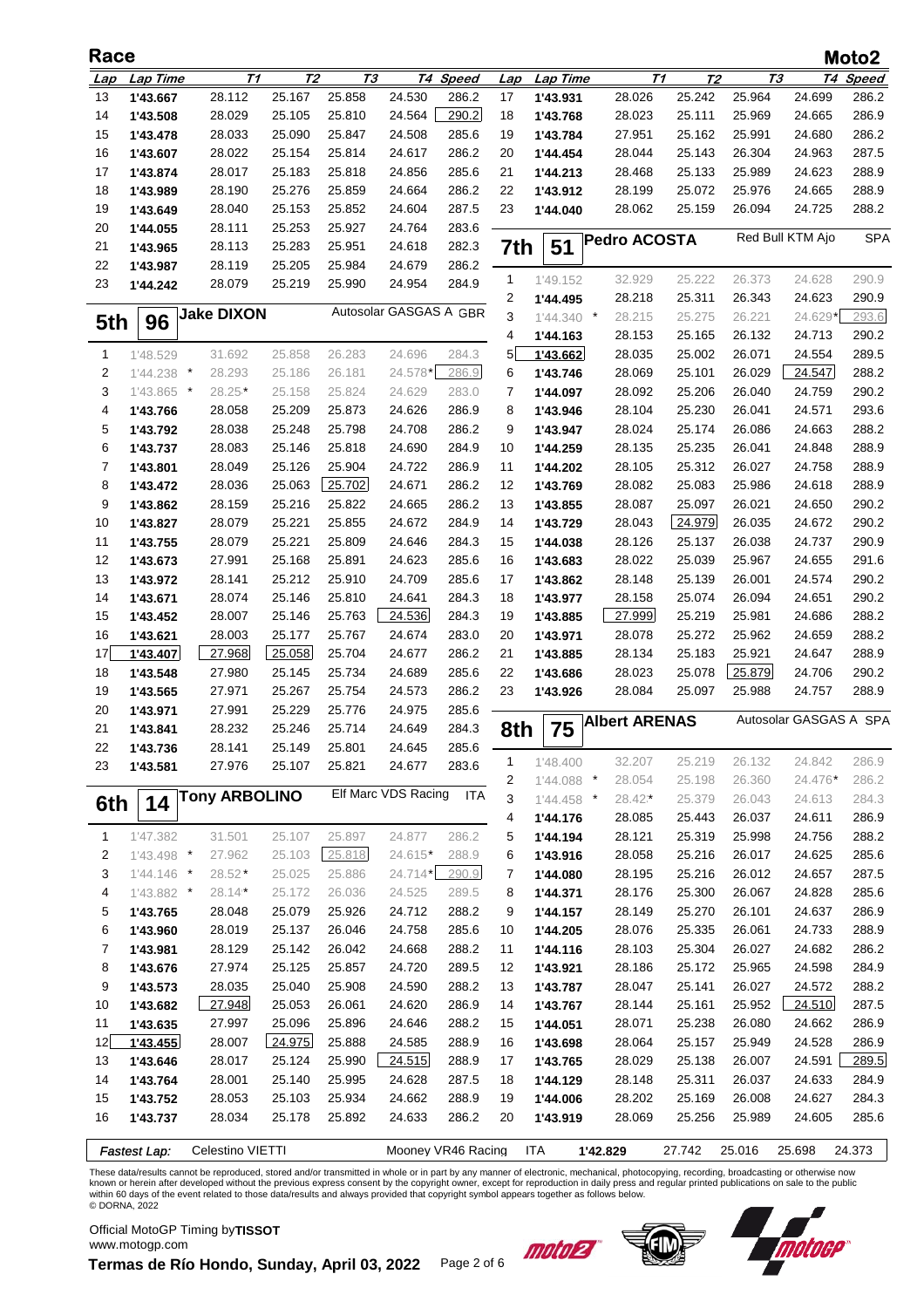| Race       |                      |                       |                  |                  |                         |                |              |                      |                        |                  |                  |                           | Moto2          |
|------------|----------------------|-----------------------|------------------|------------------|-------------------------|----------------|--------------|----------------------|------------------------|------------------|------------------|---------------------------|----------------|
| <u>Lap</u> | Lap Time             | Т1                    | T <sub>2</sub>   | TЗ               |                         | T4 Speed       |              | Lap Lap Time         |                        | T1<br>Т2         |                  | Т3                        | T4 Speed       |
| 21         | 1'43.773             | 28.060                | 25.206           | 25.850           | 24.657                  | 286.2          |              |                      | <b>Cameron BEAUBIE</b> |                  |                  | American Racing           | <b>USA</b>     |
| 22         | 1'43.656             | 28.002                | 25.073           | 25.966           | 24.615                  | 287.5          | 11th         | 6                    |                        |                  |                  |                           |                |
| 23         | 1'43.883             | 27.998                | 25.244           | 26.049           | 24.592                  | 285.6          | 1            | 1'49.787             | 33.186                 | 25.419           | 26.235           | 24.947                    | 290.9          |
|            |                      |                       |                  |                  | Pertamina Mandalika NED |                | 2            | 1'44.015             | 28.056                 | 25.136           | 26.162           | 24.661                    | 288.2          |
| 9th        | 64                   | <b>Bo BENDSNEYDER</b> |                  |                  |                         |                | 3            | 1'43.985             | 28.206                 | 25.148           | 26.068           | 24.563                    | 291.6          |
|            |                      |                       |                  |                  |                         |                | 4            | 1'43.985             | 28.164                 | 25.173           | 26.132           | 24.516                    | 289.5          |
| 1          | 1'48.890             | 32.503                | 25.622           | 26.116           | 24.649                  | 283.6          | 5            | 1'44.151             | 28.048                 | 25.175           | 26.113           | 24.815                    | 285.6          |
| 2          | 1'44.084             | 28.179                | 25.292           | 25.962           | 24.651                  | 280.4          | 6            | 1'44.215             | 28.208                 | 25.212           | 26.075           | 24.720                    | 286.9          |
| 3          | 1'44.160             | 28.192                | 25.238           | 26.068           | 24.662                  | 281.1          | 7            | 1'43.977             | 28.154                 | 25.140           | 26.047           | 24.636                    | 286.9          |
| 4          | 1'43.828             | 28.033                | 25.223           | 25.909           | 24.663                  | 278.6          | 8            | 1'43.916             | 28.101                 | 25.170           | 26.038           | 24.607                    | 287.5          |
| 5          | 1'43.925             | 28.095<br>28.123      | 25.209<br>25.182 | 25.873<br>25.950 | 24.748<br>24.713        | 283.0<br>283.6 | 9            | 1'44.072             | 28.062                 | 25.207           | 26.182           | 24.621                    | 288.2          |
| 6<br>7     | 1'43.968<br>1'43.920 | 28.102                | 25.168           | 25.988           | 24.662                  | 282.3          | 10           | 1'44.333             | 28.204                 | 25.347           | 26.054           | 24.728                    | 286.9          |
| 8          | 1'44.001             | 28.122                | 25.213           | 25.958           | 24.708                  | 283.6          | 11           | 1'43.962             | 28.076                 | 25.155           | 26.094           | 24.637                    | 286.9          |
| 9          | 1'43.785             | 28.053                | 25.205           | 25.853           | 24.674                  | 283.0          | 12           | 1'44.223             | 28.182                 | 25.203           | 26.113           | 24.725                    | 287.5          |
| 10         | 1'43.802             | 28.026                | 25.200           | 25.909           | 24.667                  | 283.0          | 13           | 1'43.861             | 28.076                 | 25.171           | 26.048           | 24.566                    | 286.9          |
| 11         | 1'43.953             | 28.076                | 25.239           | 25.918           | 24.720                  | 283.6          | 14           | 1'44.031             | 28.071                 | 25.134           | 26.150           | 24.676                    | 288.2          |
| 12         | 1'44.104             | 28.094                | 25.355           | 25.920           | 24.735                  | 283.6          | 15           | 1'44.175             | 28.081                 | 25.372           | 25.978           | 24.744                    | 284.9          |
| 13         | 1'44.029             | 28.128                | 25.282           | 25.930           | 24.689                  | 283.0          | 16           | 1'43.994             | 28.042                 | 25.234           | 26.012           | 24.706                    | 288.9          |
| 14         | 1'44.028             | 28.112                | 25.177           | 25.994           | 24.745                  | 283.6          | 17           | 1'44.904             | 28.216                 | 25.216           | 26.096           | 25.376                    | 288.2          |
| 15         | 1'44.092             | 28.146                | 25.277           | 25.943           | 24.726                  | 283.0          | 18           | 1'43.931             | 28.121                 | 25.190           | 26.006           | 24.614                    | 286.9          |
| 16         | 1'43.999             | 28.171                | 25.231           | 25.974           | 24.623                  | 281.1          | 19           | 1'43.955             | 28.063                 | 25.186           | 26.061           | 24.645                    | 287.5          |
| 17         | 1'44.090             | 28.144                | 25.231           | 25.953           | 24.762                  | 283.0          | 20           | 1'44.687             | 28.132                 | 25.487           | 26.229           | 24.839                    | 286.9          |
| 18         | 1'44.439             | 28.273                | 25.347           | 26.086           | 24.733                  | 283.6          | 21           | 1'44.704             | 28.261                 | 25.220           | 26.346           | 24.877                    | 284.9          |
| 19         | 1'44.566             | 28.223                | 25.409           | 26.183           | 24.751                  | 279.2          | 22           | 1'45.522             | 28.311                 | 25.484           | 26.523           | 25.204                    | 283.6          |
| 20         | 1'43.959             | 28.145                | 25.134           | 25.987           | 24.693                  | 281.7          | 23           | 1'45.790             | 28.470                 | 25.450           | 26.622           | 25.248                    | 283.0          |
| 21         | 1'43.679             | 28.106                | 25.114           | 25.833           | 24.626                  | 281.7          |              |                      | <b>Marcel SCHROTTE</b> |                  |                  | Liqui Moly Intact GP      | GER            |
| 22         | 1'44.252             | 28.055                | 25.306           | 26.087           | 24.804                  | 281.1          | 12th         | 23                   |                        |                  |                  |                           |                |
| 23         | 1'44.201             | 28.167                | 25.272           | 26.017           | 24.745                  | 281.1          | 1            | 1'50.564             | 33.419                 | 25.589           | 26.621           | 24.935                    | 284.3          |
|            |                      | <b>Sam LOWES</b>      |                  |                  | Elf Marc VDS Racing     | <b>GBR</b>     | 2            | 1'44.399             | 28.404                 | 25.277           | 26.007           | 24.711                    | 289.5          |
| 10th       | 22                   |                       |                  |                  |                         |                | 3            | 1'44.670             | 28.317                 | 25.257           | 26.283           | 24.813                    | 288.9          |
| 1          | 1'49.391             | 32.786                | 25.448           | 26.497           | 24.660                  | 283.6          | 4            | 1'44.576             | 28.216                 | 25.308           | 26.217           | 24.835                    | 291.6          |
| 2          | 1'44.077             | 28.130                | 25.333           | 26.029           | 24.585                  | 288.2          | 5            | 1'44.210             | 28.415                 | 25.127           | 25.960           | 24.708                    | 292.2          |
| 3          | 1'44.037             | 28.127                | 25.293           | 26.037           | 24.580                  | 285.6          | 6            | 1'44.439             | 28.246                 | 25.176           | 26.108           | 24.909                    | 289.5          |
| 4          | 1'44.829             | 28.194                | 25.435           | 26.229           | 24.971                  | 286.2          | 7            | 1'44.376             | 28.270                 | 25.240           | 25.967           | 24.899                    | 286.9          |
| 5          | 1'43.988             | 28.162                | 25.270           | 25.940           | 24.616                  | 284.3          | 8            | 1'44.357             | 28.265                 | 25.242           | 26.035           | 24.815                    | 284.9          |
| 6          | 1'44.200             | 28.285                | 25.185           | 26.036           | 24.694                  | 286.9          | 9            | 1'44.939             | 28.321                 | 25.564           | 26.164           | 24.890                    | 285.6          |
| 7          | 1'44.072             | 28.281                | 25.248           | 25.882           | 24.661                  | 286.9          | 10           | 1'44.841             | 28.384                 | 25.462           | 26.064           | 24.931                    | 284.3          |
| 8          | 1'44.372             | 28.321                | 25.266           | 26.110           | 24.675                  | 284.3          | 11           | 1'44.664             | 28.313                 | 25.296           | 25.963           | 25.092                    | 283.6          |
| 9          | 1'43.835             | 28.138                | 25.221           | 25.877           | 24.599                  | 285.6          | 12           | 1'44.474             | 28.300                 | 25.231           | 26.011           | 24.932                    | 285.6          |
| 10         | 1'44.151             | 28.138                | 25.161           | 26.108           | 24.744                  | 286.9          | 13           | 1'44.423             | 28.312                 | 25.200           | 26.016           | 24.895                    | 285.6          |
| 11         | 1'43.898             | 28.169                | 25.289           | 25.884           | 24.556                  | 286.2          | 14<br>15     | 1'44.444             | 28.254<br>28.367       | 25.254<br>25.360 | 26.008<br>26.100 | 24.928<br>24.920          | 285.6<br>285.6 |
| 12         | 1'43.971             | 28.099                | 25.243           | 25.959           | 24.670                  | 286.9          | 16           | 1'44.747<br>1'44.424 | 28.219                 | 25.263           | 26.063           | 24.879                    | 284.9          |
| 13         | 1'44.222             | 28.102                | 25.277           | 26.062           | 24.781                  | 288.2          | 17           | 1'44.417             | 28.272                 | 25.215           | 26.079           | 24.851                    | 284.9          |
| 14         | 1'44.076             | 28.150                | 25.274           | 25.979           | 24.673                  | 286.9          | 18           | 1'44.400             | 28.264                 | 25.228           | 26.060           | 24.848                    | 284.9          |
| 15         | 1'44.101             | 28.199                | 25.193           | 25.957           | 24.752                  | 288.9          | 19           | 1'44.260             | 28.222                 | 25.242           | 25.942           | 24.854                    | 284.9          |
| 16         | 1'43.921             | 28.133                | 25.151           | 25.969           | 24.668                  | 288.2          | 20           | 1'44.329             | 28.190                 | 25.188           | 26.002           | 24.949                    | 286.2          |
| 17         | 1'44.053             | 28.158                | 25.219           | 25.884           | 24.792                  | 288.2          | 21           | 1'44.487             | 28.289                 | 25.229           | 26.061           | 24.908                    | 285.6          |
| 18         | 1'43.905             | 28.197                | 25.225           | 25.904           | 24.579                  | 284.9          | 22           | 1'44.546             | 28.347                 | 25.264           | 26.055           | 24.880                    | 286.2          |
| 19         | 1'43.889             | 28.163                | 25.119           | 25.862           | 24.745                  | 286.9          | 23           | 1'44.848             | 28.379                 | 25.281           | 26.172           | 25.016                    | 285.6          |
| 20         | 1'43.815             | 28.074                | 25.225           | 25.867           | 24.649                  | 285.6          |              |                      |                        |                  |                  |                           |                |
| 21         | 1'43.780             | 28.149                | 25.149           | 25.946           | 24.536                  | 286.2          | 13th∣        | 16                   | <b>Joe ROBERTS</b>     |                  |                  | Italtrans Racing Team USA |                |
| 22         | 1'44.038             | 28.162                | 25.154           | 25.887           | 24.835                  | 286.9          |              |                      |                        |                  |                  |                           |                |
| 23         | 1'43.731             | 28.115                | 25.149           | 25.879           | 24.588                  | 286.2          | $\mathbf{1}$ | 1'50.159             | 33.029                 | 25.529           | 26.427           | 25.174                    | 286.9          |
|            |                      |                       |                  |                  |                         |                | 2            | 1'44.394             | 28.222                 | 25.313           | 26.079           | 24.780                    | 286.2          |
|            | Fastest Lap:         | Celestino VIETTI      |                  |                  | Mooney VR46 Racing      |                |              | <b>ITA</b>           | 1'42.829               | 27.742           | 25.016           | 25.698                    | 24.373         |

These data/results cannot be reproduced, stored and/or transmitted in whole or in part by any manner of electronic, mechanical, photocopying, recording, broadcasting or otherwise now<br>known or herein after developed without

Official MotoGP Timing by **TISSOT**www.motogp.com

motoez



**Termas de Río Hondo, Sunday, April 03, 2022** Page 3 of 6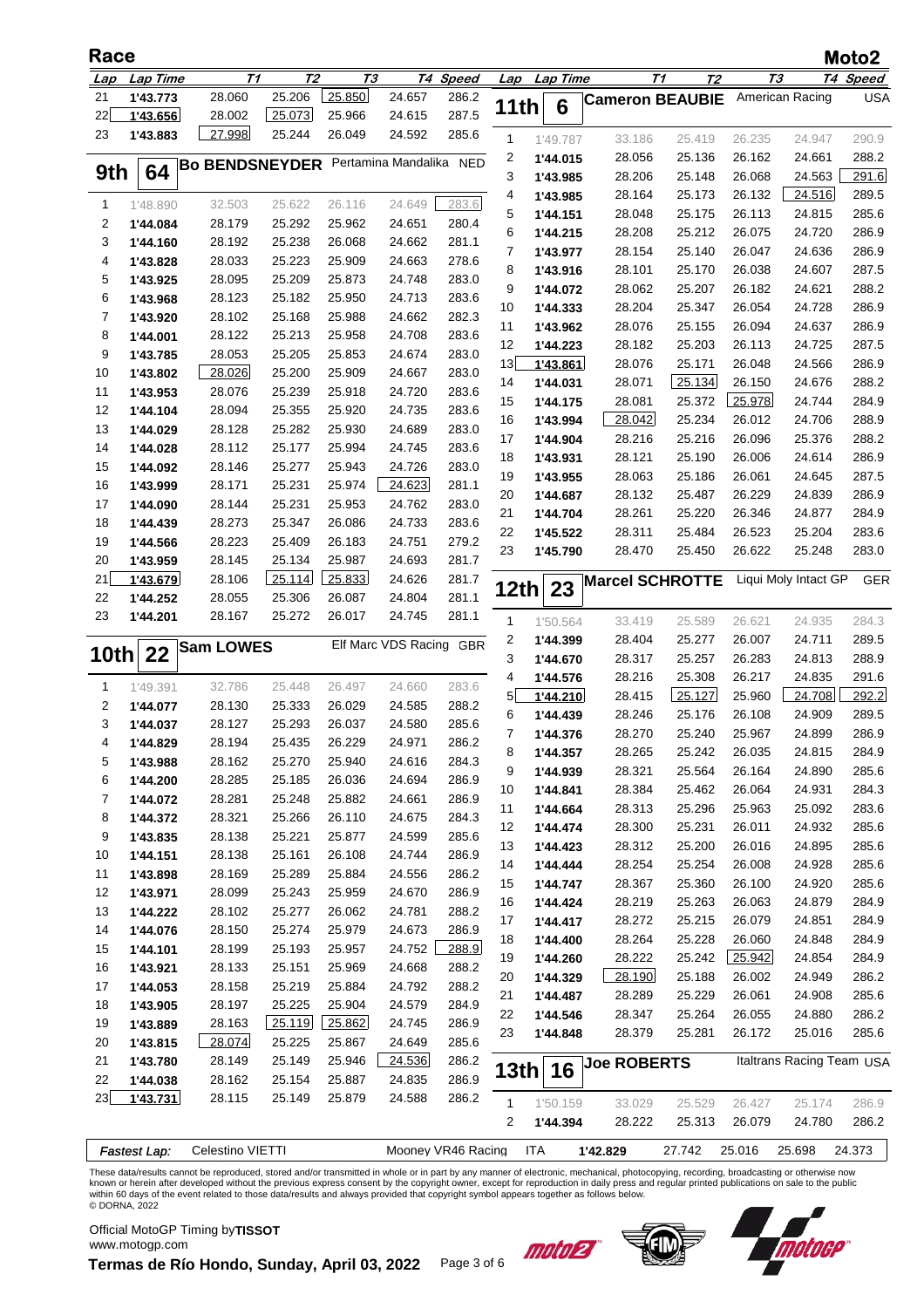| Race           |              |                        |                |        |                         |                    |              |            |                     |                      |        |                         | Moto2      |
|----------------|--------------|------------------------|----------------|--------|-------------------------|--------------------|--------------|------------|---------------------|----------------------|--------|-------------------------|------------|
| Lap            | Lap Time     | T1                     | T <sub>2</sub> | TЗ     |                         | T4 Speed           | Lap          | Lap Time   |                     | T1<br>T <sub>2</sub> |        | TЗ                      | T4 Speed   |
| 3              | 1'44.183     | 28.259                 | 25.310         | 25.918 | 24.696                  | 285.6              | 7            | 1'44.648   | 28.375              | 25.378               | 26.048 | 24.847                  | 285.6      |
| 4              | 1'44.274     | 28.131<br>$\star$      | 25.374         | 26.022 | 24.747*                 | 284.9              | 8            | 1'44.619   | 28.326              | 25.525               | 26.017 | 24.751                  | 283.0      |
| 5              | $1'44.515$ * | 28.26                  | 25.394         | 26.076 | 24.777                  | 283.6              | 9            | 1'44.913   | 28.381              | 25.491               | 26.179 | 24.862                  | 286.2      |
| 6              | 1'45.552     | 28.531                 | 25.495         | 26.164 | 25.362                  | 285.6              | 10           | 1'44.635   | 28.420              | 25.342               | 26.046 | 24.827                  | 284.9      |
| 7              | 1'44.800     | 28.328                 | 25.349         | 26.229 | 24.894                  | 285.6              | 11           | 1'44.623   | 28.414              | 25.374               | 26.046 | 24.789                  | 284.9      |
| 8              | 1'44.772     | 28.337                 | 25.484         | 26.095 | 24.856                  | 282.3              | 12           | 1'44.921   | 28.300              | 25.615               | 26.211 | 24.795                  | 284.9      |
| 9              | 1'45.393     | 28.291                 | 25.684         | 26.289 | 25.129                  | 282.3              | 13           | 1'44.662   | 28.356              | 25.458               | 26.064 | 24.784                  | 284.9      |
| 10             | 1'44.702     | 28.478                 | 25.370         | 26.110 | 24.744                  | 288.2              | 14           | 1'45.145   | 28.405              | 25.573               | 26.148 | 25.019                  | 281.7      |
| 11             | 1'44.698     | 28.409                 | 25.342         | 26.132 | 24.815                  | 286.9              | 15           | 1'44.746   | 28.418              | 25.479               | 26.088 | 24.761                  | 284.9      |
| 12             | 1'44.235     | 28.249                 | 25.264         | 26.001 | 24.721                  | 288.2              | 16           | 1'44.694   | 28.289              | 25.434               | 26.114 | 24.857                  | 284.3      |
| 13             | 1'44.454     | 28.208                 | 25.254         | 26.205 | 24.787                  | 284.3              | 17           | 1'44.543   | 28.303              | 25.378               | 26.098 | 24.764                  | 284.9      |
| 14             | 1'44.426     | 28.218                 | 25.266         | 26.115 | 24.827                  | 284.9              | 18           | 1'44.593   | 28.301              | 25.383               | 26.064 | 24.845                  | 283.6      |
| 15             | 1'44.351     | 28.202                 | 25.331         | 26.096 | 24.722                  | 284.9              | 19           | 1'44.595   | 28.268              | 25.416               | 26.090 | 24.821                  | 284.9      |
| 16             | 1'44.538     | 28.281                 | 25.331         | 26.133 | 24.793                  | 283.6              | 20           | 1'44.592   | 28.361              | 25.363               | 26.075 | 24.793                  | 284.3      |
| 17             | 1'44.645     | 28.223                 | 25.444         | 26.205 | 24.773                  | 283.6              | 21           | 1'44.609   | 28.285              | 25.315               | 26.117 | 24.892                  | 284.9      |
| 18             | 1'44.530     | 28.219                 | 25.433         | 26.134 | 24.744                  | 281.7              | 22           | 1'44.900   | 28.384              | 25.514               | 26.151 | 24.851                  | 284.9      |
| 19             | 1'44.755     | 28.236                 | 25.562         | 26.180 | 24.777                  | 281.1              | 23           | 1'45.160   | 28.405              | 25.506               | 26.205 | 25.044                  | 285.6      |
| 20             | 1'44.651     | 28.281                 | 25.370         | 26.130 | 24.870                  | 281.7              |              |            | Jeremy ALCOBA       |                      |        | Liqui Moly Intact GP    | <b>SPA</b> |
| 21             | 1'44.666     | 28.357                 | 25.330         | 26.144 | 24.835                  | 281.1              | 16th         | 52         |                     |                      |        |                         |            |
| 22             | 1'44.893     | 28.512                 | 25.396         | 26.143 | 24.842                  | 281.1              | 1            | 1'51.258   | 33.957              | 25.489               | 26.821 | 24.991                  | 290.9      |
| 23             | 1'44.829     | 28.307                 | 25.403         | 26.182 | 24.937                  | 279.8              | 2            | 1'44.708   | 28.503              | 25.337               | 26.159 | 24.709                  | 288.9      |
|                |              | <b>Manuel GONZALEZ</b> |                |        | Yamaha VR46 Master SPA  |                    | 3            | 1'45.215   | 28.377              | 25.544               | 26.384 | 24.910                  | 290.9      |
| 14th           | 18           |                        |                |        |                         |                    | 4            | 1'44.705   | 28.348              | 25.345               | 26.160 | 24.852                  | 288.2      |
| $\mathbf 1$    | 1'51.384     | 34.816                 | 25.434         | 26.287 | 24.847                  | 285.6              | 5            | 1'44.895   | $\cdot$<br>28.496   | 25.315               | 26.198 | 24.886*                 | 288.2      |
| 2              | 1'44.901     | 28.531                 | 25.435         | 26.195 | 24.740                  | 292.2              | 6            | 1'44.809   | 28.34*<br>$\star$   | 25.282               | 26.258 | 24.925                  | 286.2      |
| 3              | 1'44.593     | 28.271                 | 25.321         | 26.249 | 24.752                  | 290.9              | 7            | 1'45.210   | 28.395              | 25.412               | 26.234 | 25.169                  | 285.6      |
| 4              | 1'44.571     | 28.377                 | 25.179         | 26.133 | 24.882                  | 290.9              | 8            | 1'46.664   | 28.396              | 25.472               | 26.275 | 26.521                  | 284.3      |
| 5              | 1'44.628     | 28.590                 | 25.227         | 26.027 | 24.784                  | 284.3              | 9            | 1'45.210   | 28.348              | 25.507               | 26.277 | 25.078                  | 282.3      |
| 6              | 1'44.669     | 28.333                 | 25.340         | 26.200 | 24.796                  | 283.6              | 10           | 1'45.133   | 28.399              | 25.424               | 26.270 | 25.040                  | 284.3      |
| 7              | 1'44.594     | 28.268                 | 25.287         | 26.155 | 24.884                  | 286.2              | 11           | 1'44.899   | 28.290              | 25.353               | 26.184 | 25.072                  | 284.3      |
| 8              | 1'44.423     | 28.333                 | 25.310         | 26.039 | 24.741                  | 284.3              | 12           | 1'45.008   | 28.317              | 25.435               | 26.268 | 24.988                  | 283.0      |
| 9              | 1'44.516     | 28.345                 | 25.288         | 26.092 | 24.791                  | 285.6              | 13           | 1'44.777   | 28.232<br>$\ast$    | 25.344               | 26.187 | $25.014*$               | 284.3      |
| 10             | 1'44.688     | 28.484                 | 25.312         | 26.131 | 24.761                  | 288.2              | 14           | 1'44.907   | $\star$<br>28.33*   | 25.385               | 26.212 | 24.977                  | 283.0      |
| 11             | 1'44.763     | 28.395                 | 25.312         | 26.229 | 24.827                  | 289.5              | 15           | 1'44.836   | 28.296              | 25.392               | 26.200 | 24.948                  | 285.6      |
| 12             | 1'44.652     | 28.370                 | 25.324         | 26.142 | 24.816                  | 286.2              | 16           | 1'44.663   | 28.264              | 25.338               | 26.111 | 24.950                  | 284.3      |
| 13             | 1'44.669     | 28.363                 | 25.339         | 26.109 | 24.858                  | 290.2              | 17           | 1'44.872   | 28.298              | 25.360               | 26.195 | 25.019                  | 285.6      |
| 14             | 1'44.558     | 28.369                 | 25.115         | 26.124 | 24.950                  | 288.9              | 18           | 1'44.762   | 28.290              | 25.415               | 26.179 | 24.878                  | 284.9      |
| 15             | 1'44.635     | 28.356                 | 25.309         | 26.114 | 24.856                  | 283.6              | 19           | 1'44.872   | 28.301              | 25.342               | 26.223 | 25.006                  | 286.9      |
| 16             | 1'44.772     | 28.428                 | 25.314         | 26.149 | 24.881                  | 284.3              | 20           | 1'44.956   | 28.275              | 25.302               | 26.301 | 25.078                  | 288.9      |
| 17             | 1'44.566     | 28.405                 | 25.241         | 26.072 | 24.848                  | 284.3              | 21           | 1'45.640   | 28.712              | 25.499               | 26.244 | 25.185                  | 282.3      |
| 18             | 1'44.551     | 28.341                 | 25.316         | 26.058 | 24.836                  | 283.0              | 22           | 1'45.056   | 28.404              | 25.388               | 26.204 | 25.060                  | 282.3      |
| 19             | 1'44.573     | 28.282                 | 25.431         | 26.043 | 24.817                  | 284.9              | 23           | 1'44.927   | 28.322              | 25.396               | 26.175 | 25.034                  | 282.3      |
| 20             | 1'44.563     | 28.320                 | 25.257         | 26.134 | 24.852                  | 284.3              |              |            | <b>Simone CORSI</b> |                      |        | MV Agusta Forward R ITA |            |
| 21             | 1'44.725     | 28.340                 | 25.334         | 26.180 | 24.871                  | 284.9              | 17th         | 24         |                     |                      |        |                         |            |
| 22             | 1'44.894     | 28.360                 | 25.425         | 26.170 | 24.939                  | 284.3              | $\mathbf{1}$ | 1'50.810   | 33.675              | 25.608               | 26.515 | 25.012                  | 278.0      |
| 23             | 1'44.994     | 28.413                 | 25.402         | 26.212 | 24.967                  | 283.0              | 2            | 1'44.718   | 28.436              | 25.376               | 26.047 | 24.859                  | 286.2      |
|                | 42           | <b>Marcos RAMIREZ</b>  |                |        | MV Agusta Forward R SPA |                    | 3            | 1'44.986   | 28.393              | 25.660               | 26.132 | 24.801                  | 284.9      |
| 15th           |              |                        |                |        |                         |                    | 4            | 1'44.841   | 28.273              | 25.491               | 26.147 | 24.930                  | 281.7      |
| $\mathbf{1}$   | 1'49.940     | 33.279                 | 25.509         | 26.341 | 24.811                  | 284.9              | 5            | 1'45.217   | 28.409              | 25.766               | 26.156 | 24.886                  | 281.1      |
| $\overline{2}$ | 1'44.214     | 28.180                 | 25.257         | 26.084 | 24.693                  | 286.2              | 6            | 1'45.650   | 28.336              | 25.684               | 26.654 | 24.976                  | 282.3      |
| 3              | 1'45.008     | 28.278                 | 25.886         | 26.044 | 24.800                  | 285.6              | 7            | 1'45.225   | 28.354              | 25.574               | 26.191 | 25.106                  | 283.6      |
| 4              | 1'45.300     | 28.250                 | 26.038         | 26.193 | 24.819                  | 283.0              | 8            | 1'44.915   | 28.387              | 25.508               | 26.145 | 24.875                  | 283.0      |
| 5              | 1'44.567     | 28.335                 | 25.331         | 26.194 | 24.707                  | 286.9              | 9            | 1'45.183   | 28.463              | 25.519               | 26.255 | 24.946                  | 283.6      |
| 6              | 1'44.741     | 28.491                 | 25.324         | 26.066 | 24.860                  | 286.9              | 10           | 1'45.021   | 28.489              | 25.444               | 26.170 | 24.918                  | 284.9      |
|                |              |                        |                |        |                         |                    |              |            |                     |                      |        |                         |            |
|                | Fastest Lap: | Celestino VIETTI       |                |        |                         | Mooney VR46 Racing |              | <b>ITA</b> | 1'42.829            | 27.742               | 25.016 | 25.698                  | 24.373     |

These data/results cannot be reproduced, stored and/or transmitted in whole or in part by any manner of electronic, mechanical, photocopying, recording, broadcasting or otherwise now<br>known or herein after developed without © DORNA, 2022

Official MotoGP Timing by **TISSOT**www.motogp.com

**Termas de Río Hondo, Sunday, April 03, 2022** Page 4 of 6



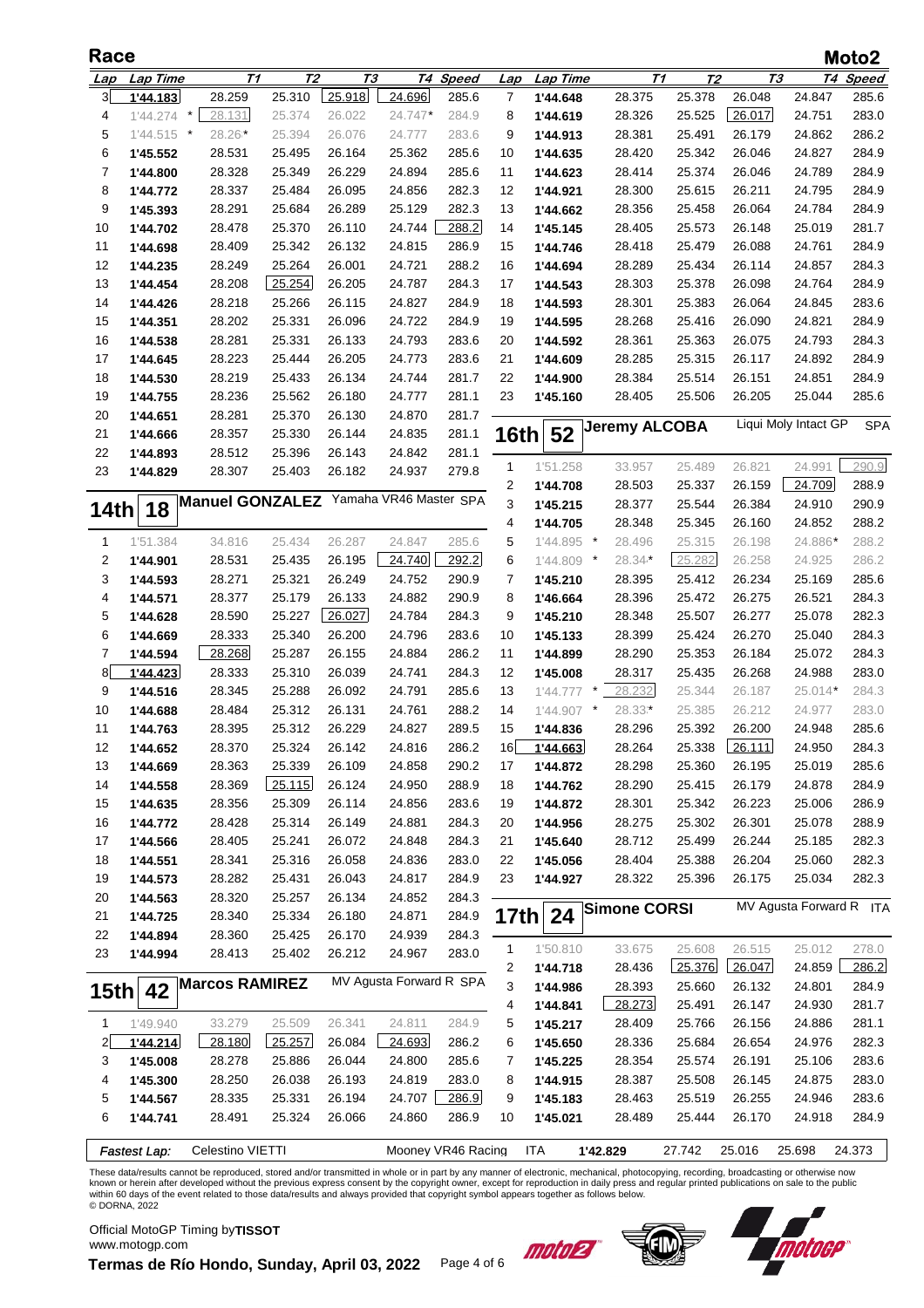| Race           |                     |                      |                |         |                           |          |                |              |                         |                |              |                       | Moto2      |
|----------------|---------------------|----------------------|----------------|---------|---------------------------|----------|----------------|--------------|-------------------------|----------------|--------------|-----------------------|------------|
| Lap            | Lap Time            | Т1                   | T <sub>2</sub> | TЗ      |                           | T4 Speed | Lap            | Lap Time     | T1                      | T <sub>2</sub> | TЗ           |                       | T4 Speed   |
| 11             | 1'45.072            | 28.496               | 25.545         | 26.185  | 24.846                    | 284.9    | 15             | 1'46.889     | 28.875                  | 26.073         | 26.592       | 25.349                | 278.0      |
| 12             | 1'44.934            | 28.417               | 25.555         | 26.135  | 24.827                    | 283.0    | 16             | 1'46.340     | 28.964                  | 25.720         | 26.331       | 25.325                | 277.3      |
| 13             | 1'44.816            | 28.384               | 25.429         | 26.179  | 24.824                    | 284.3    | 17             | 1'46.252     | 28.851                  | 25.613         | 26.350       | 25.438                | 277.3      |
| 14             | 1'44.866            | 28.497               | 25.439         | 26.153  | 24.777                    | 283.0    | 18             | 1'46.367     | 28.904                  | 25.619         | 26.434       | 25.410                | 276.7      |
| 15             | 1'44.940            | 28.326               | 25.550         | 26.249  | 24.815                    | 284.9    | 19             | 1'46.441     | 28.687                  | 26.065         | 26.494       | 25.195                | 277.3      |
| 16             | 1'44.997            | 28.440               | 25.471         | 26.173  | 24.913                    | 284.3    | 20             | 1'46.110     | 28.677                  | 25.534         | 26.416       | 25.483                | 277.3      |
| 17             | 1'44.856            | 28.389               | 25.414         | 26.233  | 24.820                    | 285.6    | 21             | 1'47.392     | 28.811                  | 26.424         | 26.617       | 25.540                | 276.1      |
| 18             | 1'45.181            | 28.381               | 25.780         | 26.171  | 24.849                    | 279.2    | 22             | 1'46.513     | 28.881                  | 25.723         | 26.636       | 25.273                | 276.7      |
| 19             | 1'45.346            | 28.440               | 25.675         | 26.290  | 24.941                    | 284.9    | 23             | 1'46.475     | 28.790                  | 25.662         | 26.587       | 25.436                | 276.7      |
| 20             | 1'46.072            | 28.339               | 25.396         | 26.891  | 25.446                    | 284.3    |                |              |                         |                |              |                       |            |
| 21             | 1'44.614            | 28.366               | 25.431         | 26.073  | 24.744                    | 280.4    | 20th           | 9            | <b>Jorge NAVARRO</b>    |                | Flexbox HP40 |                       | <b>SPA</b> |
| 22             | 1'44.940            | 28.367               | 25.514         | 26.160  | 24.899                    | 280.4    |                |              |                         |                |              |                       |            |
| 23             | 1'44.854            | 28.374               | 25.384         | 26.155  | 24.941                    | 281.7    | 1              | 1'50.455     | 33.510                  | 25.592         | 26.378       | 24.975                | 286.9      |
|                |                     |                      |                |         |                           |          | 2              | 1'44.609     | 28.641                  | 25.301         | 25.960       | 24.707                | 289.5      |
| 18th           | 5                   | <b>Romano FENATI</b> |                |         | <b>MB Conveyors Speed</b> | ITA      | 3              | 1'44.214     | 28.339                  | 25.116         | 26.040       | 24.719                | 289.5      |
|                |                     |                      |                |         |                           |          | 4              | 1'44.254     | 28.247                  | 25.359         | 25.946       | 24.702                | 282.3      |
| 1              | 1'52.479            | 34.290               | 26.189         | 26.780  | 25.220                    | 288.9    | 5              | 1'44.057     | 28.099                  | 25.226         | 26.015       | 24.717                | 286.2      |
| 2              | 1'45.647            | 28.540               | 25.822         | 26.281  | 25.004                    | 276.1    | 6              | 1'44.121     | 28.153                  | 25.260         | 25.955       | 24.753                | 284.9      |
| 3              | 1'44.991            | 28.518               | 25.432         | 26.168  | 24.873                    | 283.6    | 7              | 1'43.808     | 28.072                  | 25.197         | 25.888       | 24.651                | 286.2      |
| 4              | 1'44.783            | 28.397               | 25.489         | 26.122  | 24.775                    | 279.8    | 8              | 1'43.882     | 28.112                  | 25.195         | 25.926       | 24.649                | 285.6      |
| 5              | 1'44.920            | 28.343               | 25.437         | 26.196  | 24.944                    | 282.3    | 9              | 1'43.640     | 28.056                  | 25.113         | 25.861       | 24.610                | 288.2      |
| 6              | 1'45.562            | 28.494               | 25.978         | 26.147  | 24.943                    | 283.6    | 10             | 1'44.083     | 28.107                  | 25.141         | 26.007       | 24.828                | 290.9      |
| 7              | 1'45.002            | 28.372               | 25.400         | 26.084  | 25.146                    | 282.3    | 11             | 1'43.967     | 28.204                  | 25.266         | 25.863       | 24.634                | 290.9      |
| 8              | 1'44.965            | 28.429               | 25.406         | 26.153  | 24.977                    | 284.9    | 12             | 1'43.965     | 28.118                  | 25.265         | 25.956       | 24.626                | 286.2      |
| 9              | 1'44.781<br>$\cdot$ | 28.367               | 25.334         | 26.150  | 24.930*                   | 282.3    | 13             | 1'43.572     | 28.029                  | 25.075         | 25.892       | 24.576                | 288.9      |
| 10             | $1'45.023$ *        | 28.47*               | 25.415         | 26.151  | 24.986                    | 281.1    | 14             | 1'44.139     | 28.042                  | 25.433         | 25.968       | 24.696                | 290.9      |
| 11             | 1'45.010            | 28.438               | 25.403         | 26.147  | 25.022                    | 284.3    | 15             | 1'43.558     | 28.007                  | 25.028         | 25.882       | 24.641                | 287.5      |
| 12             | 1'44.804            | 28.491               | 25.355         | 26.129  | 24.829                    | 281.7    | 16             | 1'44.273     | 28.111                  | 25.209         | 25.859       | 25.094                | 286.9      |
| 13             | 1'44.944            | 28.407               | 25.457         | 26.117  | 24.963                    | 282.3    | 17             | 1'43.897     | 28.064                  | 25.169         | 25.796       | 24.868                | 286.2      |
| 14             | 1'44.865            | 28.409               | 25.577         | 26.053  | 24.826                    | 279.8    | 18             | 1'43.785     | 28.073                  | 25.185         | 25.823       | 24.704                | 284.9      |
| 15             | 1'44.643            | 28.365               | 25.292         | 26.114  | 24.872                    | 283.6    | 19             | 1'43.822     | 28.018                  | 25.237         | 25.921       | 24.646                | 286.2      |
| 16             | 1'44.798            | 28.436               | 25.402         | 26.121  | 24.839                    | 284.3    | 20             | 1'43.696     | 27.984                  | 25.131         | 25.855       | 24.726                | 289.5      |
| 17             | 1'44.913            | 28.365               | 25.485         | 26.101  | 24.962                    | 283.0    |                |              |                         |                |              |                       |            |
| 18             | 1'44.882            | 28.421               | 25.481         | 26.067  | 24.913                    | 282.3    | 21st           | 19           | <b>Lorenzo DALLA PO</b> |                |              | Italtrans Racing Team | ITA        |
| 19             | 1'44.706            | 28.396               | 25.252         | 26.161  | 24.897                    | 283.6    |                |              |                         |                |              |                       |            |
| 20             | 1'46.323            | 28.436               | 25.382         | 27.062  | 25.443                    | 286.9    | 1              | 1'50.949     | 33.781                  | 25.405         | 26.712       | 25.051                | 282.3      |
| 21             | 1'44.593            | 28.328               | 25.498         | 25.999  | 24.768                    | 282.3    | 2              | $1'44.443$ * | 28.365                  | 25.431         | 26.032       | 24.615*               | 286.9      |
| 22             | 1'44.858            | 28.364               | 25.503         | 26.042  | 24.949                    | 283.6    | 3              | $1'44.443$ * | 28.25*                  | 25.181         | 26.107       | 24.902                | 288.9      |
| 23             | 1'44.931            | 28.414               | 25.278         | 26.121  | 25.118                    | 284.9    | 4              | 1'44.316     | 28.146                  | 25.188         | 26.358       | 24.624                | 287.5      |
|                |                     |                      |                |         |                           |          | 5              | $1'44.608$ * | 28.324                  | 25.486         | 26.144       | 24.654*               | 287.5      |
|                | 19th 81             | <b>Keminth KUBO</b>  |                |         | Yamaha VR46 Master THA    |          | 6              | $1'44.709$ * | 28.54*                  | 25.320         | 26.085       | 24.761                | 286.2      |
|                |                     |                      |                |         |                           |          | $\overline{7}$ | 1'44.704     | 28.368                  | 25.298         | 26.166       | 24.872                | 287.5      |
| $\mathbf{1}$   | 1'52.661            | 34.599               | 25.961         | 26.828  | 25.273                    | 283.6    | 8              | 1'44.687     | 28.372                  | 25.347         | 26.165       | 24.803                | 288.2      |
| 2              | 1'45.639            | 28.808               | 25.573         | 26.299  | 24.959                    | 284.9    | 9              | $1'44.722$ * | 28.337                  | 25.324         | 26.210       | 24.851*               | 287.5      |
| 3              | 1'45.367            | 28.592               | 25.570         | 26.254  | 24.951                    | 284.3    | 10             | $1'44.837$ * | 28.54*                  | 25.332         | 26.129       | 24.835                | 284.3      |
| 4              | 1'46.040            | 28.596               | 26.102         | 26.287  | 25.055                    | 279.2    | 11             | 1'44.442     | 28.284                  | 25.238         | 26.104       | 24.816                | 284.3      |
| 5              | 1'45.564            | 28.531               | 25.613         | 26.284  | 25.136                    | 279.2    | 12             | 1'44.382     | 28.272                  | 25.210         | 26.085       | 24.815                | 284.9      |
| 6              | 1'45.604            | 28.610               | 25.597         | 26.310  | 25.087                    | 278.6    | 13             | 1'44.562     | 28.321                  | 25.230         | 26.110       | 24.901                | 285.6      |
| $\overline{7}$ | 1'45.612            | 28.545               | 25.657         | 26.179  | 25.231                    | 279.8    | 14             | 1'44.451     | 28.297                  | 25.251         | 26.104       | 24.799                | 283.6      |
| 8              | $1'46.116$ *        | 28.758               | 25.651         | 26.356* | 25.351*                   | 280.4    | 15             | 1'44.434     | 28.270                  | 25.288         | 26.078       | 24.798                | 285.6      |
| 9              | 1'46.043            | 28.763               | 25.749         | 26.282  | 25.249                    | 276.1    | 16             | 1'44.215     | 28.242                  | 25.206         | 25.980       | 24.787                | 284.9      |
| 10             | 1'45.793            | 28.682               | 25.688         | 26.208  | 25.215                    | 278.0    | 17             | 1'44.365     | 28.249                  | 25.217         | 26.058       | 24.841                | 284.9      |
| 11             | 1'46.360            | 28.884               | 25.981         | 26.267  | 25.228                    | 276.7    | 18             | 1'44.424     | 28.183                  | 25.347         | 26.074       | 24.820                | 285.6      |
| 12             | 1'46.996            | 29.305               | 25.951         | 26.472  | 25.268                    | 277.3    | 19             | 1'44.280     | 28.211                  | 25.293         | 26.057       | 24.719                | 283.6      |
| 13             | 1'46.310            | 29.043               | 25.669         | 26.416  | 25.182                    | 276.7    | 20             | 1'44.525     | 28.188                  | 25.330         | 26.093       | 24.914                | 284.9      |
| 14             | 1'46.072            | 28.874               | 25.595         | 26.281  | 25.322                    | 277.3    |                | unfinished   | 28.351                  |                |              |                       | 284.3      |
|                | Fastest Lap:        | Celestino VIETTI     |                |         | Mooney VR46 Racing        |          |                | <b>ITA</b>   | 1'42.829                | 27.742         | 25.016       | 25.698                | 24.373     |

These data/results cannot be reproduced, stored and/or transmitted in whole or in part by any manner of electronic, mechanical, photocopying, recording, broadcasting or otherwise now<br>known or herein after developed without

© DORNA, 2022 Official MotoGP Timing by **TISSOT**

www.motogp.com





**Termas de Río Hondo, Sunday, April 03, 2022** Page 5 of 6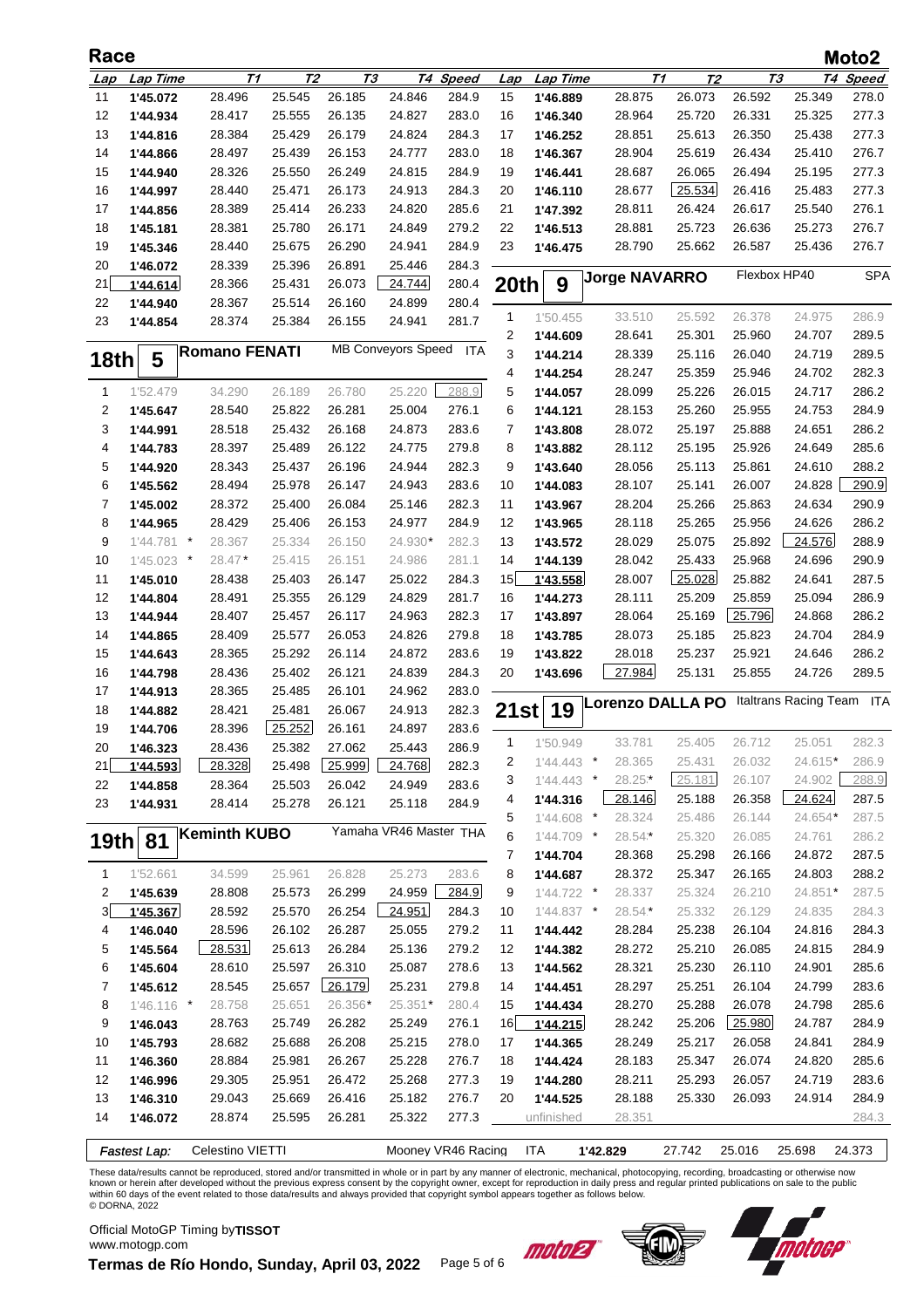| Race                    |                      |                         |                  |                  |                          |                    |      |              |                                         |           |                 |        | Moto2      |
|-------------------------|----------------------|-------------------------|------------------|------------------|--------------------------|--------------------|------|--------------|-----------------------------------------|-----------|-----------------|--------|------------|
|                         | Lap Lap Time         | T1                      | <b>T2</b>        |                  | Т3                       | T4 Speed           |      | Lap Lap Time | Т1                                      | <u>72</u> | Т3              |        | T4 Speed   |
| 22nd                    | $\boldsymbol{2}$     | <b>Gabriel RODRIGO</b>  |                  |                  | Pertamina Mandalika ARG  |                    |      | unfinished   | 28.063                                  | 25.205    | 25.724          |        | 284.9      |
|                         |                      |                         |                  |                  |                          |                    | 26th | 84           | Zonta VAN DEN GO RW Racing GP           |           |                 |        | <b>NED</b> |
| 1                       | 1'51.113             | 34.070                  | 25.612           | 26.389           | 25.042                   | 284.9<br>288.2     | 1    |              |                                         | 25.655    | 26.260          | 25.104 | 284.9      |
| $2\vert$<br>3           | 1'44.701<br>1'44.957 | 28.444<br>28.320        | 25.435<br>25.520 | 26.081<br>26.280 | 24.741<br>24.837         | 288.9              |      | 1'50.377     | 33.358                                  |           |                 |        |            |
| 4                       | 1'44.935             | 28.296                  | 25.505           | 26.122           | 25.012                   | 286.2              | 28th | 28           | Niccolò ANTONELL Mooney VR46 Racing ITA |           |                 |        |            |
| 5                       | 1'45.209             | 28.480                  | 25.707           | 26.194           | 24.828                   | 285.6              |      |              |                                         |           |                 |        |            |
| 6                       | 1'45.065             | 28.369                  | 25.517           | 26.244           | 24.935                   | 286.2              |      | unfinished   | 34.198                                  |           |                 |        | 280.4      |
| $\overline{7}$          | 1'45.042             | 28.355                  | 25.414           | 26.165           | 25.108                   | 285.6              |      |              | <b>Sean Dylan KELLY</b>                 |           | American Racing |        | <b>USA</b> |
| 8                       | 1'45.035             | 28.509                  | 25.505           | 26.176           | 24.845                   | 283.0              | 29th | 4            |                                         |           |                 |        |            |
| 9                       | 1'45.212             | 28.472                  | 25.743           | 26.140           | 24.857                   | 281.7              |      | unfinished   | 34.421                                  |           |                 |        | 290.2      |
| 10                      | 1'45.082             | 28.555                  | 25.450           | 26.088           | 24.989                   | 281.1              |      |              |                                         |           |                 |        |            |
| 11                      | 1'45.028             | 28.570                  | 25.527           | 26.088           | 24.843                   | 281.7              |      |              |                                         |           |                 |        |            |
| 12                      | 1'44.812             | 28.370                  | 25.536           | 26.043           | 24.863                   | 281.1              |      |              |                                         |           |                 |        |            |
| 13                      | 1'44.942             | 28.483                  | 25.434           | 26.072           | 24.953                   | 281.7              |      |              |                                         |           |                 |        |            |
| 14                      | 1'44.733             | 28.380                  | 25.418           | 26.074           | 24.861                   | 280.4              |      |              |                                         |           |                 |        |            |
| 15<br>16                | 1'45.156             | 28.517<br>28.379        | 25.541<br>25.498 | 26.213<br>26.145 | 24.885<br>24.989         | 281.1<br>282.3     |      |              |                                         |           |                 |        |            |
| 17                      | 1'45.011<br>1'45.252 | 28.417                  | 25.522           | 26.419           | 24.894                   | 281.7              |      |              |                                         |           |                 |        |            |
| 18                      | 1'44.807             | 28.369                  | 25.268           | 26.134           | 25.036                   | 281.7              |      |              |                                         |           |                 |        |            |
| 19                      | 1'44.982             | 28.380                  | 25.568           | 26.012           | 25.022                   | 280.4              |      |              |                                         |           |                 |        |            |
|                         | unfinished           | 28.325                  | 25.793           | 27.252           |                          | 281.1              |      |              |                                         |           |                 |        |            |
|                         |                      | <b>Filip SALAC</b>      |                  |                  | Gresini Racing Moto2 CZE |                    |      |              |                                         |           |                 |        |            |
| 23rd                    | 12                   |                         |                  |                  |                          |                    |      |              |                                         |           |                 |        |            |
| 1                       | 1'52.160             | 34.683                  | 25.855           | 26.683           | 24.939                   | 285.6              |      |              |                                         |           |                 |        |            |
| $\overline{\mathbf{c}}$ | 1'45.538             | 28.561                  | 25.805           | 26.223           | 24.949                   | 286.2              |      |              |                                         |           |                 |        |            |
| 3                       | 1'44.689             | 28.341                  | 25.429           | 26.188           | 24.731                   | 284.3              |      |              |                                         |           |                 |        |            |
| 4                       | 1'45.043             | 28.296                  | 25.614           | 26.263           | 24.870                   | 282.3              |      |              |                                         |           |                 |        |            |
| 5                       | $1'45.208$ *         | 28.429                  | 25.574           | 26.340           | 24.865*                  | 281.7              |      |              |                                         |           |                 |        |            |
| 6                       | 1'45.322 *           | 28.50                   | 25.540           | 26.358           | 24.919                   | 283.0              |      |              |                                         |           |                 |        |            |
| $\overline{7}$          | 1'45.221             | 28.406<br>28.373        | 25.435<br>25.455 | 26.321<br>26.271 | 25.059<br>24.922         | 283.0<br>283.0     |      |              |                                         |           |                 |        |            |
| 8<br>9                  | 1'45.021<br>1'44.695 | 28.271                  | 25.419           | 26.217           | 24.788                   | 283.0              |      |              |                                         |           |                 |        |            |
| 10                      | 1'45.075             | 28.371                  |                  | 25.572 26.181    | 24.951                   | 283.6              |      |              |                                         |           |                 |        |            |
| 11                      | 1'45.042             | 28.394                  | 25.357           | 26.334           | 24.957                   | 286.2              |      |              |                                         |           |                 |        |            |
| 24th                    | 61                   | <b>Alessandro ZACCO</b> |                  |                  | Gresini Racing Moto2     | ITA                |      |              |                                         |           |                 |        |            |
| $\mathbf{1}$            | 1'51.929             | 34.310                  | 26.061           | 26.414           | 25.144                   | 276.7              |      |              |                                         |           |                 |        |            |
| $\mathbf{z}$            | 1'46.006             | 28.925                  | 25.903           | 26.142           | 25.036                   | 279.8              |      |              |                                         |           |                 |        |            |
| 3                       | 1'53.797 P           | 29.497                  | 26.779           | 26.931           | 30.590                   | 281.7              |      |              |                                         |           |                 |        |            |
| 4                       | 4'45.585             | 31.496                  | 26.952           | 27.130           | 25.779                   | 273.7              |      |              |                                         |           |                 |        |            |
| 5                       | 2'06.872 *           | 29.400                  | 26.094           | 37.236*          | $34.142*$                | 277.3              |      |              |                                         |           |                 |        |            |
| 6                       | 1'49.069             | 30.010                  | 27.109           | 26.610           | 25.340                   | 280.4              |      |              |                                         |           |                 |        |            |
| $\overline{7}$          | 1'52.645 P           | 30.162                  | 26.222           | 26.415           | 29.846                   | 278.6              |      |              |                                         |           |                 |        |            |
| 25th                    | 54                   | <b>Fermín ALDEGUER</b>  |                  |                  | MB Conveyors Speed SPA   |                    |      |              |                                         |           |                 |        |            |
| 1                       | 1'46.699             | 31.239                  | 25.194           | 25.788           | 24.478                   | 281.7              |      |              |                                         |           |                 |        |            |
| $2\vert$                | 1'43.216             | 28.011                  | 25.181           | 25.669           | 24.355                   | 281.1              |      |              |                                         |           |                 |        |            |
| 3                       | $1'43.155$ *         | 27.849                  | 25.175           | 25.626           | 24.505*                  | 281.7              |      |              |                                         |           |                 |        |            |
| 4                       | $1'43.854$ *         | 28.39                   | 25.164           | 25.742           | 24.550                   | 283.6              |      |              |                                         |           |                 |        |            |
| 5                       | 1'43.552             | 27.916                  | 25.170           | 25.878           | 24.588                   | 284.9              |      |              |                                         |           |                 |        |            |
| 6                       | 1'43.486             | 28.054                  | 25.167           | 25.722           | 24.543                   | 283.6              |      |              |                                         |           |                 |        |            |
|                         | <b>Fastest Lap:</b>  | Celestino VIETTI        |                  |                  |                          | Mooney VR46 Racing |      | <b>ITA</b>   | 1'42.829                                | 27.742    | 25.016          | 25.698 | 24.373     |

These data/results cannot be reproduced, stored and/or transmitted in whole or in part by any manner of electronic, mechanical, photocopying, recording, broadcasting or otherwise now<br>known or herein after developed without

Official MotoGP Timing by **TISSOT**www.motogp.com

**Termas de Río Hondo, Sunday, April 03, 2022** Page 6 of 6



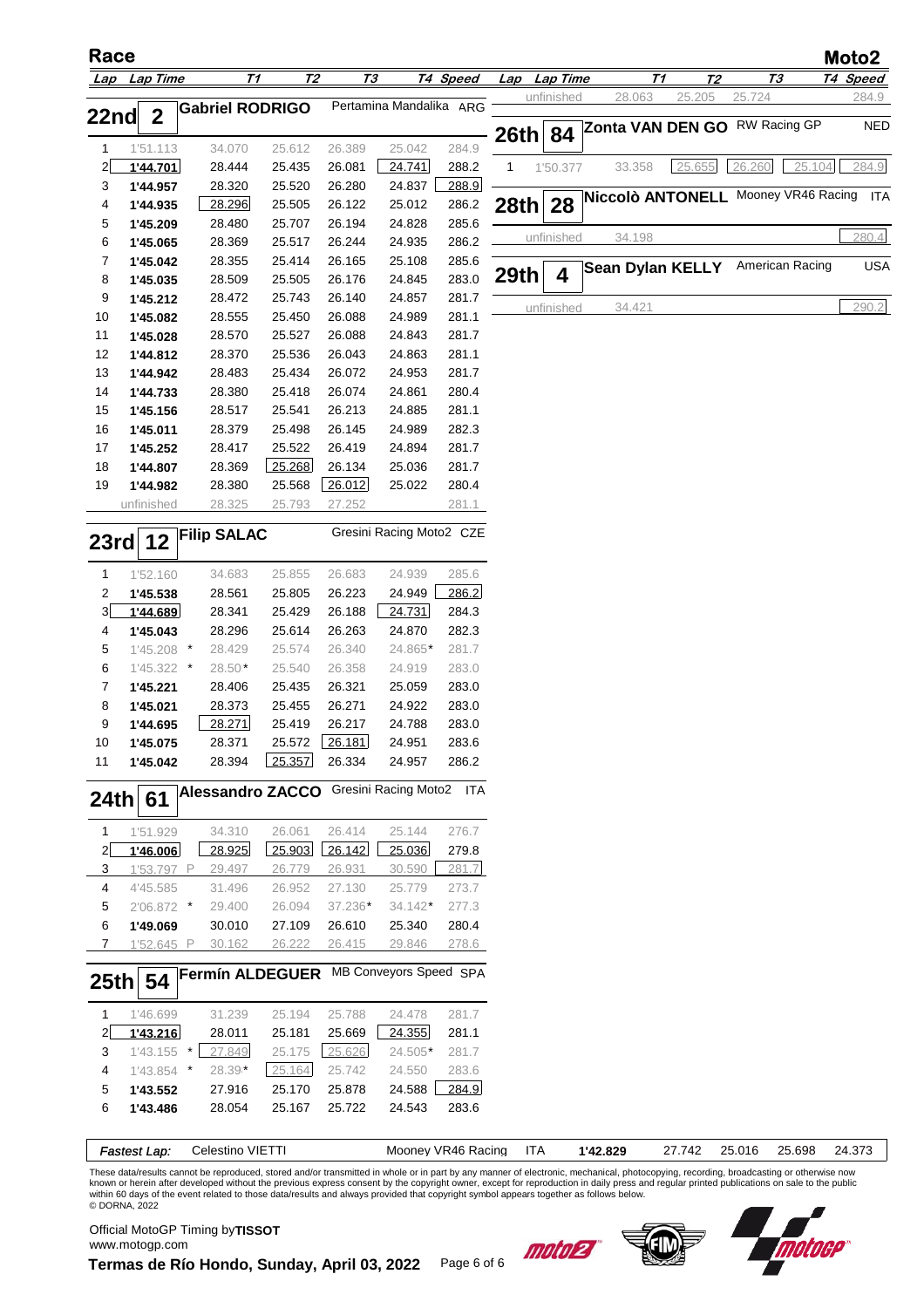

### **GRAN PREMIO MICHELIN® DE LA REPÚBLICA ARGENTINA**

Analysis by Lap **35** 

|              | Num Lap Time Gap |       |     |                   |        |                  |                         |        |              |                   |        |              |                 |        |
|--------------|------------------|-------|-----|-------------------|--------|------------------|-------------------------|--------|--------------|-------------------|--------|--------------|-----------------|--------|
|              |                  |       | 40  | 1'43.529          | 1.833  | 51               | 1'43.662                | 5.547  | 42           | 1'44.648          | 10.478 |              |                 |        |
| Lap          | 1                |       | 14  | 1'44.146          | 1.956  | 6                | 1'44.151                | 5.658  | 18           | 1'44.594          | 11.400 | Lap          | 10              |        |
|              |                  |       |     | 1'43.967          | 3.169  |                  | 1'43.988                | 6.057  |              | 1'45.210          | 12.860 |              |                 |        |
| 54           | 1'46.699         |       | 79  |                   | 3.562  | 22               |                         | 7.260  | 52           |                   | 13.082 | 13           | 1'43.678        |        |
| 13           | 1'47.236         | 0.537 | 96  | 1'43.865          |        | 16               | 1'44.515<br>1'44.057    | 7.324  | $\mathbf{2}$ | 1'45.042          | 13.507 | 35           | 1'43.502        | 0.219  |
| 14           | 1'47.382         | 0.683 | 75  | 1'44.458          | 3.876  | 9                |                         |        | 24           | 1'45.225          |        | 40           | 1'43.592        | 1.239  |
| 35           | 1'47.637         | 0.938 | 64  | 1'44.160          | 4.064  | 23               | 1'44.210                | 8.154  | 12           | 1'45.221          | 15.241 | 79           | 1'43.456        | 1.756  |
| 40           | 1'48.257         | 1.558 | 22  | 1'44.037          | 4.435  | 19               | 1'44.608                | 8.494  | 5            | 1'45.002          | 15.444 | 14           | 1'43.682        | 2.365  |
| 75           | 1'48.400         | 1.701 | 6   | 1'43.985          | 4.717  | 42               | 1'44.567                | 8.764  | 81           | 1'45.612 18.547   |        | 96           | 1'43.827        | 3.709  |
| 96           | 1'48.529         | 1.830 | 51  | 1'44.340          | 4.917  | 18               | 1'44.628                | 9.812  | 61           | 1'52.645 3'57.963 |        | 64           | 1'43.802        | 5.183  |
| 79           | 1'48.626         | 1.927 | 16  | 1'44.183          | 5.666  | 24               | 1'45.217                | 10.307 | Lap          | 8                 |        | 51           | 1'44.259        | 6.627  |
| 64           | 1'48.890         | 2.191 | 42  | 1'45.008          | 6.092  | 52               | 1'44.895                | 10.516 |              |                   |        | 75           | 1'44.205        | 6.865  |
| 51           | 1'49.152         | 2.453 | 9   | 1'44.214          | 6.208  | $\boldsymbol{2}$ | 1'45.209                | 10.650 | 13           | 1'44.010          |        | 6            | 1'44.333        | 7.256  |
| 22           | 1'49.391         | 2.692 | 23  | 1'44.670          | 6.563  | 12               | 1'45.208                | 12.373 | 35           | 1'43.913          | 0.656  | 22           | 1'44.151        | 7.772  |
| 6            | 1'49.787         | 3.088 | 19  | 1'44.443          | 6.765  | 5                | 1'44.920                | 12.555 | 40           | 1'44.190          | 1.327  | 9            | 1'44.083        | 7.943  |
| 42           | 1'49.940         | 3.241 | 24  | 1'44.986          | 7.444  | 81               | 1'45.564 15.006         |        | 79           | 1'43.575          | 1.961  | 23           | 1'44.841        | 12.191 |
| 16           | 1'50.159         | 3.460 | 2   | 1'44.957          | 7.701  | 61               | 2'06.872 3'43.924       |        | 14           | 1'43.676          | 2.340  | 19           | 1'44.837        | 13.238 |
| 84           | 1'50.377         | 3.678 | 18  | 1'44.593          | 7.808  | Lap              |                         |        | 96           | 1'43.472          | 3.250  | 42           | 1'44.635        | 13.405 |
| 9            | 1'50.455         | 3.756 | 52  | 1'45.215          | 8.111  |                  | $6\phantom{1}6$         |        | 64           | 1'44.001          | 4.826  | 16           | 1'44.702        | 13.564 |
| 23           | 1'50.564         | 3.865 | 12  | 1'44.689          | 9.317  | 13               | 1'43.430                |        | 51           | 1'43.946          | 5.651  | 18           | 1'44.688        | 13.787 |
| 24           | 1'50.810         | 4.111 | 5   | 1'44.991          | 10.047 | 54               | 1'43.486                | 0.267  | 75           | 1'44.371          | 5.733  | $\mathbf{2}$ | 1'45.082        | 17.171 |
| 19           | 1'50.949         | 4.250 | 81  | 1'45.367          | 10.597 | 35               | 1'43.594                | 1.038  | 6            | 1'43.916          | 6.081  | 24           | 1'45.021        | 17.386 |
| 2            | 1'51.113         | 4.414 | 61  | 1'53.797          | 18.662 | 40               | 1'43.504                | 1.784  | 22           | 1'44.372          | 7.016  | 52           | 1'45.133        | 18.627 |
| 52           | 1'51.258         | 4.559 |     |                   |        | 79               | 1'43.535                | 2.841  | 9            | 1'43.882          | 7.450  | 12           | 1'45.075        | 18.792 |
| 18           | 1'51.384         | 4.685 | Lap | 4                 |        | 14               | 1'43.960                | 2.938  | 23           | 1'44.357          | 9.641  | 5            | 1'45.023        | 18.973 |
| 61           | 1'51.929         | 5.230 | 13  | 1'43.467          |        | 96               | 1'43.737                | 4.232  | 16           | 1'44.772          | 10.699 | 81           | 1'45.793 25.259 |        |
| 12           | 1'52.160         | 5.461 | 54  | 1'43.854          | 0.214  | 64               | 1'43.968                | 5.160  | 19           | 1'44.687          | 10.909 |              |                 |        |
| 5            | 1'52.479         | 5.780 | 35  | 1'43.226          | 1.064  | 75               | 1'43.916                | 5.537  | 42           | 1'44.619          | 11.087 | Lap          | 11              |        |
| 81           | 1'52.661         | 5.962 | 40  | 1'43.603          | 1.796  | 51               | 1'43.746                | 5.863  | 18           | 1'44.423          | 11.813 | 35           | 1'43.590        |        |
|              |                  |       | 14  | 1'43.882          | 2.198  | 6                | 1'44.215                | 6.443  | $\mathbf{2}$ | 1'45.035          | 14.107 | 13           | 1'43.942        | 0.133  |
| Lap          | $\boldsymbol{2}$ |       | 79  | 1'43.450          | 2.979  | 22               | 1'44.200                | 6.827  | 24           | 1'44.915          | 14.412 | 40           | 1'43.665        | 1.095  |
| 54           | 1'43.216         |       | 96  | 1'43.766          | 3.688  | 9                | 1'44.121                | 8.015  | 52           | 1'46.664          | 15.514 | 79           | 1'43.436        | 1.383  |
| 13           | 1'43.178         | 0.499 | 64  | 1'43.828          | 4.252  | 23               | 1'44.439                | 9.163  | 12           | 1'45.021          | 16.252 | 14           | 1'43.635        | 2.191  |
| 14           | 1'43.498         | 0.965 | 75  | 1'44.176          | 4.412  | 16               | 1'45.552                | 9.382  | 5            | 1'44.965          | 16.399 | 96           | 1'43.755        | 3.655  |
| 35           | 1'43.518         | 1.240 | 6   | 1'43.985          | 5.062  | 19               | 1'44.709                | 9.773  | 81           | 1'46.116 20.653   |        | 64           | 1'43.953        | 5.327  |
| 40           | 1'43.117         | 1.459 | 51  | 1'44.163          | 5.440  | 42               | 1'44.741                | 10.075 |              |                   |        | 51           | 1'44.202        | 7.020  |
| 79           | 1'43.646         | 2.357 | 22  | 1'44.829          | 5.624  | 18               | 1'44.669                | 11.051 | Lap          | 9                 |        | 75           | 1'44.116        | 7.172  |
| 75           | 1'44.088         | 2.573 | 16  | 1'44.274          | 6.300  | 52               | 1'44.809                | 11.895 | 13           | 1'43.552          |        | 6            | 1'43.962        | 7.409  |
| 96           | 1'44.238         | 2.852 | 9   | 1'44.254          | 6.822  | $\mathbf{2}$     | 1'45.065                | 12.285 | 35           | 1'43.291          | 0.395  | 22           | 1'43.898        | 7.861  |
| 64           | 1'44.084         | 3.059 | 19  | 1'44.316          | 7.441  | 24               | 1'45.650                | 12.527 | 40           | 1'43.550          | 1.325  | 9            | 1'43.967        | 8.101  |
| 22           | 1'44.077         | 3.553 | 23  | 1'44.576          | 7.499  | 12               | 1'45.322                | 14.265 | 79           | 1'43.569          | 1.978  | 23           | 1'44.664        | 13.046 |
| 51           | 1'44.495         | 3.732 | 42  | 1'45.300          | 7.752  | 5                | 1'45.562                | 14.687 | 14           | 1'43.573          | 2.361  | 19           | 1'44.442        | 13.871 |
| 6            | 1'44.015         | 3.887 | 24  | 1'44.841          | 8.645  | 81               | 1'45.604 17.180         |        | 96           | 1'43.862          | 3.560  | 42           | 1'44.623        | 14.219 |
| 42           | 1'44.214         | 4.239 | 18  | 1'44.571          | 8.739  | 61               | 1'49.069 3'49.563       |        | 64           | 1'43.785          | 5.059  | 16           | 1'44.698        | 14.453 |
| 16           | 1'44.394         | 4.638 | 2   | 1'44.935          | 8.996  |                  |                         |        | 51           | 1'43.947          | 6.046  | 18           | 1'44.763        | 14.741 |
| 23           | 1'44.399         | 5.048 | 52  | 1'44.705          | 9.176  | Lap              | $\overline{\mathbf{7}}$ |        | 75           | 1'44.157          | 6.338  | 2            | 1'45.028        | 18.390 |
| 9            | 1'44.609         | 5.149 | 12  | 1'45.043 10.720   |        | 13               | 1'44.245                |        | 6            | 1'44.072          | 6.601  | 24           | 1'45.072        | 18.649 |
| 19           | 1'44.443         | 5.477 | 5   | 1'44.783          | 11.190 | 35               | 1'43.960                | 0.753  | 22           | 1'43.835          | 7.299  | 52           | 1'44.899        | 19.717 |
| 24           | 1'44.718         | 5.613 | 81  | 1'46.040 12.997   |        | 40               | 1'43.608                | 1.147  | 9            | 1'43.640          | 7.538  | 12           | 1'45.042 20.025 |        |
| $\mathbf{2}$ | 1'44.701         | 5.899 | 61  | 4'45.585 3'20.607 |        | 79               | 1'43.800                | 2.396  | 23           | 1'44.939          | 11.028 | 5            | 1'45.010        | 20.174 |
| 52           | 1'44.708         | 6.051 |     |                   |        | 14               | 1'43.981                | 2.674  | 19           | 1'44.722          | 12.079 | 81           | 1'46.360 27.810 |        |
| 18           | 1'44.901         | 6.370 | Lap | 5                 |        | 96               | 1'43.801                | 3.788  | 42           | 1'44.913          | 12.448 |              |                 |        |
| 12           | 1'45.538         | 7.783 | 13  | 1'43.555          |        | 64               | 1'43.920                | 4.835  | 16           | 1'45.393          | 12.540 | Lap          | 12              |        |
| 61           | 1'46.006         | 8.020 | 54  | 1'43.552          | 0.211  | 75               | 1'44.080                | 5.372  | 18           | 1'44.516          | 12.777 | 13           | 1'43.705        |        |
| 5            | 1'45.647         | 8.211 | 35  | 1'43.365          | 0.874  | 51               | 1'44.097                | 5.715  | 2            | 1'45.212          | 15.767 | 35           | 1'44.001        | 0.163  |
| 81           | 1'45.639         | 8.385 | 40  | 1'43.469          | 1.710  | 6                | 1'43.977                | 6.175  | 24           | 1'45.183          | 16.043 | 79           | 1'43.413        | 0.958  |
|              |                  |       | 14  | 1'43.765          | 2.408  | 22               | 1'44.072                | 6.654  | 52           | 1'45.210          | 17.172 | 40           | 1'43.873        | 1.130  |
| Lap          | 3                |       | 79  | 1'43.312          | 2.736  | 9                | 1'43.808                | 7.578  | 12           | 1'44.695          | 17.395 | 14           | 1'43.455        | 1.808  |
| 54           | 1'43.155         |       | 96  | 1'43.792          | 3.925  | 23               | 1'44.376                | 9.294  | 5            | 1'44.781          | 17.628 | 96           | 1'43.673        | 3.490  |
| 13           | 1'42.829         | 0.173 | 64  | 1'43.925          | 4.622  | 16               | 1'44.800                | 9.937  | 81           | 1'46.043 23.144   |        | 64           | 1'44.104        | 5.593  |
| 35           | 1'43.393         | 1.478 | 75  | 1'44.194          | 5.051  | 19               | 1'44.704                | 10.232 |              |                   |        | 51           | 1'43.769        | 6.951  |
|              |                  |       |     |                   |        |                  |                         |        |              |                   |        |              |                 |        |

Lapped rider

These data/results cannot be reproduced, stored and/or transmitted in whole or in part by any manner of electronic, mechanical, photocopying, recording, broadcasting or otherwise now<br>known or herein after developed without © DORNA, 2022

Official MotoGP Timing by **TISSOT**www.motogp.com

Termas de Río Hondo, Sunday, April 03, 20<sup>'Page 1 of 2</sup>





**Moto2™**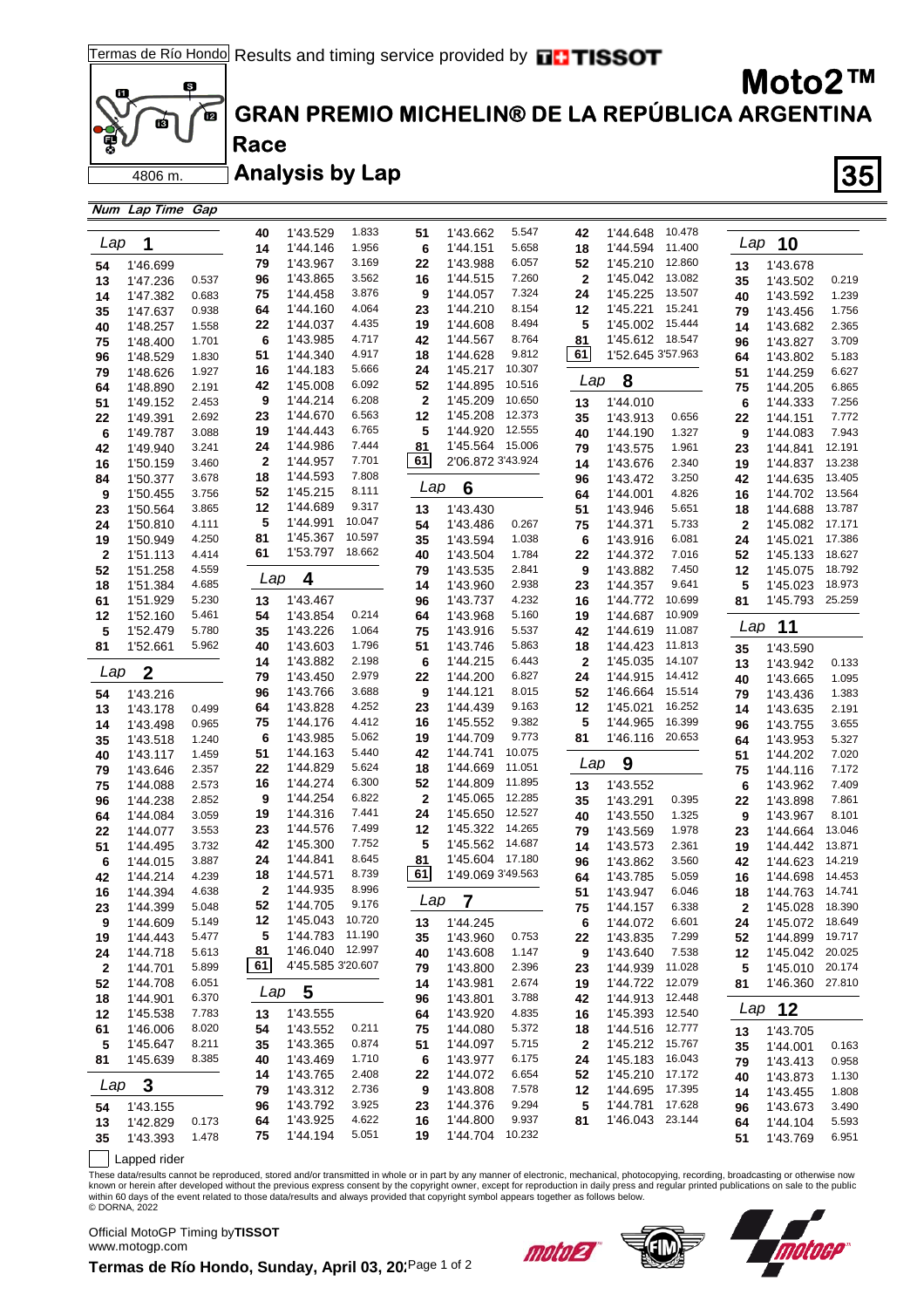|                    | Num Lap Time         | Gap              |             |                      |                  |             |                             |                  |          |                      |                  |
|--------------------|----------------------|------------------|-------------|----------------------|------------------|-------------|-----------------------------|------------------|----------|----------------------|------------------|
| 75                 | 1'43.921             | 7.255            | 64          | 1'44.092             | 7.121            | 14          | 1'43.768                    | 3.742            | 40       | 1'43.965             | 4.280            |
| 6                  | 1'44.223             | 7.794            | 51          | 1'44.038             | 7.952            | 96          | 1'43.548                    | 4.497            | 96       | 1'43.841             | 5.896            |
| 22                 | 1'43.971             | 7.994            | 75          | 1'44.051             | 8.239            | 51          | 1'43.977                    | 9.431            | 14       | 1'44.213             | 6.215            |
| 9                  | 1'43.965             | 8.228            | 9           | 1'43.558             | 8.876            | 64          | 1'44.439                    | 9.606            | 51       | 1'43.885             | 11.194           |
| 23                 | 1'44.474             | 13.682           | 6           | 1'44.175             | 9.240            | 75          | 1'44.129                    | 9.788            | 75       | 1'43.773             | 11.508           |
| 19                 | 1'44.382             | 14.415           | 22          | 1'44.101             | 9.772            | 9           | 1'43.785                    | 10.788           | 64       | 1'43.679             | 11.832           |
| 16                 | 1'44.235             | 14.850           | 23          | 1'44.747             | 16.675           | 22          | 1'43.905                    | 11.608           | 22       | 1'43.780             | 13.114           |
| 42                 | 1'44.921             | 15.302           | 19          | 1'44.434             | 17.241           | $\bf 6$     | 1'43.931                    | 12.026           | 6        | 1'44.704             | 15.394<br>22.971 |
| 18<br>$\mathbf{2}$ | 1'44.652<br>1'44.812 | 15.555<br>19.364 | 16<br>18    | 1'44.351<br>1'44.635 | 17.460<br>18.796 | 23<br>19    | 1'44.400<br>1'44.424        | 19.873<br>20.202 | 23<br>16 | 1'44.487<br>1'44.666 | 25.224           |
| 24                 | 1'44.934             | 19.745           | 42          | 1'44.746             | 19.234           | 16          | 1'44.530                    | 21.130           | 18       | 1'44.725             | 26.525           |
| 52                 | 1'45.008             | 20.887           | $\mathbf 2$ | 1'45.156             | 23.574           | 18          | 1'44.551                    | 22.642           | 42       | 1'44.609             | 26.839           |
| 5                  | 1'44.804             | 21.140           | 24          | 1'44.940             | 23.746           | 42          | 1'44.593                    | 23.021           | 52       | 1'45.640             | 34.530           |
| 81                 | 1'46.996             | 30.968           | 52          | 1'44.836             | 24.786           | $\mathbf 2$ | 1'44.807                    | 28.601           | 24       | 1'44.614             | 34.791           |
|                    |                      |                  | 5           | 1'44.643             | 24.971           | 24          | 1'45.181                    | 28.737           | 5        | 1'44.593             | 35.165           |
| Lap                | 13                   |                  | 81          | 1'46.889             | 39.618           | 52          | 1'44.762                    | 29.040           | 81       | 1'47.392             | 58.499           |
| 13                 | 1'43.479             |                  |             |                      |                  | 5           | 1'44.882                    | 29.521           |          |                      |                  |
| 35                 | 1'43.590             | 0.274            | Lap         | 16                   |                  | 81          | 1'46.367                    | 48.534           | Lap      | 22                   |                  |
| 79                 | 1'43.611             | 1.090            | 13          | 1'43.339             |                  |             |                             |                  | 13       | 1'43.217             |                  |
| 40                 | 1'43.667             | 1.318            | 35          | 1'43.364             | 0.511            | Lap         | 19                          |                  | 35       | 1'43.622             | 1.084            |
| 14                 | 1'43.646             | 1.975            | 40          | 1'43.607             | 1.430            | 13          | 1'43.435                    |                  | 79       | 1'44.002             | 4.932            |
| 96                 | 1'43.972             | 3.983            | 79          | 1'43.615             | 1.651            | 35          | 1'43.309                    | 0.544            | 40       | 1'43.987             | 5.050            |
| 64                 | 1'44.029             | 6.143            | 14          | 1'43.737             | 2.747            | 79          | 1'43.680                    | 2.686            | 96       | 1'43.736             | 6.415            |
| 51                 | 1'43.855             | 7.327            | 96          | 1'43.621             | 4.246            | 40          | 1'43.649                    | 2.803            | 14       | 1'43.912             | 6.910            |
| 75                 | 1'43.787             | 7.563            | 64          | 1'43.999             | 7.781            | 14          | 1'43.784                    | 4.091            | 51       | 1'43.686             | 11.663           |
| 6<br>9             | 1'43.861<br>1'43.572 | 8.176<br>8.321   | 51<br>75    | 1'43.683             | 8.296<br>8.598   | 96<br>51    | 1'43.565<br>1'43.885        | 4.627<br>9.881   | 75<br>64 | 1'43.656<br>1'44.252 | 11.947<br>12.867 |
| 22                 | 1'44.222             | 8.737            | 9           | 1'43.698<br>1'44.273 | 9.810            | 75          | 1'44.006                    | 10.359           | 22       | 1'44.038             | 13.935           |
| 23                 | 1'44.423             | 14.626           | 6           | 1'43.994             | 9.895            | 64          | 1'44.566                    | 10.737           | 6        | 1'45.522             | 17.699           |
| 19                 | 1'44.562             | 15.498           | 22          | 1'43.921             | 10.354           | 9           | 1'43.822                    | 11.175           | 23       | 1'44.546             | 24.300           |
| 16                 | 1'44.454             | 15.825           | 23          | 1'44.424             | 17.760           | 22          | 1'43.889                    | 12.062           | 16       | 1'44.893             | 26.900           |
| 42                 | 1'44.662             | 16.485           | 19          | 1'44.215             | 18.117           | 6           | 1'43.955                    | 12.546           | 18       | 1'44.894             | 28.202           |
| 18                 | 1'44.669             | 16.745           | 16          | 1'44.538             | 18.659           | 23          | 1'44.260                    | 20.698           | 42       | 1'44.900             | 28.522           |
| $\mathbf{2}$       | 1'44.942             | 20.827           | 18          | 1'44.772             | 20.229           | 19          | 1'44.280                    | 21.047           | 52       | 1'45.056             | 36.369           |
| 24                 | 1'44.816             | 21.082           | 42          | 1'44.694             | 20.589           | 16          | 1'44.755                    | 22.450           | 24       | 1'44.940             | 36.514           |
| 52                 | 1'44.777             | 22.185           | $\bf{2}$    | 1'45.011             | 25.246           | 18          | 1'44.573                    | 23.780           | 5        | 1'44.858             | 36.806           |
| 5                  | 1'44.944             | 22.605           | 24          | 1'44.997             | 25.404           | 42          | 1'44.595                    | 24.181           | 81       | 1'46.513 1'01.795    |                  |
| 81                 | 1'46.310             | 33.799           | 52          | 1'44.663             | 26.110           | $\bf{2}$    | 1'44.982                    | 30.148           |          | $Lap$ 23             |                  |
| Lap                | 14                   |                  | 5           | 1'44.798             | 26.430<br>42.619 | 52          | 1'44.872                    | 30.477           |          |                      |                  |
|                    |                      |                  |             |                      |                  | 24          | 1'45.346                    | 30.648           | 13       | 1'43.412             |                  |
| 13                 |                      |                  | 81          | 1'46.340             |                  |             |                             |                  |          |                      |                  |
|                    | 1'43.613             |                  |             |                      |                  | 5           | 1'44.706                    | 30.792           | 35       | 1'43.866             | 1.538            |
| 35                 | 1'43.644             | 0.305            | Lap         | 17                   |                  | 81          | 1'46.441                    | 51.540           | 79       | 1'44.183             | 5.703            |
| 40                 | 1'43.508             | 1.213            | 13          | 1'43.369             |                  | Lap         | 20                          |                  | 40       | 1'44.242             | 5.880            |
| 79                 | 1'43.927             | 1.404            | 35          | 1'43.308             | 0.450            |             |                             |                  | 96       | 1'43.581             | 6.584            |
| 14                 | 1'43.764             | 2.126<br>4.041   | 79          | 1'43.571             | 1.853<br>1.935   | 13          | 1'43.421                    | 0.462            | 14       | 1'44.040             | 7.538<br>12.177  |
| 96<br>64           | 1'43.671<br>1'44.028 | 6.558            | 40<br>14    | 1'43.874<br>1'43.931 | 3.309            | 35<br>79    | 1'43.339<br>1'44.007        | 3.272            | 51<br>75 | 1'43.926<br>1'43.883 | 12.418           |
| 51                 | 1'43.729             | 7.443            | 96          | 1'43.407             | 4.284            | 40          | 1'44.055                    | 3.437            | 64       | 1'44.201             | 13.656           |
| 75                 | 1'43.767             | 7.717            | 64          | 1'44.090             | 8.502            | 14          | 1'44.454                    | 5.124            | 22       | 1'43.731             | 14.254           |
| 6                  | 1'44.031             | 8.594            | 51          | 1'43.862             | 8.789            | 96          | 1'43.971                    | 5.177            | 6        | 1'45.790             | 20.077           |
| 9                  | 1'44.139             | 8.847            | 75          | 1'43.765             | 8.994            | 51          | 1'43.971                    | 10.431           | 23       | 1'44.848             | 25.736           |
| 22                 | 1'44.076             | 9.200            | 9           | 1'43.897             | 10.338           | 75          | 1'43.919                    | 10.857           | 16       | 1'44.829             | 28.317           |
| 23                 | 1'44.444             | 15.457           | 22          | 1'44.053             | 11.038           | 64          | 1'43.959                    | 11.275           | 18       | 1'44.994             | 29.784           |
| 19                 | 1'44.451             | 16.336           | 6           | 1'44.904             | 11.430           | 9           | 1'43.696                    | 11.450           | 42       | 1'45.160             | 30.270           |
| 16                 | 1'44.426             | 16.638           | 23          | 1'44.417             | 18.808           | 22          | 1'43.815                    | 12.456           | 52       | 1'44.927             | 37.884           |
| 18                 | 1'44.558             | 17.690           | 19          | 1'44.365             | 19.113           | 6           | 1'44.687                    | 13.812           | 24       | 1'44.854             | 37.956           |
| 42                 | 1'45.145             | 18.017           | 16          | 1'44.645             | 19.935           | 23          | 1'44.329                    | 21.606           | 5        | 1'44.931             | 38.325           |
| $\mathbf{2}$       | 1'44.733             | 21.947           | 18          | 1'44.566             | 21.426           | 19          | 1'44.525                    | 22.151           | 81       | 1'46.475 1'04.858    |                  |
| 24                 | 1'44.866             | 22.335           | 42          | 1'44.543             | 21.763           | 16          | 1'44.651                    | 23.680           |          |                      |                  |
| 52                 | 1'44.907             | 23.479<br>23.857 | 24          | 1'44.856             | 26.891<br>27.129 | 18          | 1'44.563<br>1'44.592 25.352 | 24.922           |          |                      |                  |
| 5<br>81            | 1'44.865<br>1'46.072 | 36.258           | 2<br>52     | 1'45.252<br>1'44.872 | 27.613           | 42<br>52    | 1'44.956                    | 32.012           |          |                      |                  |
|                    |                      |                  | 5           | 1'44.913             | 27.974           | 24          | 1'46.072 33.299             |                  |          |                      |                  |
| Lap                | 15                   |                  | 81          | 1'46.252             | 45.502           | 5           | 1'46.323                    | 33.694           |          |                      |                  |
| 13                 | 1'43.529             |                  |             |                      |                  | 81          | 1'46.110                    | 54.229           |          |                      |                  |
| 35                 | 1'43.710             | 0.486            | Lap         | 18                   |                  |             |                             |                  |          |                      |                  |
| 40                 | 1'43.478             | 1.162            | 13          | 1'43.335             |                  |             | $Lap$ 21                    |                  |          |                      |                  |
| 79                 | 1'43.500             | 1.375            | 35          | 1'43.555             | 0.670            | 13          | 1'43.122                    |                  |          |                      |                  |
| 14<br>96           | 1'43.752<br>1'43.452 | 2.349<br>3.964   | 79<br>40    | 1'43.923<br>1'43.989 | 2.441<br>2.589   | 35<br>79    | 1'43.339<br>1'43.997        | 0.679<br>4.147   |          |                      |                  |

Lapped rider

These data/results cannot be reproduced, stored and/or transmitted in whole or in part by any manner of electronic, mechanical, photocopying, recording, broadcasting or otherwise now<br>known or herein after developed without

Official MotoGP Timing by **TISSOT**www.motogp.com





Termas de Río Hondo, Sunday, April 03, 20<sup>'Page 2 of 2</sup>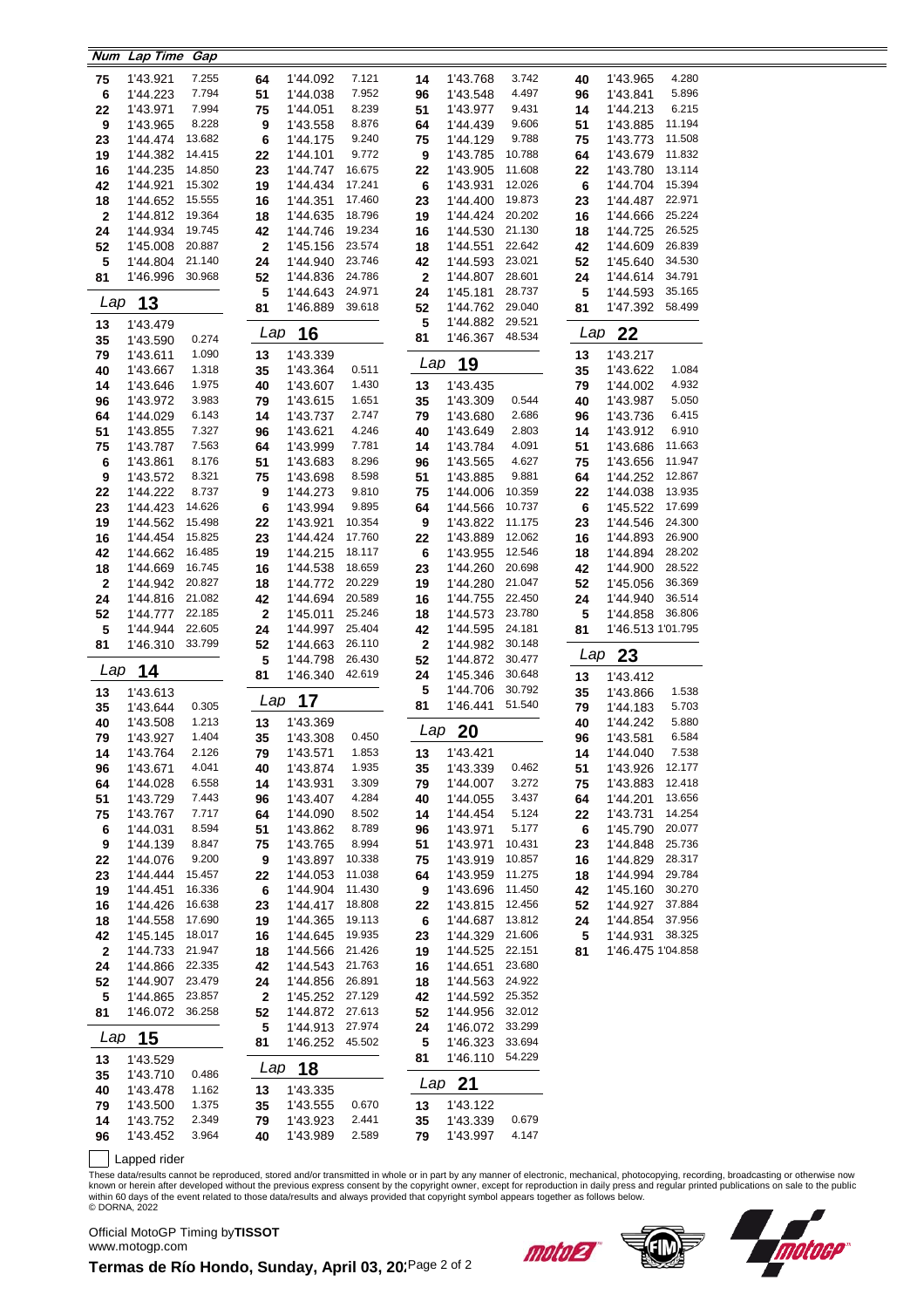#### 6 **GRAN PREMIO MICHELIN® DE LA REPÚBLICA ARGENTINA** 価 ПŚ

| <b>Rider</b>      | <b>Nation</b> |    | Points Leader Previous QAT INA ARG AME POR SPA FRA ITA |         |       |    |  |  |  | CAT GER | NED | <b>FIN</b> | GBR | AUT RSM | ARA | JPN THA | AUS |
|-------------------|---------------|----|--------------------------------------------------------|---------|-------|----|--|--|--|---------|-----|------------|-----|---------|-----|---------|-----|
| 1 ACOSTA Pedro    | <b>SPA</b>    | 20 |                                                        |         |       | 79 |  |  |  |         |     |            |     |         |     |         |     |
| 2 ALCOBA Jeremy   | <b>SPA</b>    |    | 16                                                     | 16      | 2 2 - |    |  |  |  |         |     |            |     |         |     |         |     |
| 3 GONZALEZ Manuel | <b>SPA</b>    |    | 18                                                     | 2 - - 2 |       |    |  |  |  |         |     |            |     |         |     |         |     |

These data/results cannot be reproduced, stored and/or transmitted in whole or in part by any manner of electronic, mechanical, photocopying, recording, broadcasting or otherwise now known or herein after developed without copyright owner, except for reproduction in daily press and regular printed publications on sale to the public within 60 days of the event related to those data/results and always provided that copyright symbol appears tog

Official MotoGP Timing by **TISSOT**www.motogp.com

60



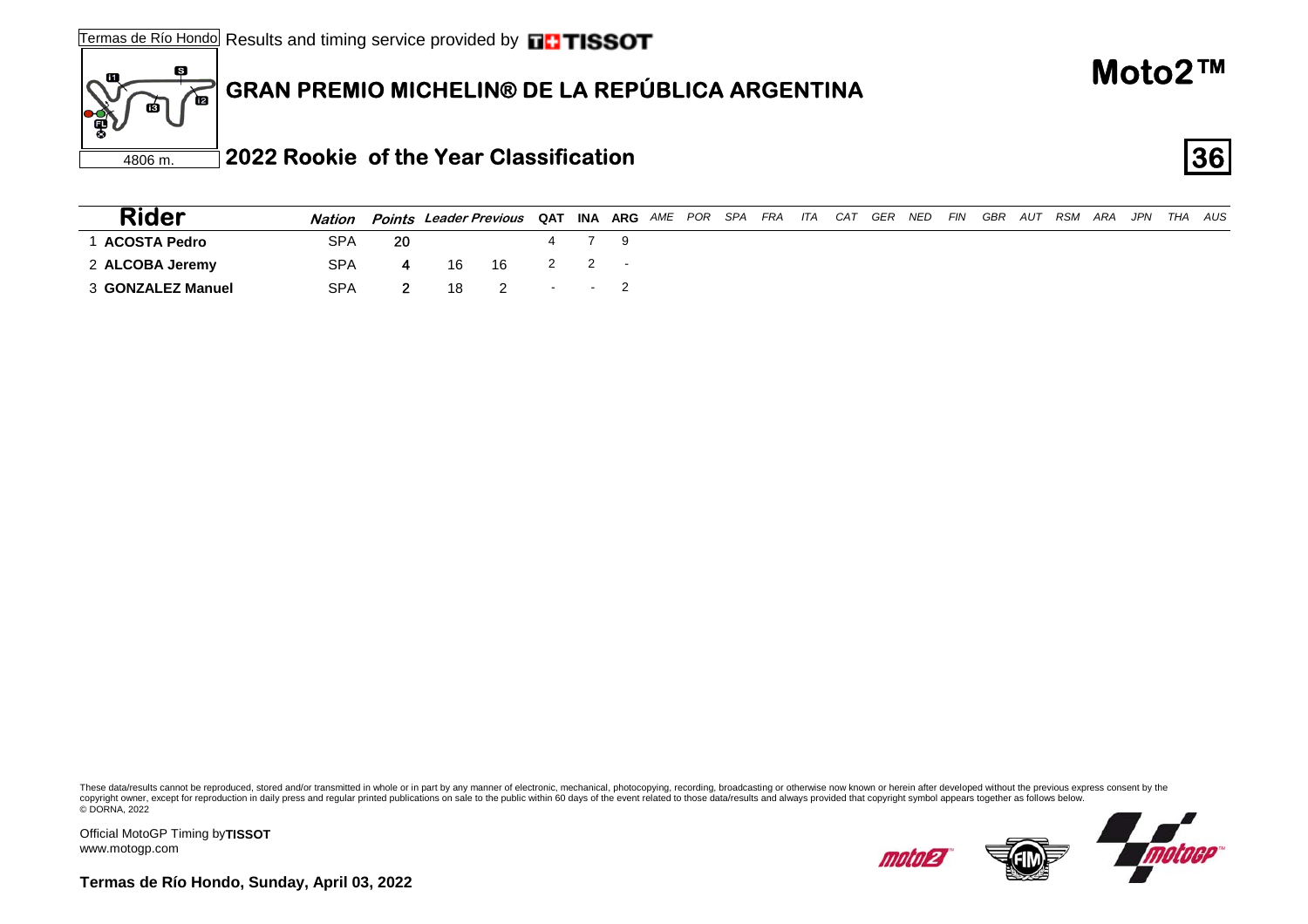### **GRAN PREMIO MICHELIN® DE LA REPÚBLICA ARGENTIN** *After the*

#### **2022 Riders Performance**

4806 m. **(Qualifying Position - Starting Position - Race Position)**

| <b>Rider</b>        | Points | QAT            | <b>INA</b>     | <b>ARG</b>     | AME            | POR                      | <b>SPA</b>               | <b>FRA</b>               | <b>ITA</b>               | CAT                      | <b>GER</b>               | <b>NED</b>               | <b>FIN</b>               | GBR                      | AUT                      | <b>RSM</b>               | <b>ARA</b>               | <b>JPN</b>     | THA            | AUS                      |
|---------------------|--------|----------------|----------------|----------------|----------------|--------------------------|--------------------------|--------------------------|--------------------------|--------------------------|--------------------------|--------------------------|--------------------------|--------------------------|--------------------------|--------------------------|--------------------------|----------------|----------------|--------------------------|
| 1 VIETTI Celestino  | 70     |                | $\overline{7}$ | 6              |                |                          |                          |                          |                          |                          |                          |                          |                          |                          |                          |                          |                          |                |                |                          |
|                     |        | $1 - 1$        | $7 - 2$        | $6 - 1$        | $\sim$         | $\blacksquare$           | $\blacksquare$           | $\overline{\phantom{a}}$ | $\blacksquare$           | $\sim$                   | $\blacksquare$           | $\blacksquare$           | $\blacksquare$           | $\overline{\phantom{a}}$ | $\blacksquare$           | $\blacksquare$           | $\overline{\phantom{a}}$ | ٠              | $\blacksquare$ | $\blacksquare$           |
| 2CANET Aron         | 49     | 9              | 13             | 12             |                |                          |                          |                          |                          |                          |                          |                          |                          |                          |                          |                          |                          |                |                |                          |
|                     |        | $9 - 2$        | $13-3$         | $12 - 4$       | $\mathbf{r}$   | $\overline{a}$           | ٠                        | $\overline{\phantom{a}}$ | $\blacksquare$           | $\overline{\phantom{0}}$ | $\blacksquare$           | $\overline{\phantom{a}}$ | $\overline{\phantom{a}}$ | $\blacksquare$           | $\blacksquare$           | $\blacksquare$           |                          | ٠              | $\blacksquare$ | $\blacksquare$           |
| 3CHANTRA Somkiat    | 45     | 18             | $\overline{4}$ | $\overline{7}$ |                |                          |                          |                          |                          |                          |                          |                          |                          |                          |                          |                          |                          |                |                |                          |
|                     |        | $-NS$          | $4 - 1$        | $7 - 2$        | $\sim$         | $\overline{a}$           | $\blacksquare$           | $\blacksquare$           | $\overline{\phantom{a}}$ | $\sim$                   | $\blacksquare$           | $\sim$                   | $\blacksquare$           | $\blacksquare$           | $\blacksquare$           | $\overline{\phantom{a}}$ | $\overline{\phantom{a}}$ | $\blacksquare$ | $\sim$         | $\overline{\phantom{a}}$ |
| 4OGURA Ai           | 36     | 5              | 21             | 8              |                |                          |                          |                          |                          |                          |                          |                          |                          |                          |                          |                          |                          |                |                |                          |
|                     |        | $5-6$          | $20 - 6$       | $8 - 3$        | $\blacksquare$ |                          | ٠                        |                          | $\overline{\phantom{a}}$ |                          |                          |                          |                          |                          |                          |                          |                          |                |                |                          |
| 5 LOWES Sam         | 35     | 3              | 3              | 11             |                |                          |                          |                          |                          |                          |                          |                          |                          |                          |                          |                          |                          |                |                |                          |
|                     |        | $3 - 3$        | $3 - 4$        | $11 - 10$      | $\sim$         | $\blacksquare$           | ۰                        | ٠                        | $\blacksquare$           |                          | $\blacksquare$           | $\overline{\phantom{a}}$ | ٠                        | $\overline{\phantom{a}}$ |                          | $\blacksquare$           | $\overline{\phantom{a}}$ | $\blacksquare$ | $\sim$         | $\sim$                   |
| 6 ARBOLINO Tony     | 29     | 2              | 8              | 3              |                |                          |                          |                          |                          |                          |                          |                          |                          |                          |                          |                          |                          |                |                |                          |
|                     |        | $2 - 5$        | $8 - 8$        | $3-6$          | $\sim$         | $\blacksquare$           | $\overline{\phantom{a}}$ |                          | $\overline{\phantom{a}}$ |                          | ÷                        | $\sim$                   | $\overline{a}$           | $\blacksquare$           | $\overline{a}$           | $\blacksquare$           |                          |                |                | $\blacksquare$           |
| 7 FERNANDEZ Augusto | 24     | 6              | $\overline{2}$ | $\overline{2}$ |                |                          |                          |                          |                          |                          |                          |                          |                          |                          |                          |                          |                          |                |                |                          |
|                     |        | $6 - 4$        | $2 - 5$        | $2-NL$         | $\sim$         | $\overline{\phantom{a}}$ | $\overline{\phantom{a}}$ | ٠                        | $\overline{\phantom{a}}$ | $\overline{\phantom{a}}$ | $\blacksquare$           | $\overline{\phantom{a}}$ | $\blacksquare$           | $\sim$                   | $\overline{\phantom{a}}$ | $\blacksquare$           | $\blacksquare$           | $\blacksquare$ | $\blacksquare$ | $\blacksquare$           |
| 8 ACOSTA Pedro      | 20     | 10             | 10             | 17             |                |                          |                          |                          |                          |                          |                          |                          |                          |                          |                          |                          |                          |                |                |                          |
|                     |        | $10 - 12$      | $10-9$         | $17 - 7$       | $\sim$         | $\overline{a}$           | $\overline{\phantom{a}}$ | $\overline{\phantom{a}}$ | $\overline{\phantom{a}}$ |                          | $\blacksquare$           | $\overline{a}$           | $\blacksquare$           | $\overline{\phantom{0}}$ | $\blacksquare$           | $\overline{\phantom{0}}$ |                          | $\blacksquare$ |                |                          |
| 9 ARENAS Albert     | 17     | 15             | 6              | 4              |                |                          |                          |                          |                          |                          |                          |                          |                          |                          |                          |                          |                          |                |                |                          |
|                     |        | $15 - 13$      | $6 - 10$       | $4 - 8$        | $\overline{a}$ | $\overline{a}$           | ÷                        | $\overline{\phantom{a}}$ | $\blacksquare$           | $\overline{a}$           | $\blacksquare$           | $\overline{\phantom{a}}$ | $\blacksquare$           | $\blacksquare$           | $\blacksquare$           | $\sim$                   | $\overline{a}$           | $\blacksquare$ | $\sim$         | $\blacksquare$           |
| 10 DIXON Jake       | 16     | $\overline{7}$ |                | 5              |                |                          |                          |                          |                          |                          |                          |                          |                          |                          |                          |                          |                          |                |                |                          |
|                     |        | $7 - 11$       | $1-NC$         | $5-5$          | $\sim$         | $\overline{a}$           | $\blacksquare$           | $\blacksquare$           | $\overline{\phantom{a}}$ | $\sim$                   | $\sim$                   | $\sim$                   | $\blacksquare$           | $\blacksquare$           | $\blacksquare$           | $\overline{\phantom{a}}$ | $\blacksquare$           | ٠              | $\sim$         | $\overline{\phantom{a}}$ |
| 11 ROBERTS Joe      | 16     | 14             | 19             | 15             |                |                          |                          |                          |                          |                          |                          |                          |                          |                          |                          |                          |                          |                |                |                          |
|                     |        | $14 - 8$       | $19 - 11$      | $15 - 13$      | $\sim$         |                          | ٠                        |                          |                          |                          | $\overline{\phantom{0}}$ |                          |                          |                          |                          |                          |                          |                |                |                          |
| 12 BEAUBIER Cameron | 16     | 11             | 11             | 16             |                |                          |                          |                          |                          |                          |                          |                          |                          |                          |                          |                          |                          |                |                |                          |
|                     |        | $11 - 9$       | $11 - 12$      | $16 - 11$      | $\sim$         | $\blacksquare$           | ÷                        | $\overline{\phantom{a}}$ | $\overline{\phantom{a}}$ |                          | $\overline{\phantom{0}}$ | $\overline{\phantom{a}}$ | $\blacksquare$           | $\blacksquare$           | $\blacksquare$           | $\overline{\phantom{a}}$ | $\overline{\phantom{0}}$ | $\blacksquare$ | $\sim$         | $\overline{\phantom{a}}$ |
| 13NAVARRO Jorge     | 12     | 12             | 18             | 13             |                |                          |                          |                          |                          |                          |                          |                          |                          |                          |                          |                          |                          |                |                |                          |
|                     |        | $12 - 7$       | $18 - 13$      | 13-NC          | $\sim$         | $\sim$                   | $\blacksquare$           | $\overline{\phantom{a}}$ | $\overline{\phantom{a}}$ | $\sim$                   | $\blacksquare$           | $\overline{\phantom{a}}$ | $\overline{\phantom{a}}$ | $\sim$                   | $\blacksquare$           | $\overline{\phantom{a}}$ | $\overline{a}$           | $\sim$         | $\sim$         |                          |

#### **NC=Not classified NL=Not finished first lap NP=Not started race re-start N2=Not finished first lap race re-start EX=Excluded NS=Not Started DS=Disqualified**

These data/results cannot be reproduced, stored and/or transmitted in whole or in part by any manner of electronic, mechanical, photocopying, recording, broadcasting or otherwise now known or herein after developed without copyright owner, except for reproduction in daily press and regular printed publications on sale to the public within 60 days of the event related to those data/results and always provided that copyright symbol appears tog © DORNA, 2022

Official MotoGP Timing by **TISSOT**www.motogp.com

6

è

m



**Moto2™**

**37**

**Termas de Río Hondo, Sunday, April 03, 2022** Page 1 of 2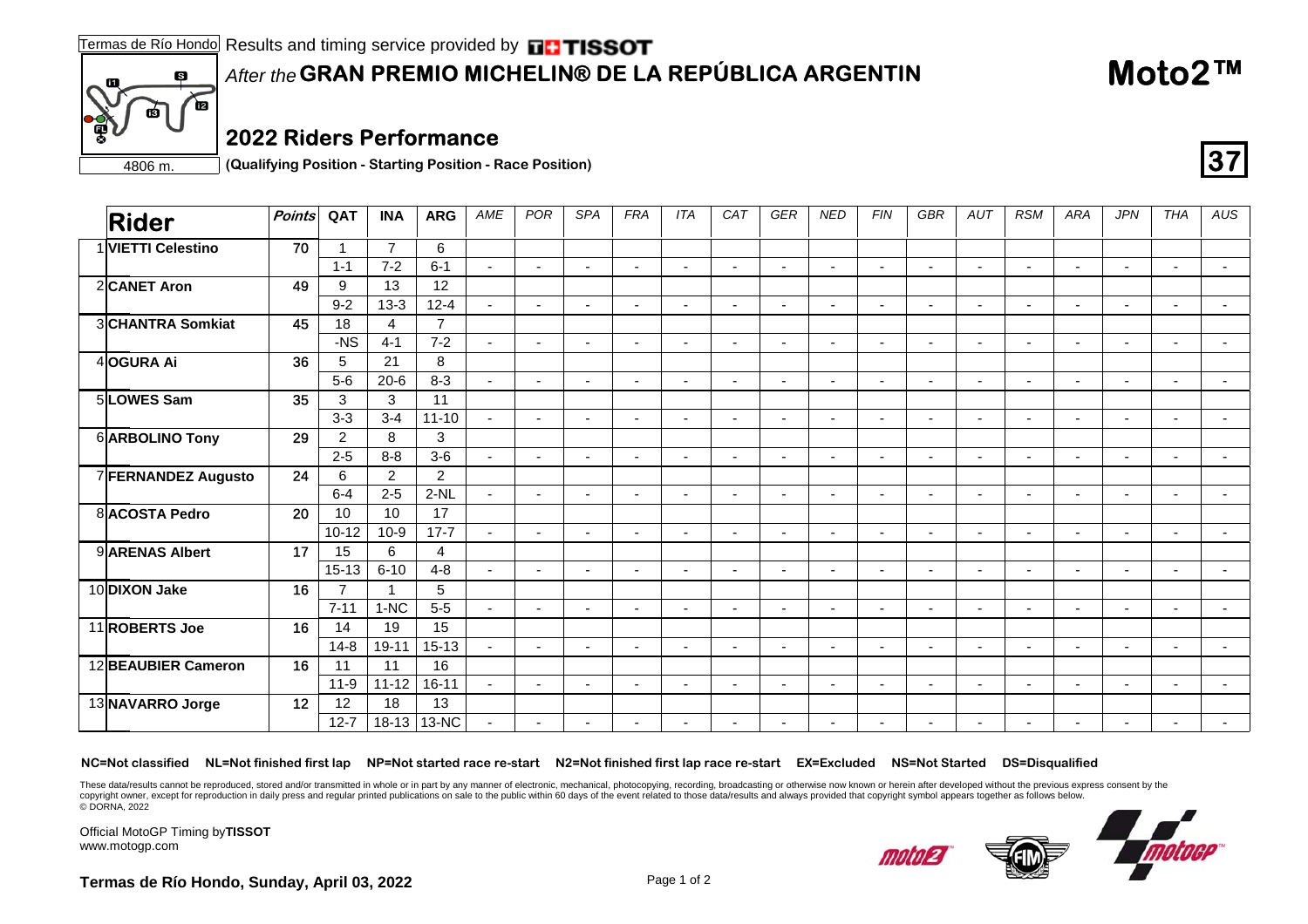| <b>Rider</b>                         | <b>Points</b>        | QAT                    | <b>INA</b>      | <b>ARG</b>         | AME            | <b>POR</b>               | <b>SPA</b>               | <b>FRA</b>               | <b>ITA</b>               | CAT                      | <b>GER</b>               | <b>NED</b>               | <b>FIN</b>     | <b>GBR</b>               | AUT                      | <b>RSM</b>               | <b>ARA</b>               | <b>JPN</b>               | <b>THA</b> | AUS                      |
|--------------------------------------|----------------------|------------------------|-----------------|--------------------|----------------|--------------------------|--------------------------|--------------------------|--------------------------|--------------------------|--------------------------|--------------------------|----------------|--------------------------|--------------------------|--------------------------|--------------------------|--------------------------|------------|--------------------------|
| 14 SCHROTTER Marcel                  | 10                   | 13<br>$13 - 10$        | 22<br>$21 - 16$ | 18<br>$18 - 12$    | $\blacksquare$ | $\blacksquare$           | ٠                        | $\overline{\phantom{a}}$ | $\overline{\phantom{a}}$ |                          | $\blacksquare$           |                          | $\blacksquare$ | $\overline{\phantom{a}}$ | $\blacksquare$           | $\blacksquare$           | $\blacksquare$           | $\blacksquare$           | $\sim$     | $\blacksquare$           |
| 15 ALDEGUER Fermín                   | 9                    | 8                      | 12              | 1                  |                |                          |                          |                          |                          |                          |                          |                          |                |                          |                          |                          |                          |                          |            |                          |
|                                      |                      | $8 - 16$               | $12 - 7$        | $1-NC$             | $\sim$         | $\overline{a}$           | $\blacksquare$           | $\blacksquare$           | $\blacksquare$           | $\sim$                   | $\blacksquare$           | $\sim$                   | $\overline{a}$ | $\sim$                   | $\blacksquare$           | $\overline{\phantom{a}}$ | $\blacksquare$           |                          |            |                          |
| 16BENDSNEYDER Bo                     | 8                    | 17                     | 5               | 9                  |                |                          |                          |                          |                          |                          |                          |                          |                |                          |                          |                          |                          |                          |            |                          |
|                                      |                      | $17 - 19$              | $5 - 15$        | $9 - 9$            | $\sim$         | $\blacksquare$           | $\blacksquare$           | $\overline{\phantom{a}}$ | $\blacksquare$           |                          | $\overline{\phantom{a}}$ |                          | $\overline{a}$ | $\blacksquare$           | $\blacksquare$           | $\blacksquare$           |                          | $\blacksquare$           |            |                          |
| 17 ALCOBA Jeremy                     | 4                    | 22                     | 15              | 25                 |                |                          |                          |                          |                          |                          |                          |                          |                |                          |                          |                          |                          |                          |            |                          |
|                                      |                      | $21 - 14$              | $15 - 14$       | $25 - 16$          | $\blacksquare$ | ÷,                       | $\blacksquare$           | $\overline{\phantom{a}}$ | $\blacksquare$           |                          | $\overline{\phantom{a}}$ |                          | ÷,             | $\sim$                   |                          | $\blacksquare$           | $\blacksquare$           | $\sim$                   | $\sim$     |                          |
| 18GONZALEZ Manuel                    | $\overline{2}$       | 24                     | 17              | 10                 |                |                          |                          |                          |                          |                          |                          |                          |                |                          |                          |                          |                          |                          |            |                          |
|                                      |                      | 23-20                  | $17 - 18$       | $10 - 14$          | $\mathbf{r}$   | ÷                        | $\overline{\phantom{a}}$ |                          | $\overline{\phantom{a}}$ |                          |                          |                          |                |                          |                          |                          |                          |                          |            |                          |
| 19RAMIREZ Marcos                     | 1                    | 21                     | 14              | 22                 |                |                          |                          |                          |                          |                          |                          |                          |                |                          |                          |                          |                          |                          |            |                          |
|                                      |                      | $20 - 17$              | $14 - 17$       | $22 - 15$          | $\sim$         | $\overline{a}$           | $\overline{a}$           |                          | $\overline{\phantom{a}}$ |                          | $\overline{a}$           | $\overline{\phantom{a}}$ | $\overline{a}$ | $\sim$                   |                          | $\overline{\phantom{a}}$ | $\sim$                   | $\overline{a}$           |            |                          |
| 20 FENATI Romano                     | $\blacktriangleleft$ | 27                     | 16              | 26                 |                |                          |                          |                          |                          |                          |                          |                          |                |                          |                          |                          |                          |                          |            |                          |
|                                      |                      | $26 - 15$              | 16-19           | $26 - 18$          | $\sim$         | $\sim$                   | $\blacksquare$           | $\overline{\phantom{a}}$ | $\blacksquare$           | $\overline{\phantom{a}}$ | $\overline{\phantom{a}}$ |                          | $\sim$         | $\sim$                   | ÷,                       | $\overline{\phantom{a}}$ | $\overline{\phantom{a}}$ | $\blacksquare$           |            |                          |
| 21 CORSI Simone                      | $\mathbf 0$          | 19                     | 9               | 21                 |                |                          |                          |                          |                          |                          |                          |                          |                |                          |                          |                          |                          |                          |            |                          |
|                                      |                      | $18 - 18$              | 9-NC            | $21 - 17$          | $\sim$         | $\overline{\phantom{a}}$ | $\overline{\phantom{a}}$ | $\blacksquare$           | $\overline{\phantom{a}}$ | $\sim$                   | $\overline{\phantom{a}}$ | $\overline{\phantom{a}}$ | $\blacksquare$ | $\blacksquare$           | ٠                        | $\blacksquare$           | $\blacksquare$           | $\overline{\phantom{a}}$ | $\sim$     | $\overline{\phantom{a}}$ |
| 22 KUBO Keminth                      | $\mathbf 0$          | 26                     | 26              | 29                 |                |                          |                          |                          |                          |                          |                          |                          |                |                          |                          |                          |                          |                          |            |                          |
|                                      |                      | 25-23                  | 25-NC           | 29-19              | $\blacksquare$ | $\blacksquare$           | $\blacksquare$           | $\overline{\phantom{a}}$ | $\overline{\phantom{a}}$ |                          | $\blacksquare$           |                          | $\blacksquare$ | $\blacksquare$           | $\blacksquare$           | $\blacksquare$           | $\blacksquare$           | $\blacksquare$           |            |                          |
| 23 DALLA PORTA Lorenzo               | $\mathbf 0$          | 20                     | 27              | 19                 |                |                          |                          |                          |                          |                          |                          |                          |                |                          |                          |                          |                          |                          |            |                          |
|                                      |                      | 19-NC                  | 26-20           | <b>19-NC</b>       | $\sim$         | $\sim$                   | $\overline{\phantom{a}}$ | $\overline{\phantom{a}}$ | $\blacksquare$           |                          | $\blacksquare$           |                          | ÷              | $\sim$                   | $\overline{\phantom{a}}$ |                          |                          | $\overline{\phantom{a}}$ | $\sim$     |                          |
| 24 RODRIGO Gabriel                   | $\mathbf{0}$         | 23                     | 24              | 20                 |                |                          |                          |                          |                          |                          |                          |                          |                |                          |                          |                          |                          |                          |            |                          |
|                                      |                      | $22 - 21$              | 23-22           | 20-NC              | $\mathbf{r}$   | $\blacksquare$           | $\blacksquare$           | $\overline{a}$           | $\overline{\phantom{a}}$ |                          | $\overline{\phantom{a}}$ | $\sim$                   | $\blacksquare$ | $\blacksquare$           | $\blacksquare$           | $\blacksquare$           | $\blacksquare$           | $\blacksquare$           |            |                          |
| 25 SALAC Filip                       | $\mathbf{0}$         | $\boldsymbol{\Lambda}$ | 23              | 23                 |                |                          |                          |                          |                          |                          |                          |                          |                |                          |                          |                          |                          |                          |            |                          |
|                                      |                      | 4-NC                   | $22 - 21$       | 23-NC              | $\sim$         |                          | $\blacksquare$           | $\overline{\phantom{a}}$ | $\overline{\phantom{a}}$ |                          | ÷,                       |                          |                | $\blacksquare$           | ÷,                       |                          |                          |                          |            |                          |
| 26 ZACCONE Alessandro                | $\mathbf{0}$         | 25                     | 29              | 28                 |                |                          |                          |                          |                          |                          |                          |                          |                |                          |                          |                          |                          |                          |            |                          |
|                                      |                      | $24 - 22$              | 28-24           | <b>28-NC</b>       | $\sim$         | ÷,                       | ä,                       |                          | $\blacksquare$           |                          | $\overline{a}$           |                          | ÷,             |                          |                          | $\blacksquare$           |                          | $\overline{a}$           |            | $\blacksquare$           |
| 27 VAN DEN<br><b>GOORBERGH Zonta</b> | $\mathbf{0}$         | 29<br>28-24            | 25<br>24-23     | 14                 | $\sim$         |                          | ٠                        |                          |                          |                          | $\overline{a}$           |                          |                |                          |                          |                          |                          |                          |            |                          |
| 28 ANTONELLI Niccolò                 | $\mathbf 0$          | 30                     | 28              | <b>14-NC</b><br>24 |                | $\sim$                   |                          | $\overline{\phantom{a}}$ | $\sim$                   |                          |                          |                          | $\sim$         | $\sim$                   | $\overline{a}$           | $\sim$                   | $\sim$                   | $\overline{a}$           |            |                          |
|                                      |                      | 29-26                  | $27 - 25$       | 24-NL              | $\blacksquare$ | $\sim$                   | $\overline{\phantom{a}}$ | $\overline{\phantom{a}}$ | $\sim$                   | $\sim$                   | $\overline{a}$           | $\sim$                   | $\sim$         | $\blacksquare$           | ÷,                       | $\overline{\phantom{a}}$ | $\sim$                   | $\blacksquare$           |            | $\blacksquare$           |
| 29 KELLY Sean Dylan                  | $\mathbf{0}$         | 28                     | 30              | 27                 |                |                          |                          |                          |                          |                          |                          |                          |                |                          |                          |                          |                          |                          |            |                          |
|                                      |                      | $27 - 25$              | 29-NC           | 27-NL              |                |                          | $\blacksquare$           | $\overline{\phantom{a}}$ | $\overline{\phantom{a}}$ |                          |                          |                          |                |                          |                          | $\blacksquare$           | $\overline{\phantom{a}}$ |                          |            |                          |

**NC=Not classified NL=Not finished first lap NP=Not started race re-start N2=Not finished first lap race re-start EX=Excluded NS=Not Started DS=Disqualified**

These data/results cannot be reproduced, stored and/or transmitted in whole or in part by any manner of electronic, mechanical, photocopying, recording, broadcasting or otherwise now known or herein after developed without copyright owner, except for reproduction in daily press and regular printed publications on sale to the public within 60 days of the event related to those data/results and always provided that copyright symbol appears tog

Official MotoGP Timing by **TISSOT**www.motogp.com

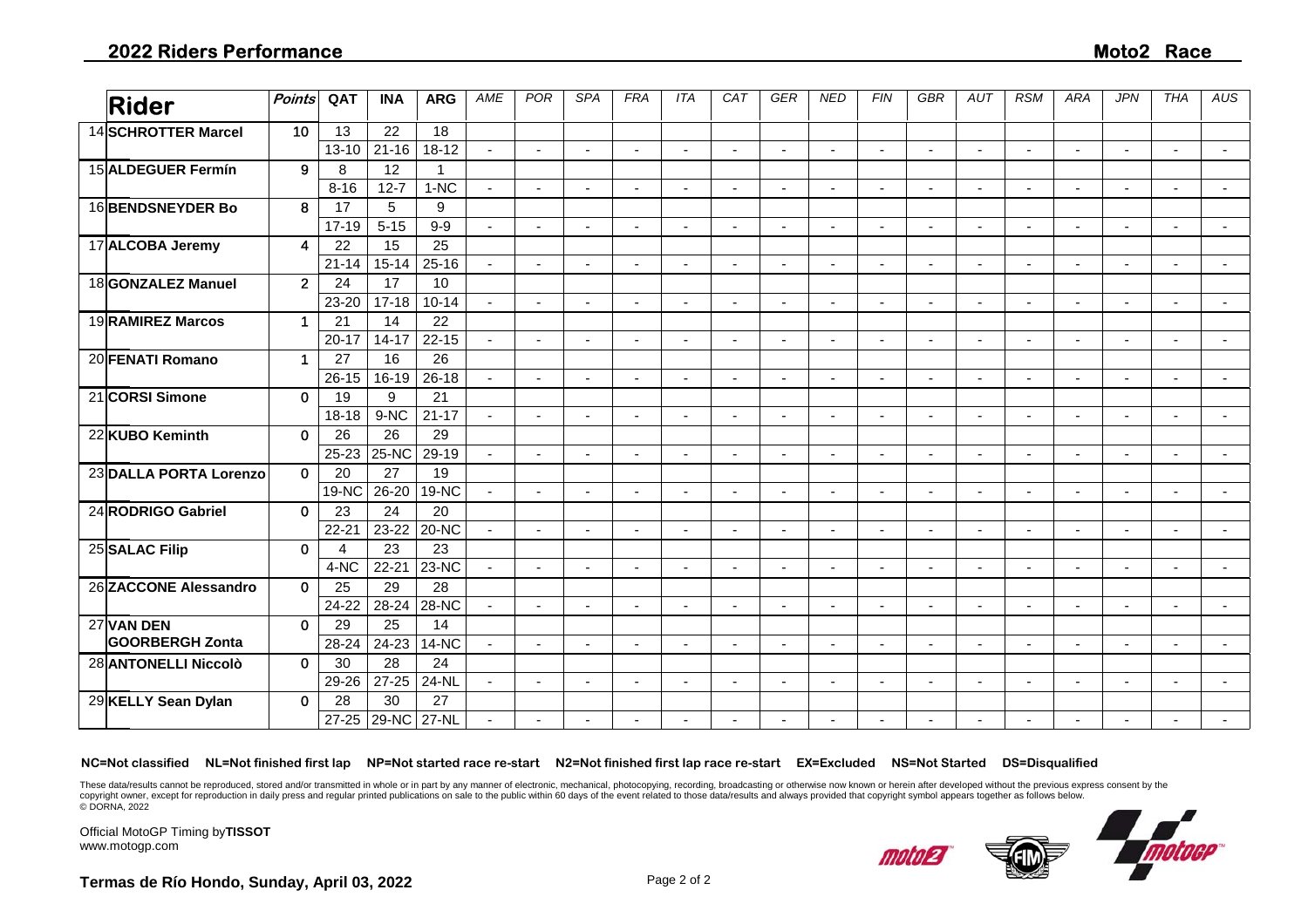



# **Official Starting Grid**

4806 m.

1

2

3

4

5

6

7

8

Race : 23 laps = 110.538 km

F

 **1**  1'43.306 **54 Fermín ALDEGUER** Boscoscuro

 **4**  1'43.615 **75 Albert ARENAS** Kalex

 **7**  1'43.671 **35 Somkiat CHANTRA** Kalex

 **10**  1'43.761 **18 Manuel GONZALEZ** Kalex

 **13**  1'43.839 **9 Jorge NAVARRO** Kalex

 **16** 

1'44.189 **6 Cameron BEAUBIER** Kalex

 **19**  1'44.244 **19 Lorenzo DALLA PORTA** Kalex

 **22**  1'44.445 **42 Marcos RAMIREZ** MV Agusta

 **2**  1'43.456 **37 Augusto FERNANDEZ** Kalex

> **5**  1'43.622 **96 Jake DIXON** Kalex

 **8**  1'43.710 **79 Ai OGURA** Kalex

 **11**  1'43.787 **22 Sam LOWES** Kalex

 **14**  1'44.068 **84 Zonta VAN DEN GOORBERGH** Kalex

> **17**  1'44.205 **51 Pedro ACOSTA** Kalex

 **20**  1'44.390 **2 Gabriel RODRIGO** Kalex

> **23**  1'44.501 **12 Filip SALAC** Kalex

 **3**  1'43.513 **14 Tony ARBOLINO** Kalex

 **6**  1'43.645 **13 Celestino VIETTI** Kalex

 **9**  1'43.727 **64 Bo BENDSNEYDER** Kalex

> **12**  1'43.810 **40 Aron CANET** Kalex

 **15**  1'44.189 **16 Joe ROBERTS** Kalex

 **18**  1'44.554 **23 Marcel SCHROTTER** Kalex

> **21**  1'44.431 **24 Simone CORSI** MV Agusta

 **24**  1'44.521 **28 Niccolò ANTONELLI** Kalex

The results are provisional until the end of the limit for protest and appeals and until the ratification of the Event Management Committee.

Time limit for protest expires 60' at the latest after publication of the results - . ......................................................... Time: ...................................

These data/results cannot be reproduced, stored and/or transmitted in whole or in part by any manner of electronic, mechanical, photocopying, recording, broadcasting or otherwise now<br>known or herein after developed without © DORNA, 2022

Official MotoGP Timing by **TISSOT**www.motogp.com

motol21



**Termas de Río Hondo, Sunday, April 03, 2022** Page 1 of 2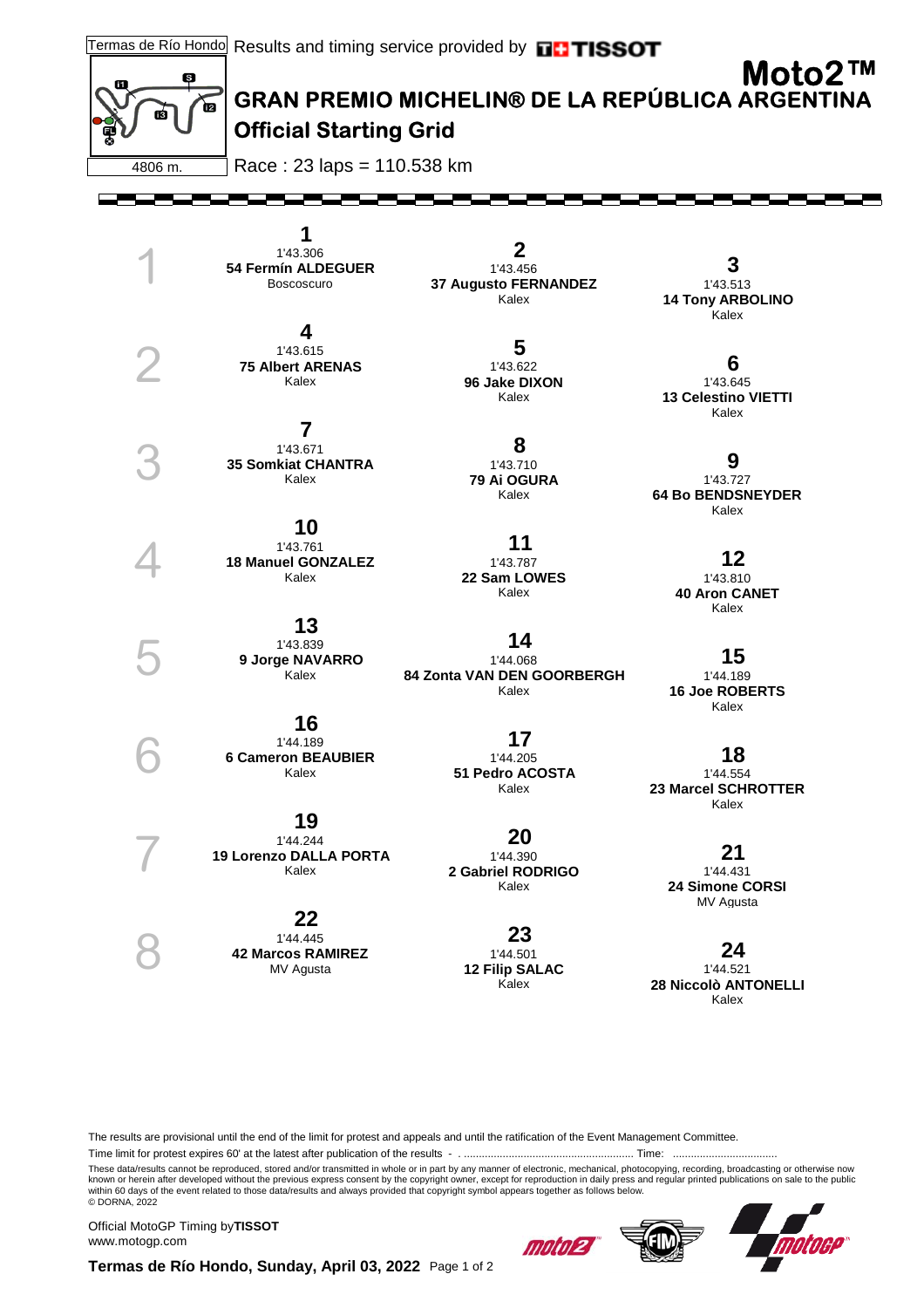

9

10

### **GRAN PREMIO MICHELIN® DE LA REPÚBLICA ARGENTINA Moto2™ Official Starting Grid**

4806 m. Race : 23 laps = 110.538 km

> **25**  1'44.652 **52 Jeremy ALCOBA** Kalex

 **28**  1'44.798

**61 Alessandro ZACCONE** Kalex

 **26**  1'44.671 **5 Romano FENATI** Boscoscuro

1'44.876 **81 Keminth KUBO** Kalex

 **29** 

 **27**  1'44.798 **4 Sean Dylan KELLY** Kalex

The results are provisional until the end of the limit for protest and appeals and until the ratification of the Event Management Committee.

Time limit for protest expires 60' at the latest after publication of the results - . ......................................................... Time: ...................................

These data/results cannot be reproduced, stored and/or transmitted in whole or in part by any manner of electronic, mechanical, photocopying, recording, broadcasting or otherwise now<br>known or herein after developed without © DORNA, 2022

Official MotoGP Timing by **TISSOT**www.motogp.com





**Termas de Río Hondo, Sunday, April 03, 2022** Page 2 of 2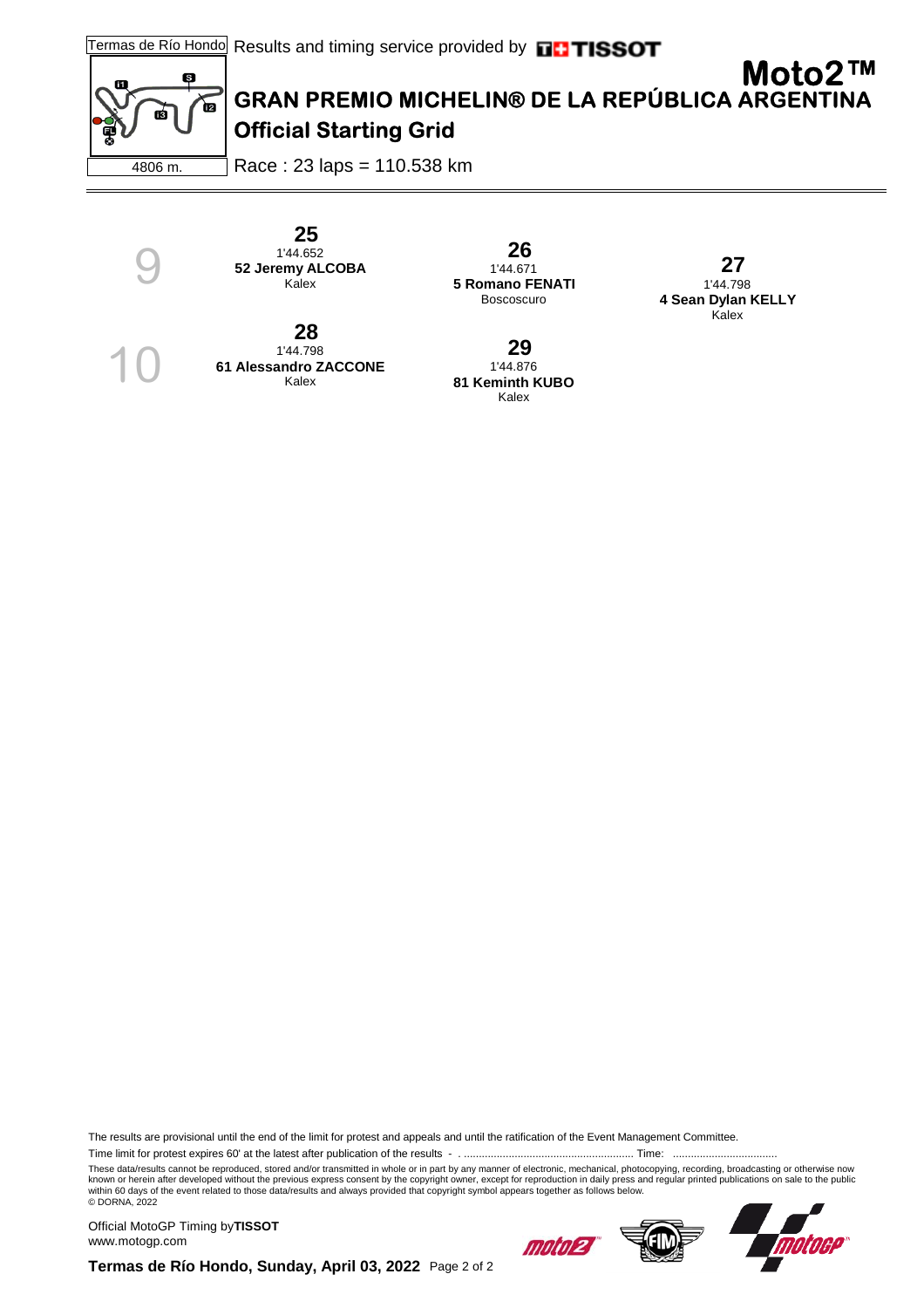

. .

## **GRAN PREMIO MICHELIN® DE LA REPÚBLICA ARGENTINA**

**Top Speed & Average**

**Race**

| W,              | Rider                      | <b>Nation</b> | Motorcycle        |       |       | Top 5 speeds |       | Average | Top   |       |
|-----------------|----------------------------|---------------|-------------------|-------|-------|--------------|-------|---------|-------|-------|
| 51              | <b>Pedro ACOSTA</b>        | <b>SPA</b>    | <b>KALEX</b>      | 293.6 | 293.6 | 291.6        | 290.9 | 290.9   | 291.9 | 293.6 |
| 18              | <b>Manuel GONZALEZ</b>     | <b>SPA</b>    | <b>KALEX</b>      | 292.2 | 290.9 | 290.9        | 290.2 | 289.5   | 290.7 | 292.2 |
| 23              | <b>Marcel SCHROTTER</b>    | <b>GER</b>    | <b>KALEX</b>      | 292.2 | 291.6 | 289.5        | 289.5 | 288.9   | 290.3 | 292.2 |
| 6               | <b>Cameron BEAUBIER</b>    | <b>USA</b>    | KALEX             | 291.6 | 290.9 | 289.5        | 288.9 | 288.2   | 289.2 | 291.6 |
|                 | <b>Jorge NAVARRO</b>       | <b>SPA</b>    | <b>KALEX</b>      | 290.9 | 290.9 | 290.9        | 289.5 | 289.5   | 290.2 | 290.9 |
|                 | 14 Tony ARBOLINO           | <b>ITA</b>    | <b>KALEX</b>      | 290.9 | 289.5 | 289.5        | 288.9 | 288.9   | 289.3 | 290.9 |
| 35              | <b>Somkiat CHANTRA</b>     | <b>THA</b>    | <b>KALEX</b>      | 290.9 | 288.9 | 288.2        | 288.2 | 288.2   | 288.9 | 290.9 |
|                 | 52 Jeremy ALCOBA           | <b>SPA</b>    | <b>KALEX</b>      | 290.9 | 290.9 | 288.9        | 288.9 | 288.2   | 289.3 | 290.9 |
|                 | 4 Sean Dylan KELLY         | <b>USA</b>    | <b>KALEX</b>      | 290.2 |       |              |       |         | 290.2 | 290.2 |
|                 | 40 Aron CANET              | <b>SPA</b>    | <b>KALEX</b>      | 290.2 | 287.5 | 287.5        | 286.2 | 286.2   | 286.9 | 290.2 |
| 79              | Ai OGURA                   | <b>JPN</b>    | <b>KALEX</b>      | 290.2 | 289.5 | 288.2        | 288.2 | 288.2   | 288.8 | 290.2 |
| 75              | <b>Albert ARENAS</b>       | <b>SPA</b>    | <b>KALEX</b>      | 289.5 | 288.9 | 288.2        | 288.2 | 287.5   | 288.2 | 289.5 |
|                 | 2 Gabriel RODRIGO          | <b>ARG</b>    | <b>KALEX</b>      | 288.9 | 288.2 | 286.2        | 286.2 | 285.6   | 286.8 | 288.9 |
|                 | 5 Romano FENATI            | <b>ITA</b>    | <b>BOSCOSCURO</b> | 288.9 | 286.9 | 284.9        | 284.9 | 284.3   | 285.7 | 288.9 |
|                 | 13 Celestino VIETTI        | <b>ITA</b>    | <b>KALEX</b>      | 288.9 | 288.2 | 287.5        | 287.5 | 286.2   | 287.0 | 288.9 |
|                 | 19 Lorenzo DALLA PORTA     | <b>ITA</b>    | <b>KALEX</b>      | 288.9 | 288.2 | 287.5        | 287.5 | 287.5   | 287.9 | 288.9 |
|                 | 22 Sam LOWES               | <b>GBR</b>    | <b>KALEX</b>      | 288.9 | 288.2 | 288.2        | 288.2 | 288.2   | 288.3 | 288.9 |
| 16              | <b>Joe ROBERTS</b>         | <b>USA</b>    | <b>KALEX</b>      | 288.2 | 288.2 | 286.9        | 286.9 | 286.2   | 287.3 | 288.2 |
| 42              | <b>Marcos RAMIREZ</b>      | <b>SPA</b>    | <b>MV AGUSTA</b>  | 286.9 | 286.9 | 286.2        | 286.2 | 285.6   | 286.1 | 286.9 |
| 96              | <b>Jake DIXON</b>          | <b>GBR</b>    | <b>KALEX</b>      | 286.9 | 286.9 | 286.9        | 286.2 | 286.2   | 286.5 | 286.9 |
| 12 <sup>2</sup> | <b>Filip SALAC</b>         | <b>CZE</b>    | <b>KALEX</b>      | 286.2 | 286.2 | 285.6        | 284.3 | 283.6   | 285.2 | 286.2 |
|                 | 24 Simone CORSI            | <b>ITA</b>    | <b>MV AGUSTA</b>  | 286.2 | 285.6 | 284.9        | 284.9 | 284.9   | 285.2 | 286.2 |
|                 | 54 Fermín ALDEGUER         | <b>SPA</b>    | <b>BOSCOSCURO</b> | 284.9 | 284.9 | 283.6        | 283.6 | 281.7   | 283.4 | 284.9 |
| 81              | <b>Keminth KUBO</b>        | <b>THA</b>    | <b>KALEX</b>      | 284.9 | 284.3 | 283.6        | 280.4 | 279.8   | 282.6 | 284.9 |
|                 | 84 Zonta VAN DEN GOORBERGH | <b>NED</b>    | <b>KALEX</b>      | 284.9 |       |              |       |         | 284.9 | 284.9 |
|                 | 64 Bo BENDSNEYDER          | <b>NED</b>    | <b>KALEX</b>      | 283.6 | 283.6 | 283.6        | 283.6 | 283.6   | 283.6 | 283.6 |
| 61              | <b>Alessandro ZACCONE</b>  | <b>ITA</b>    | <b>KALEX</b>      | 281.7 | 280.4 | 279.8        | 278.6 | 277.3   | 279.6 | 281.7 |
|                 | 28 Niccolò ANTONELLI       | <b>ITA</b>    | <b>KALEX</b>      | 280.4 |       |              |       |         | 280.4 | 280.4 |

These data/results cannot be reproduced, stored and/or transmitted in whole or in part by any manner of electronic, mechanical, photocopying, recording, broadcasting or otherwise now<br>known or herein after developed without

Official MotoGP Timing by **TISSOT**www.motogp.com





**Moto2™**